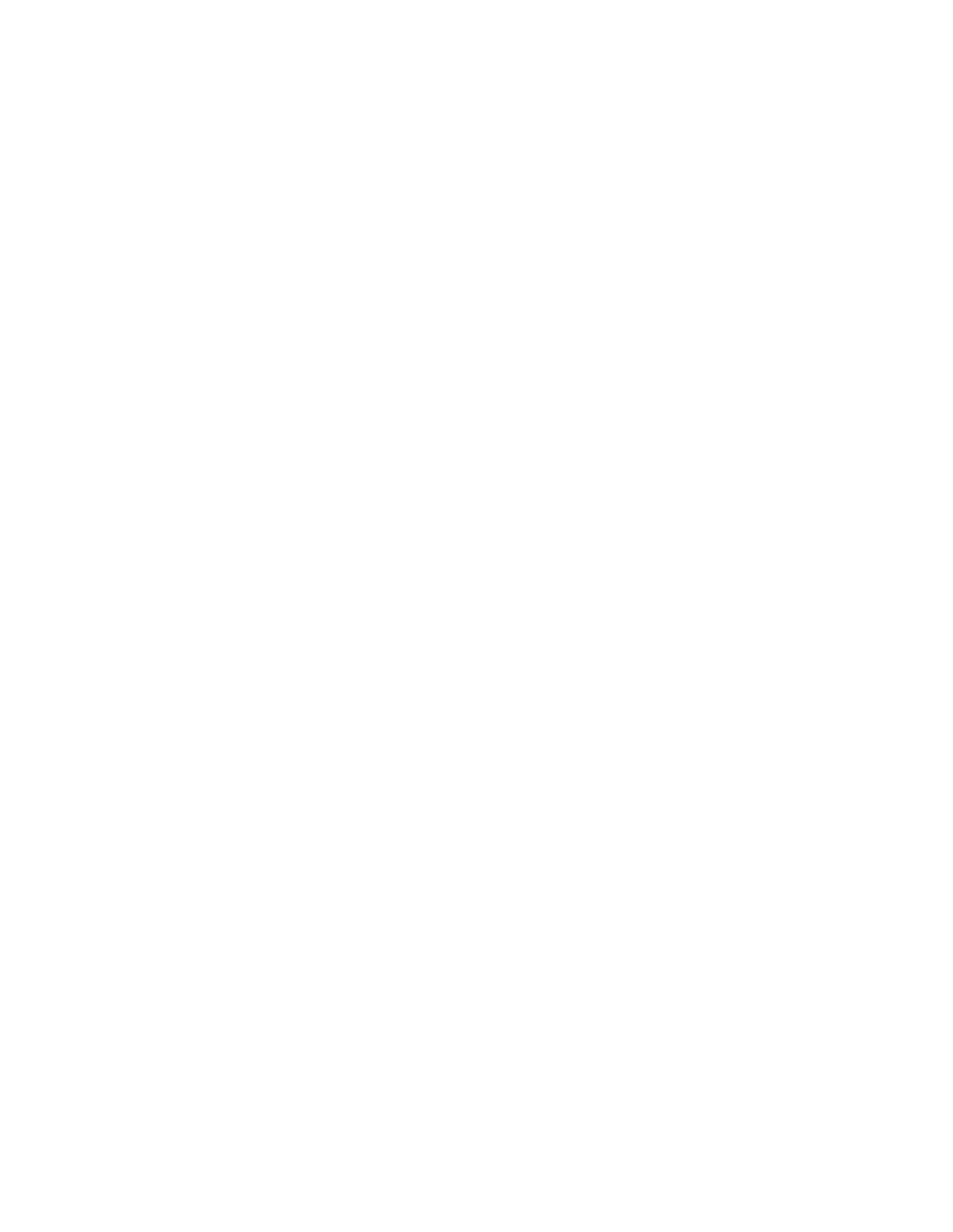# **AUDIT OF THE BUREAU OF ALCOHOL, TOBACCO, FIREARMS AND EXPLOSIVES' USE OF INCOME-GENERATING, UNDERCOVER OPERATIONS**

# **EXECUTIVE SUMMARY**

The Bureau of Alcohol, Tobacco, Firearms and Explosives (ATF) is responsible for the investigation and prevention of federal offenses involving the unlawful use, manufacture, and possession of firearms and explosives, acts of arson and bombings, and illegal trafficking of alcohol and tobacco products. In conducting its undercover operations, ATF may participate in transactions that are normally prohibited by federal law. In most of these illicit transactions, ATF uses appropriated funds to make any purchases and deposits any proceeds into the Department of the Treasury's General Fund.

However, in 2004, ATF was granted the same authority previously provided to the Federal Bureau of Investigation (FBI) and the Drug Enforcement Administration (DEA) to use proceeds generated from these undercover operations to offset necessary and reasonable operational expenses related to the same operations. ATF refers to this authority as "churning authority," and to cases that use such authority as "churning investigations." To date, the ATF has used this authority only to investigate tobacco diversion, which involves efforts to evade state, local, or federal tobacco taxes.

The Office of the Inspector General (OIG) conducted this audit to determine whether ATF: (1) properly authorized income-generating undercover operations (churning investigations); and (2) provided adequate management and oversight of its churning investigations.<sup>1</sup> Our audit included a review of 20 of the 36 churning investigations conducted by ATF between February 2006 and June 2011 that generated total reported revenues of nearly \$162 million.

We found a serious lack of oversight by ATF at both the headquarters and field office levels during the period of time covered by the audit. ATF's guidance regarding churning investigations lacked breadth and specificity, and managers at ATF headquarters as well as managers and Special Agents

 $1$  During this audit, we identified certain issues requiring further investigation. We referred those matters to the OIG's Investigations Division, and put our audit on hold pending such investigation. Subsequently, we were able to complete our audit and issue this report.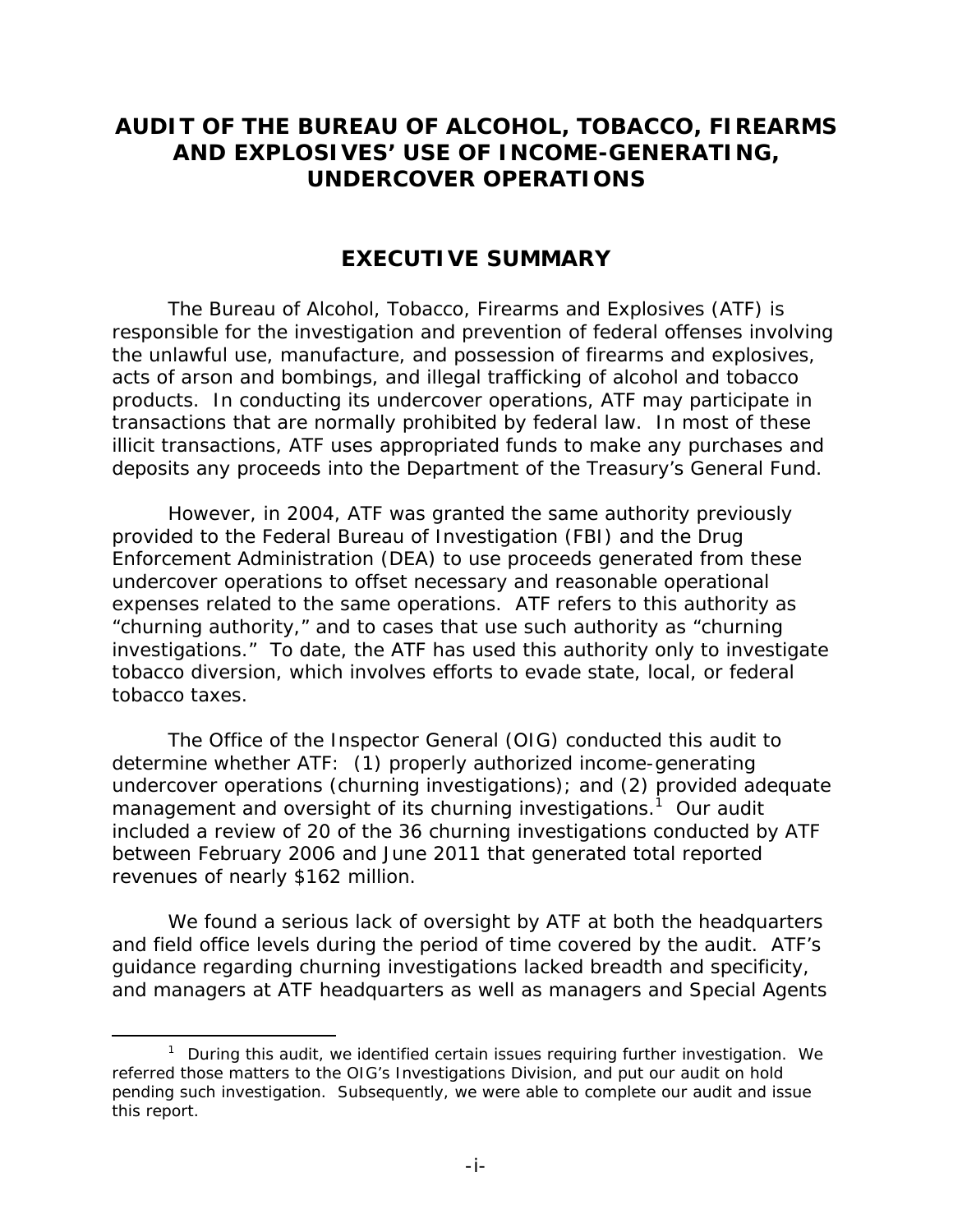at ATF field offices often disregarded it. We found that ATF proceeded with churning investigations without proper approval, misused the proceeds from churning investigations, and failed to account properly for cigarettes and assets purchased during churning investigations.

With respect to approval of churning investigations, we found that none of the 35 requests for churning authority approval submitted to ATF Headquarters and the Department between February 2006 and June 2011 had been reviewed by ATF's Undercover Review Committee prior to submission to the Department, as was required by ATF policy. Indeed, we were told that ATF's Undercover Review Committee did not meet between February 2005 and January 2012. Additionally, we found that 33 of 35 requests did not include critical information in the request as required by ATF policy.

We also identified one churning investigation that was never authorized by ATF Headquarters or the Department. The unauthorized churning investigation sold approximately \$15 million of cigarettes in an 18-month period. We further found that this investigation did not operate within ATF's framework for managing churning investigations, and that it exceeded ATF's statutory authority to conduct such investigations. Additionally, we found that the confidential informant was allowed to keep more than \$4.9 million of the \$5.2 million of gross profit generated from sales of tobacco to criminal targets. According to ATF, the confidential informant was allowed to keep that amount to cover his business expenses. However, ATF did not ensure the reasonableness of the expenses claimed, nor did ATF require the informant to provide adequate documentation to support or justify those expenses and we found that the more than \$4.9 million covered more than just the business expenses related to ATF activity, including 100 percent of the confidential informant's total business operating overhead and more than \$2.3 million in profit.

With respect to ATF's use of churning funds, our audit found that ATF policies then in place, did not clearly establish the permissible uses of churning proceeds, resulting in agents and supervisors making their own determination about which expenditures to approve and leading to inconsistencies in purchases made with churning proceeds. We also found a material lack of oversight and controls to ensure that cash, cigarettes, equipment, and other assets used in churning investigations were accurately tracked, properly safeguarded, and protected from misuse. We identified expenditures that appeared improper, unnecessary, and unreasonable, or made in support of other unrelated ATF investigations. Some of the expenses included: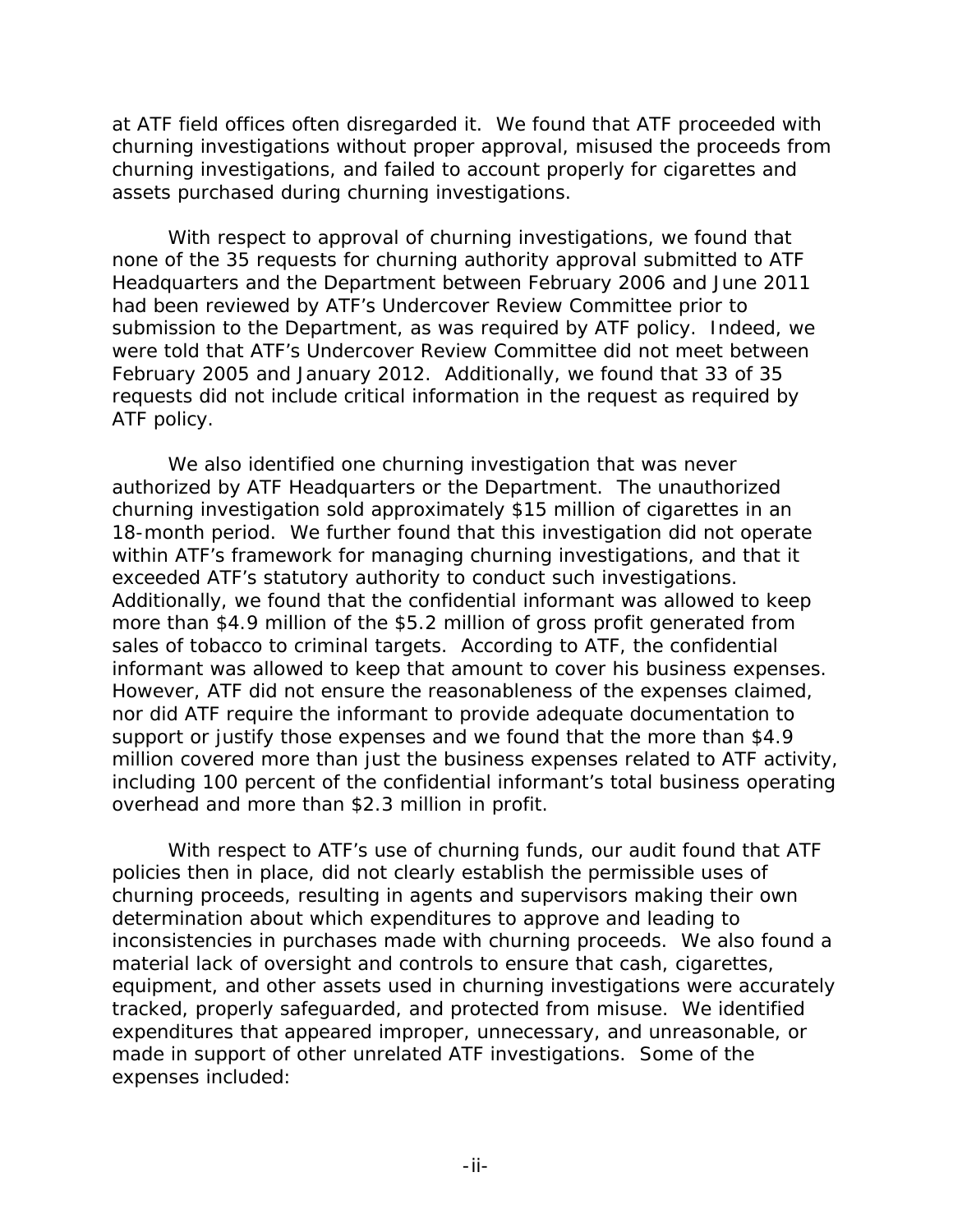- \$193,000 to lease warehouse space owned by a confidential informant where the terms of the lease were not documented and the utilities were paid based on estimates one year in advance,
- \$226,394 to rent between 3 and 12 vehicles on a monthly basis for more than a year where no documentation existed in the case file to justify the expense as reasonable and operationally necessary, and
- \$30,000 (60 percent of the retail price) to lease a 2011 Chevrolet Tahoe for 1 year.

In addition, due to inadequate documentation of cigarette inventories, when we reviewed records from 20 of the 36 churning investigations, we were unable to reconcile the disposition of 2.1 million of the more than 9.9 million cartons of cigarettes purchased for those 20 investigations. The retail value of those 2.1 million cartons of cigarettes (or 420 million cigarettes) was more than \$127 million. $<sup>2</sup>$ </sup>

In our report, we make 1 recommendation to the Deputy Attorney General and 16 recommendations to ATF to assist them in ensuring that churning investigations are properly authorized and managed by the Department, ATF Headquarters, and ATF field offices. During the course of our audit, we met with ATF officials several times to discuss our concerns with the churning program. ATF officials told us that ATF had begun to take corrective actions to address many of the deficiencies we identified, including

<sup>&</sup>lt;sup>2</sup> After learning of our findings, ATF's Deputy Director ordered ATF forensic auditors to conduct a separate reconciliation of the disposition of cigarettes from two of the largest cases in the OIG's 20 case sample, as those two cases included the substantial majority of the 2.1 million cartons of cigarettes we could not reconcile.

inventory controls, and accountability." The ATF told us that it reviewed every single Report of Investigation (ROI) from these two cases to see if it referenced the disposition of cigarettes, even if the ROI was not referenced in the case management log. The ATF stated that during this review, it found a limited number of unexplained deposits associated with the two investigations and assumed that those deposits were related to the sale of cigarettes and then estimated the number of cigarettes that were likely sold given the amount of the deposit. Using these methods, the ATF review arrived at a significantly smaller amount of unreconciled cigarettes than our audit. The ATF review did find similar problems as the OIG has described in this report, including "a clear lack of internal controls, oversight, training and policy to guide ATF agents in these cases which resulted in a lack of uniformity in procedures, required documentation,

ATF describes its review in more detail in its response to this audit, which is attached as Appendix II. However, for the reasons we outline in our response which is attached as Appendix III, we do not believe the results of ATF's review are comparable to the OIG review.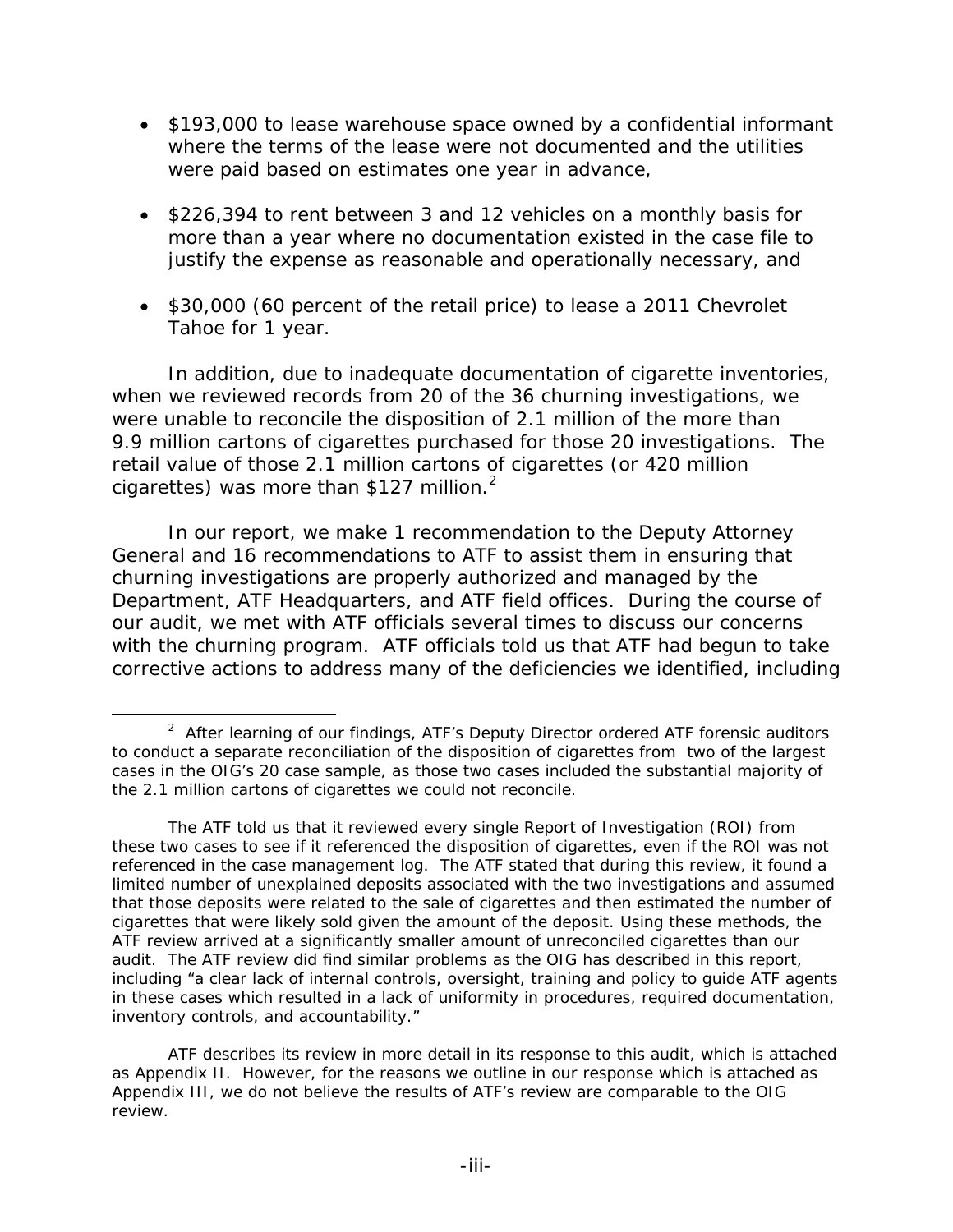an internal review of existing policies and procedures related to churning investigations. As a result, ATF has revised its policies and procedures for administering churning investigations to enhance the safeguards for authorizing and managing churning investigations. Due to the sensitivity of these investigations and the high risk that proceeds from otherwise illegal business transactions may be misused, it is critically important that ATF and the Department have adequate controls to ensure that churning investigations are properly authorized and appropriately managed.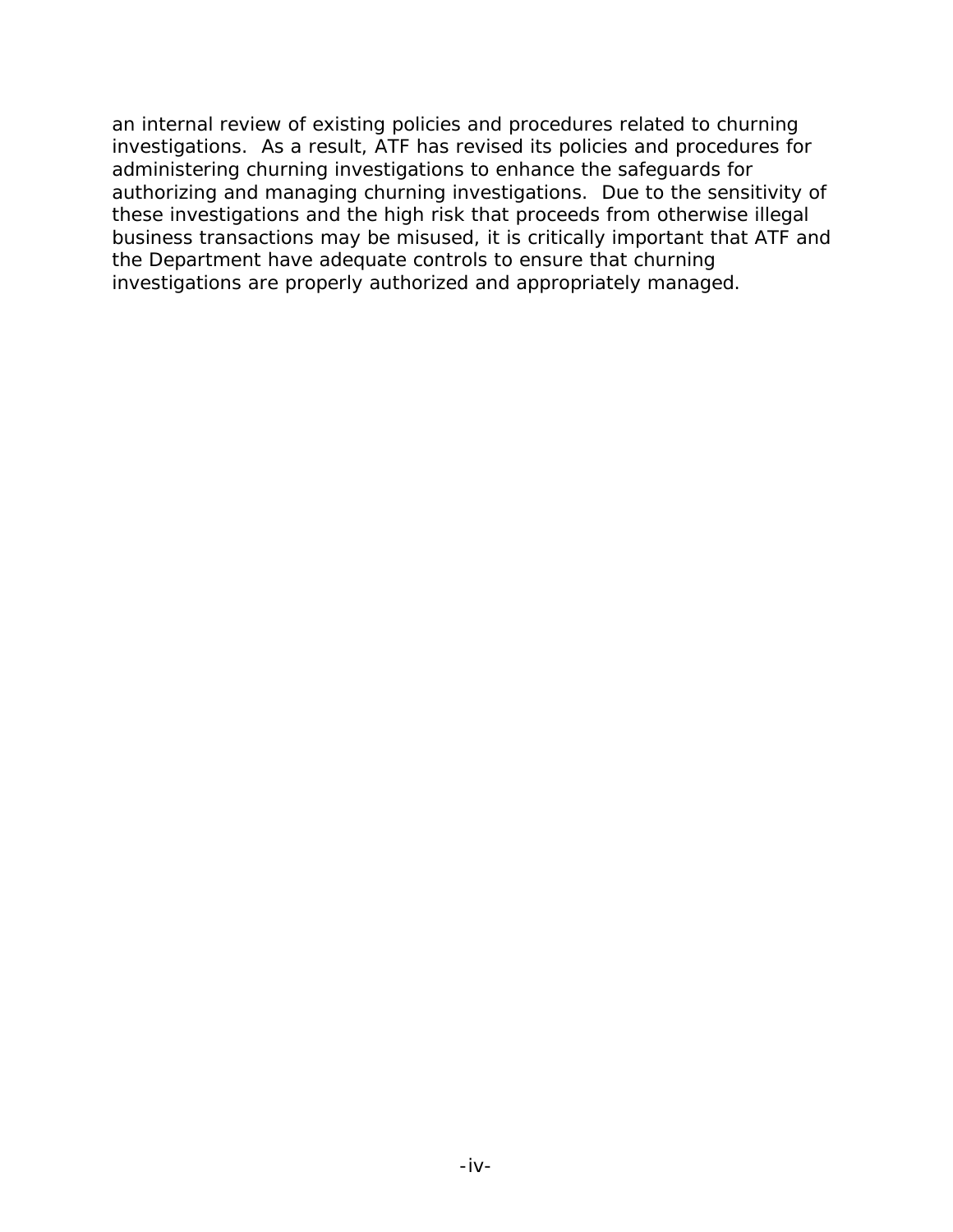# **AUDIT OF THE BUREAU OF ALCOHOL, TOBACCO, FIREARMS AND EXPLOSIVES' USE OF INCOME-GENERATING, UNDERCOVER OPERATIONS**

# **TABLE OF CONTENTS**

| ATF's Office of Professional Responsibility and Security Operations |  |
|---------------------------------------------------------------------|--|
|                                                                     |  |
|                                                                     |  |
| I. AUTHORIZATIONS FOR CHURNING INVESTIGATIONS7                      |  |
|                                                                     |  |
|                                                                     |  |
|                                                                     |  |
|                                                                     |  |
| Unauthorized Churning Investigation and Improper Co-Mingling of     |  |
|                                                                     |  |
|                                                                     |  |
| <b>II. HEADQUARTERS AND FIELD DIVISION OVERSIGHT AND</b>            |  |
| ATF Headquarters Oversight and Management of Churning               |  |
|                                                                     |  |
| Inadequate Ongoing Monitoring of Churning Investigations  22        |  |
| Field Division Management of Churning Investigations 25             |  |
| Controls Over Proceeds from Churning Investigations 26              |  |
|                                                                     |  |
|                                                                     |  |
|                                                                     |  |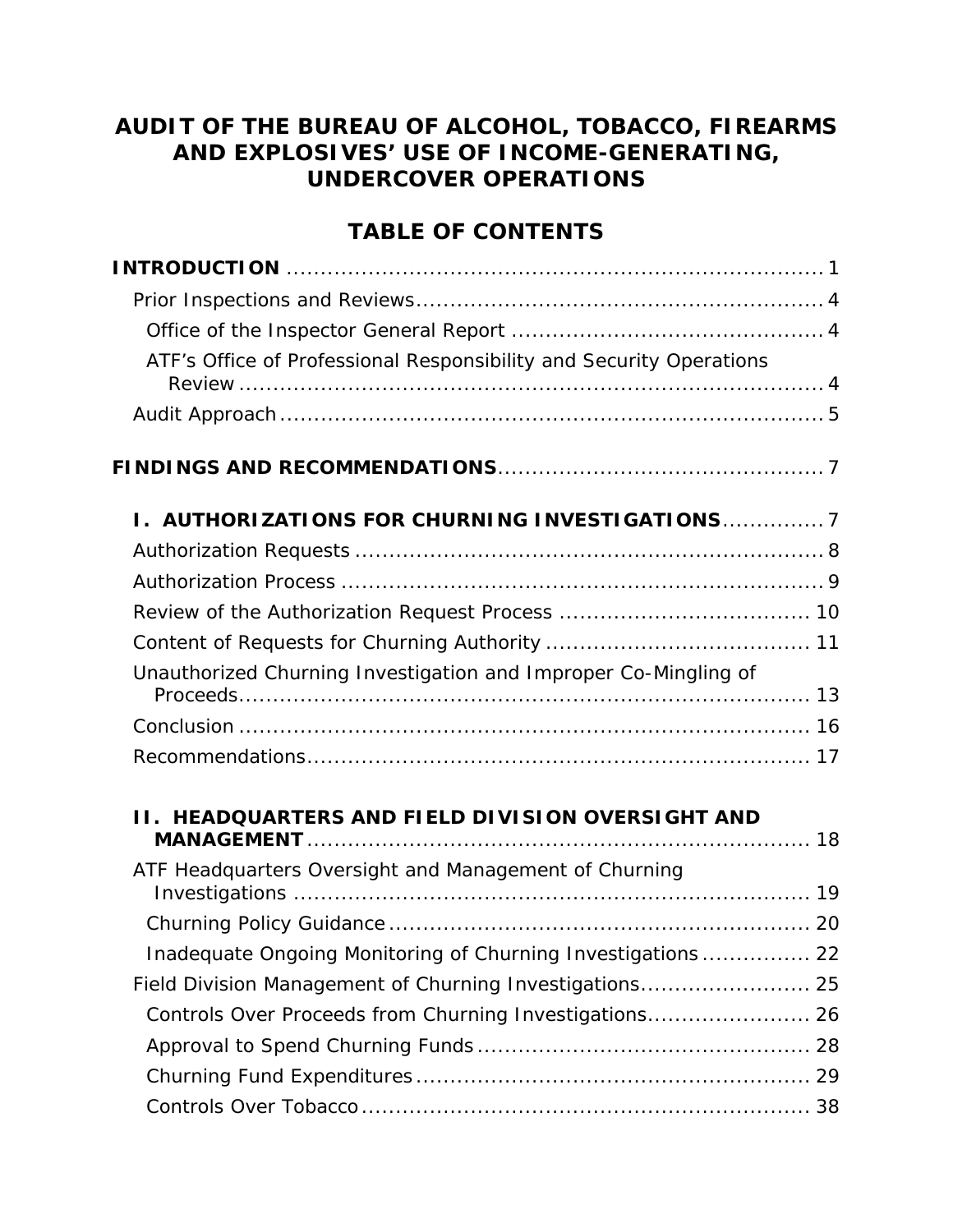| <b>STATEMENT ON COMPLIANCE WITH LAWS AND REGULATIONS  49</b>                                                        |  |
|---------------------------------------------------------------------------------------------------------------------|--|
| APPENDIX I - OBJECTIVES, SCOPE, AND METHODOLOGY 50                                                                  |  |
| APPENDIX II - BUREAU OF ALCOHOL, TOBACCO, FIREARMS AND<br><b>EXPLOSIVES' RESPONSE TO THE DRAFT AUDIT REPORT  54</b> |  |
| APPENDIX III - OFFICE OF THE INSPECTOR GENERAL<br>ANALYSIS AND SUMMARY OF ACTIONS NECESSARY                         |  |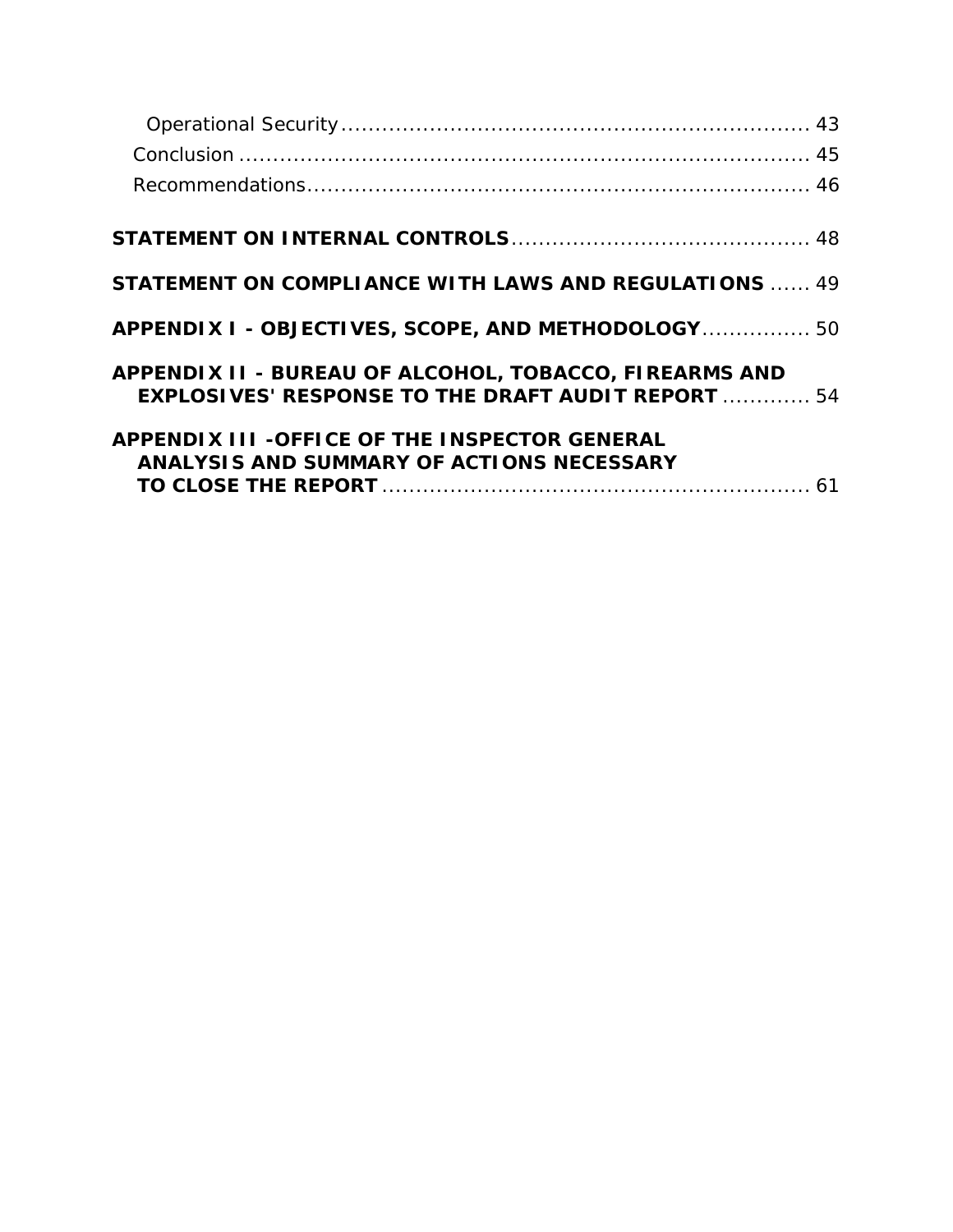# **AUDIT OF THE BUREAU OF ALCOHOL, TOBACCO, FIREARMS AND EXPLOSIVES' USE OF INCOME-GENERATING, UNDERCOVER OPERATIONS<sup>3</sup>**

# **INTRODUCTION**

The Bureau of Alcohol, Tobacco, Firearms and Explosives (ATF) is responsible for the investigation and prevention of federal offenses involving the unlawful use, manufacture, and possession of firearms and explosives, acts of arson and bombings, and illegal trafficking of alcohol and tobacco products. ATF uses undercover operations to detect and investigate crimes for which it has primary jurisdiction. To conduct these undercover operations, ATF at times engages in business transactions that might normally be prohibited by federal law. In most cases, as required by law, ATF deposits any proceeds from these illicit transactions into the Department of the Treasury's General Fund.

However, in 2004, the existing law was amended to grant ATF the same authority previously provided to the Federal Bureau of Investigation (FBI) and the Drug Enforcement Administration (DEA) to use the proceeds of its undercover operations to support its investigative work. Specifically, ATF was authorized, in the context of undercover investigative operations that are necessary for the detection and prosecution of crimes against the United States, or for the collection of foreign intelligence or counterintelligence, to use appropriated funds to lease or purchase real property, establish and operate a proprietary business on a commercial basis, and deposit funds and proceeds generated during the operation in a financial institution, and also to use the proceeds of the operation to offset necessary and reasonable expenses incurred in that operation. $4$  This authority, which ATF refers to as "churning authority," may be exercised only if the proposed activity is certified by the Director of ATF and the Attorney General as necessary to the

 $3$  During this audit, we identified certain issues requiring further investigation. We referred those matters to the OIG's Investigations Division, and put our audit on hold pending such investigation. Subsequently, we were able to complete our audit and issue this report.

<sup>&</sup>lt;sup>4</sup> See 28 U.S.C. § 533 note (explaining that Public Law 108-447, div. B, title I, § 116 extended to ATF the same authority previously granted to the Federal Bureau of Investigation and Drug Enforcement Administration in Public Law 102-395 § 102(b) and in effect pursuant to Public Law 104-132 § 815(d)).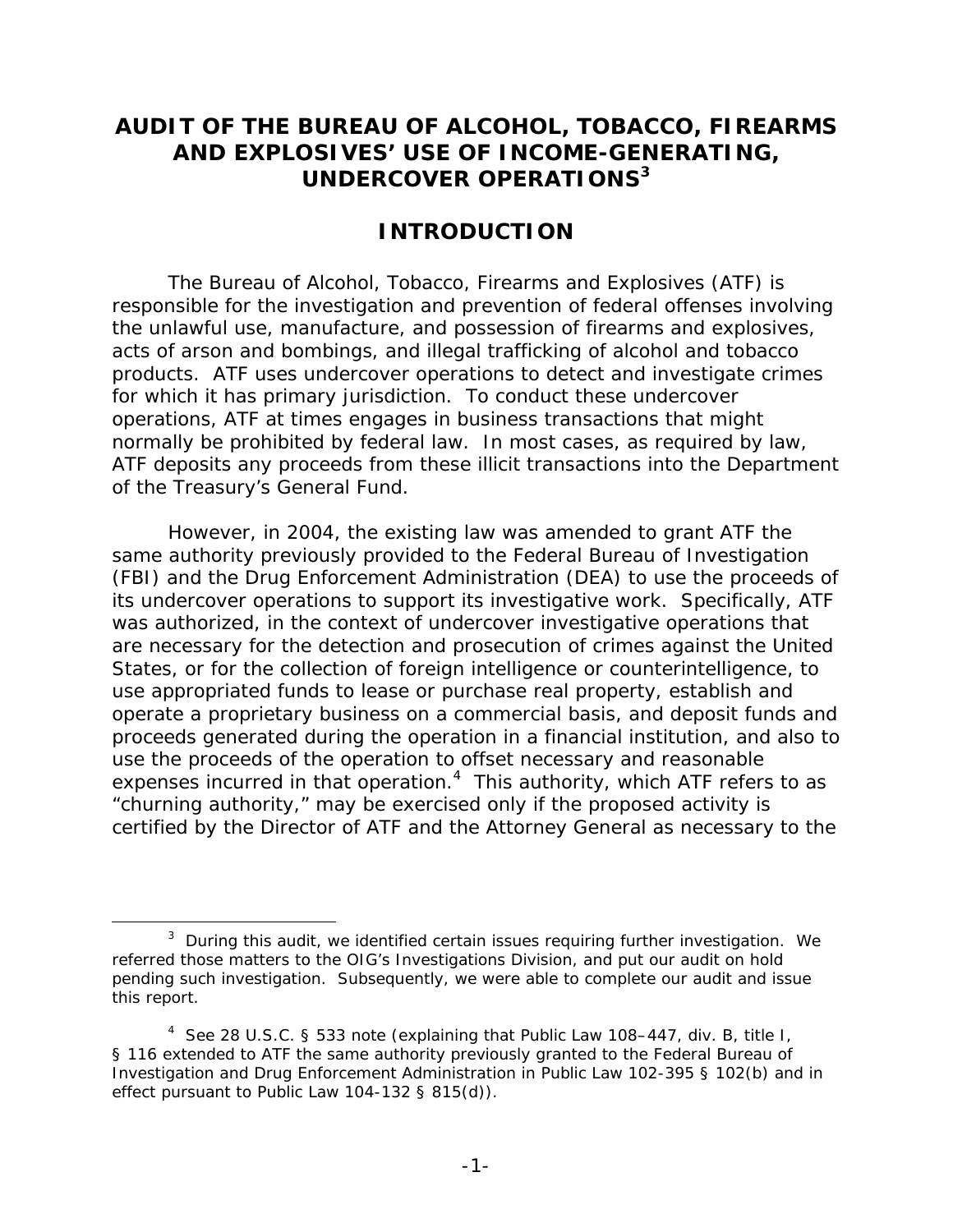conduct of the undercover operation. $5$  ATF, the FBI, and DEA are the only Department of Justice (Department) components with churning authority.

After receiving this authority, ATF made a determination that it would only be used in connection with complex, long-term undercover tobacco diversion and alcohol diversion investigations. To date, however, ATF has only used this authority to investigate tobacco diversion, which involves efforts to evade state, local, or federal tobacco taxes.<sup>6</sup>

The most common tobacco diversion scheme involves diverting tobacco from a state or locality with low tobacco taxes to a state or locality with high tobacco taxes and taking advantage of the disparity among the states' excise tax rates. Other tobacco diversion include selling counterfeit tobacco products, selling tobacco products illegally over the internet, and selling tobacco products without tax stamps or with counterfeit tax stamps. According to ATF, counterfeit tobacco products are primarily manufactured in China and Eastern Europe and packaged to look like brands well recognized in the U.S., smuggled into the United States, and then sold through both illegal and legitimate retail outlets. Counterfeit products use trade names and packaging similar to legally manufactured products, and as a result, legitimate outlets may not realize the products they are selling are counterfeit products. ATF officials also stated that some Native American tribes and reservations are using the internet to sell cigarettes without paying the requisite federal and state excise taxes.

According to ATF, state governments lose over \$5 billion annually in tax revenue as a result of tobacco diversion. ATF also told us that while tobacco diversion is primarily a financial crime, these schemes have been used to finance terrorist activities and criminal organizations.

<sup>&</sup>lt;sup>5</sup> Pursuant to 28 U.S.C. § 510, the Attorney General may also delegate certifying authority to specified individuals as appropriate.

<sup>&</sup>lt;sup>6</sup> The Contraband Cigarette Trafficking Act (CCTA), enacted in 1978, gave ATF primary jurisdiction over the interstate trafficking of cigarettes. The purpose of the CCTA was to prevent any person from profiting by transporting and selling contraband cigarettes in interstate commerce. Among other provisions, the CCTA generally prohibits any person from shipping, transporting, receiving, selling, possessing, distributing, or purchasing more than 10,000 cigarettes that bear no evidence of state tax payment in the state in which cigarettes are found, if that state requires an indication of such payment of taxes to be placed on the cigarette packaging or other container. See 18 U.S.C. § 2341 (defining contraband cigarettes) and 18 U.S.C. § 2342 (prohibiting the trafficking of contraband cigarettes). North Carolina, North Dakota, and South Carolina do not require tax stamps on cigarettes and other tobacco products.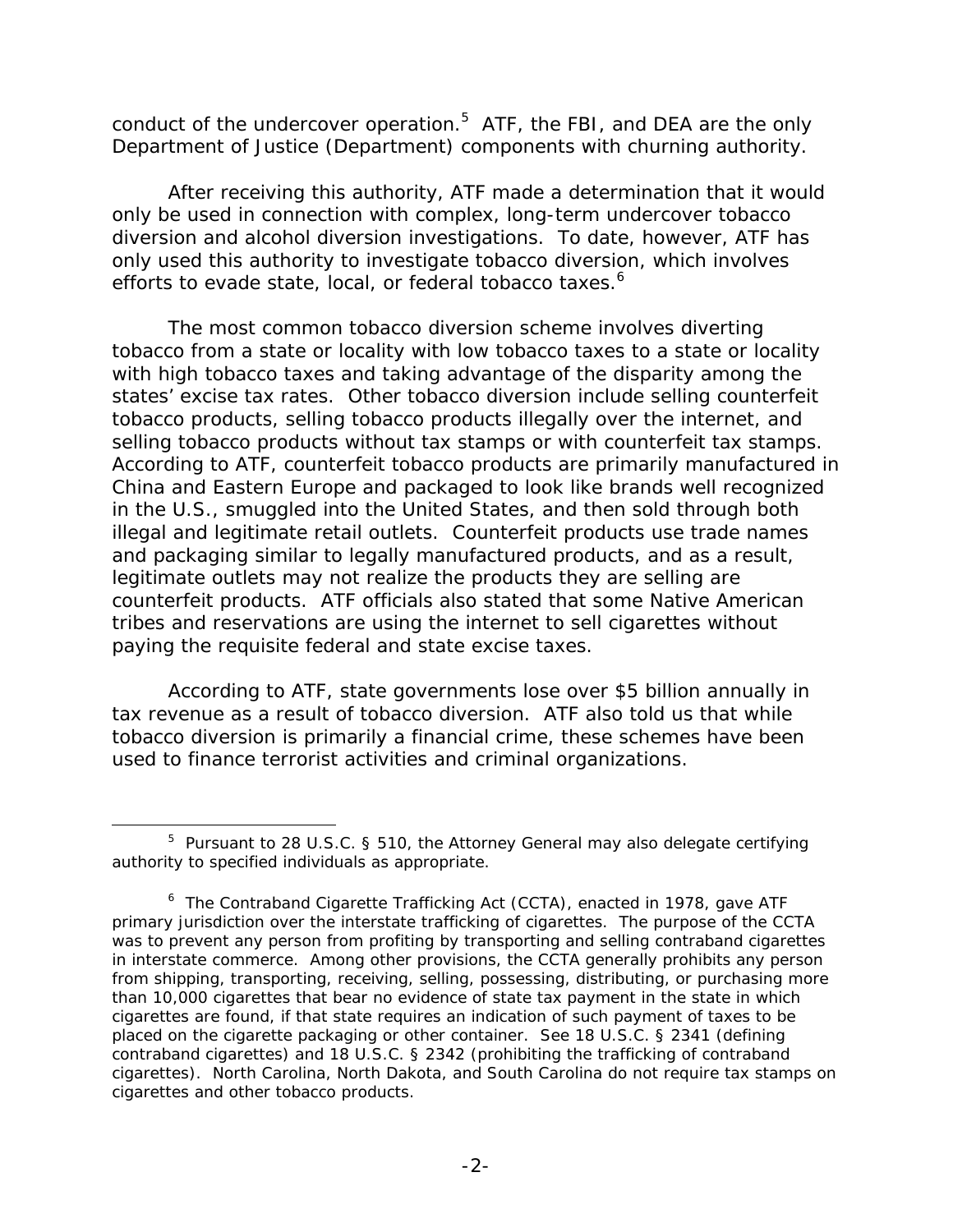Between February 2006 and June 2011, ATF approved 35 investigations using this churning authority to investigate tobacco diversion. In general, in these undercover investigations ATF purchased cigarettes from manufacturers, and agents or informants then sold them to criminal targets at or below wholesale cost. The targets allegedly would transport the contraband cigarettes to a high-tax state, where they would be sold without collecting the proper state and local taxes.

Within ATF, the Alcohol and Tobacco Diversion Division (ATDD) has had primary responsibility for overseeing and managing ATF's churning investigations. ATF restructured its operations in October 2011, and the ATDD became the Alcohol and Tobacco Diversion Branch, within the Alcohol, Tobacco, and Fire Enforcement Division, while retaining the same staff, duties, and responsibilities.

As described further in the Findings and Recommendations section of this report, ATF may only use proceeds generated from these undercover operations with the case-specific approval of the Chief of the Criminal Division's Organized Crime and Racketeering Section.

To administer its churning authority, ATF has issued two memoranda outlining its procedures for individual cases to request and manage churning authority.

In June 2005, ATF's Assistant Director of Field Operations issued a Churning Policy Memorandum (2005 Memorandum). This four-page memorandum outlined ATF's policies and procedures for the use of churning authority. The 2005 Memorandum was never incorporated into ATF's Orders as a formal policy, but it remained in effect until April 2011.

In April 2011, during our fieldwork for this audit, ATF issued a new churning memorandum (2011 Memorandum) that superseded the 2005 Memorandum. The 2011 Memorandum is more comprehensive than the 2005 Memorandum and includes more stringent controls over churning funds, with restrictions on the procurement and exchange of tobacco between churning investigations, and varying levels of approval for use of the funds based on dollar amounts requested. Similar to the 2005 Churning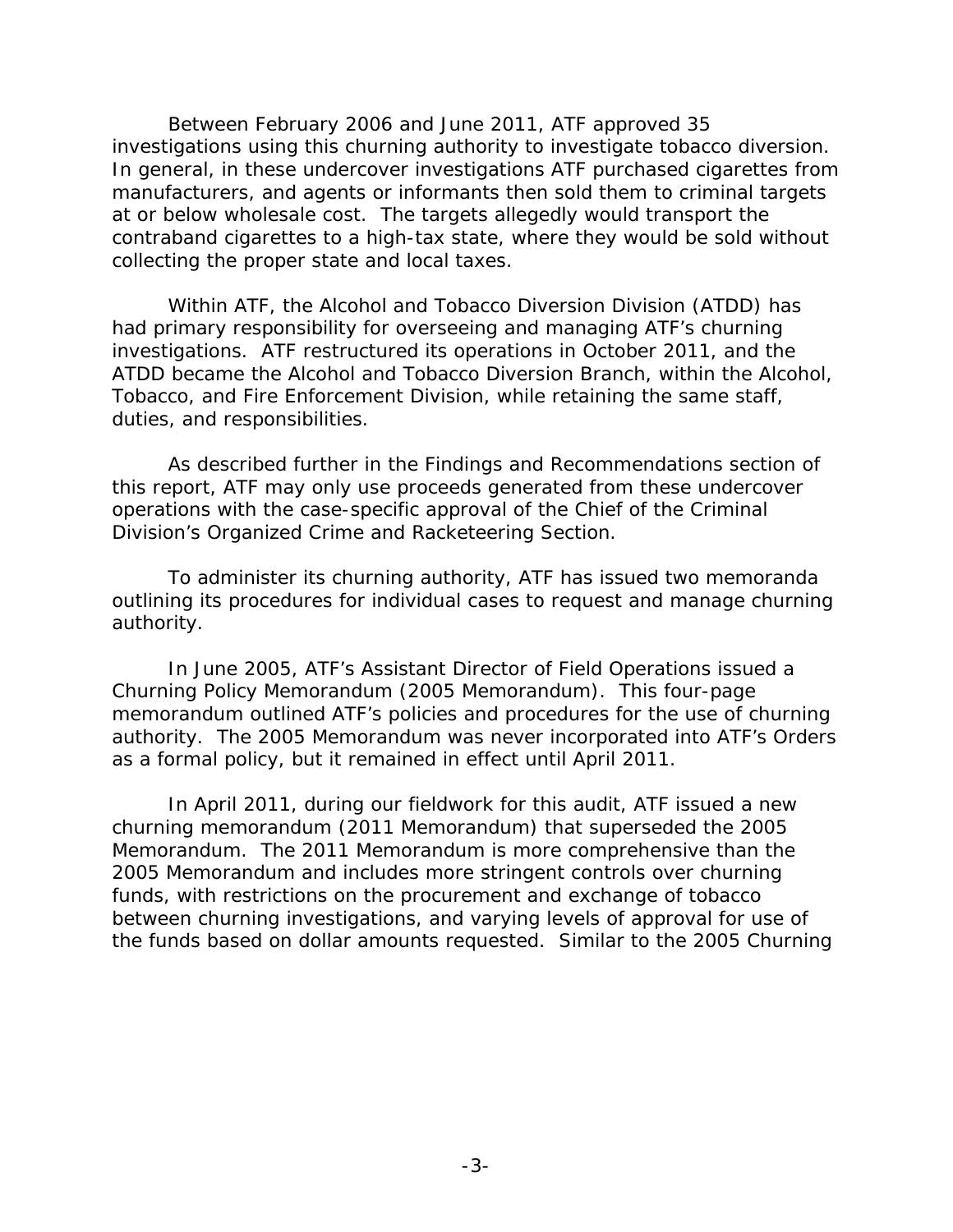Memorandum, the 2011 Churning Memorandum was considered interim policy and was not incorporated into ATF's Orders.<sup>7</sup>

#### **Prior Inspections and Reviews**

 $\overline{a}$ 

## *Office of the Inspector General Report*

In a September 2009 report, the OIG examined ATF's implementation of its Alcohol and Tobacco Diversion Program as a deterrent to illegal sales and smuggling of tobacco products. $8$  The OIG found that ATF lacked a strong national program for diversion enforcement, resulting in an ad hoc enforcement approach. Additionally, the review found that ATF lacked a clear understanding of the scope of diversion activity across its field divisions, and that Headquarters did not fully support the field divisions' diversion investigations. The OIG therefore recommended that ATF take appropriate steps to assess the scope of the diversion problem in each field division and across the country in developing its enforcement strategy and resource allocation plan; consider re-instituting the assignment of Program Coordinator responsibilities to a Special Agent in each field division for alcohol and tobacco diversion issues; and establish within the Alcohol and Tobacco Diversion Division a formal point-of-contact position for the field divisions. The OIG closed all three recommendations by November 2010 after ATF demonstrated that it had implemented the OIG's suggested improvements.

## *ATF's Office of Professional Responsibility and Security Operations Review*

In March 2011, after we began our audit, ATF's Office of Professional Responsibility and Security Operations completed a review of all 33 ATF investigations that were granted churning authority from 2005 to February 25, 2011, to determine if ATF-authorized churning investigations complied with ATF's Churning Policy dated June 24, 2005, and to assess the

 $7$  In April 2013, after our field work was complete, ATF issued a new Alcohol and Tobacco Enforcement Programs Order. According to ATF, this order, ATF Order 3380.1, was issued as a result of ATF's internal process review and included changes implemented in response to the preliminary findings we shared with ATF at a mid-audit briefing. Order 3380.1, replaced the 2011 Memorandum, the previous Tobacco Enforcement Program order and several other memoranda, and is ATF's current policy guidance for all alcohol and tobacco investigations, including churning investigations.

<sup>8</sup> U.S. Department of Justice Office of the Inspector General, *The Bureau of Alcohol, Tobacco, Firearms and Explosives' Efforts to Prevent the Diversion of Tobacco*, Evaluations and Inspections Report I-2009-005 (September 2009).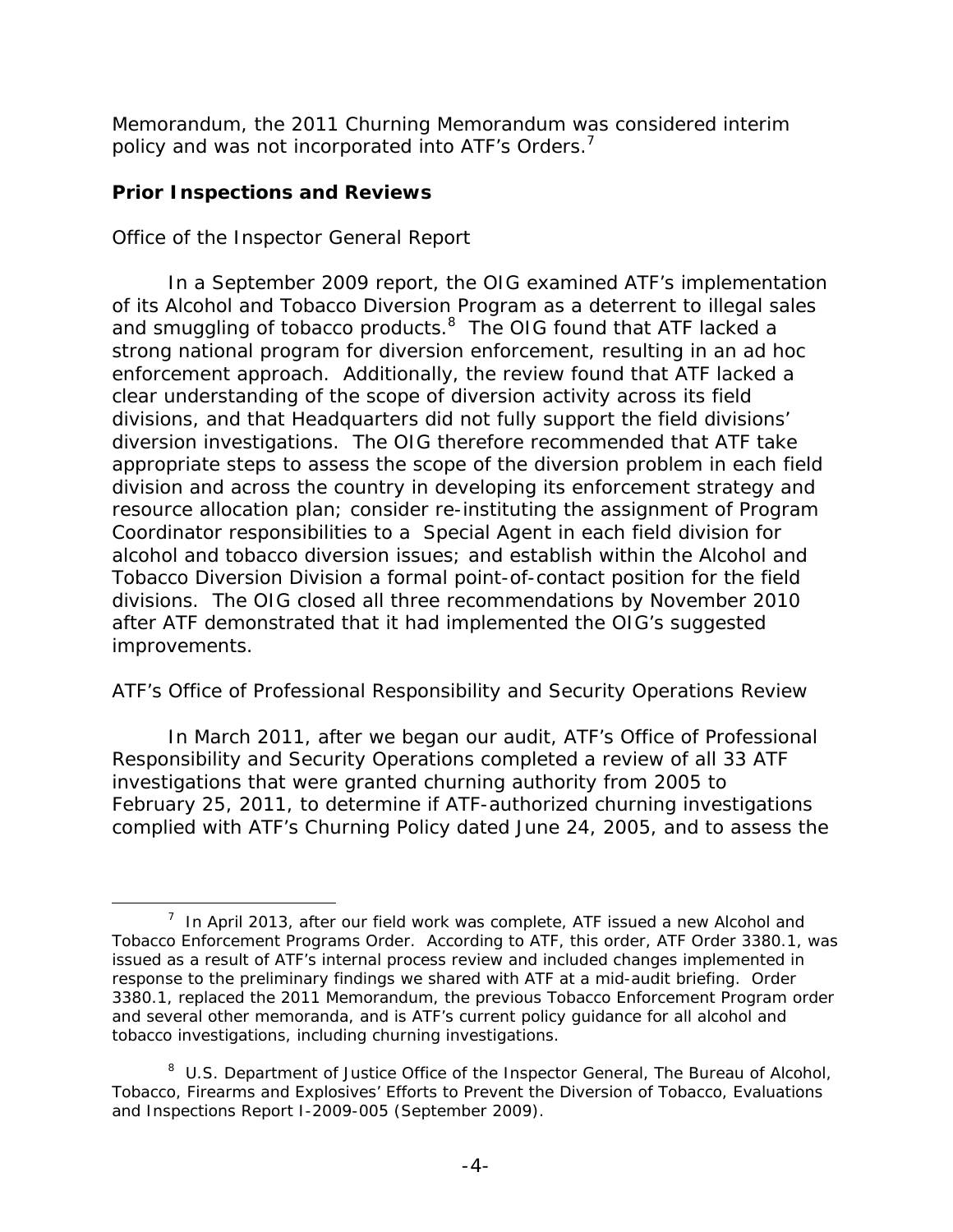internal controls associated with that policy. $9$  The report's findings included the following:

- not all undercover bank accounts included a double signature,
- monetary transactions were not always documented in the case management log,
- documentation of expenditures did not always identify the person who made the expenditure or what was purchased,
- the beginning tobacco inventory for some churning investigations could not be determined because initial purchases of cigarettes were obtained through Major Case Funding or agent cashier funds,
- no perpetual inventory of tobacco was maintained,
- records were not maintained to account for the destruction or discarding of damaged inventory,
- funds received were not always deposited into the undercover bank accounts in a timely manner,
- a complete accounting for all assets purchased with churning account funds was not available, and
- several assets purchased with churning funds could be viewed as supplementing ATF's annual appropriation.

# **Audit Approach**

The objectives of this audit were to determine whether ATF: (1) properly authorizes its income-generating, undercover operations; (2) provides adequate management and oversight of its income-generating, undercover investigations (churning investigations) at the headquarters and field division levels.

To accomplish these objectives, we interviewed ATF officials, including the Assistant Director of Field Operations and the Chiefs of the Special Operations Division, Resource Management Section, and Criminal

 $\overline{a}$ <sup>9</sup> U.S. Department of Justice Bureau of Alcohol, Tobacco, Firearms and Explosives Office of Professional Review and Security Operations – Inspection Division, *Report of Churning Account Review* (March 16, 2011).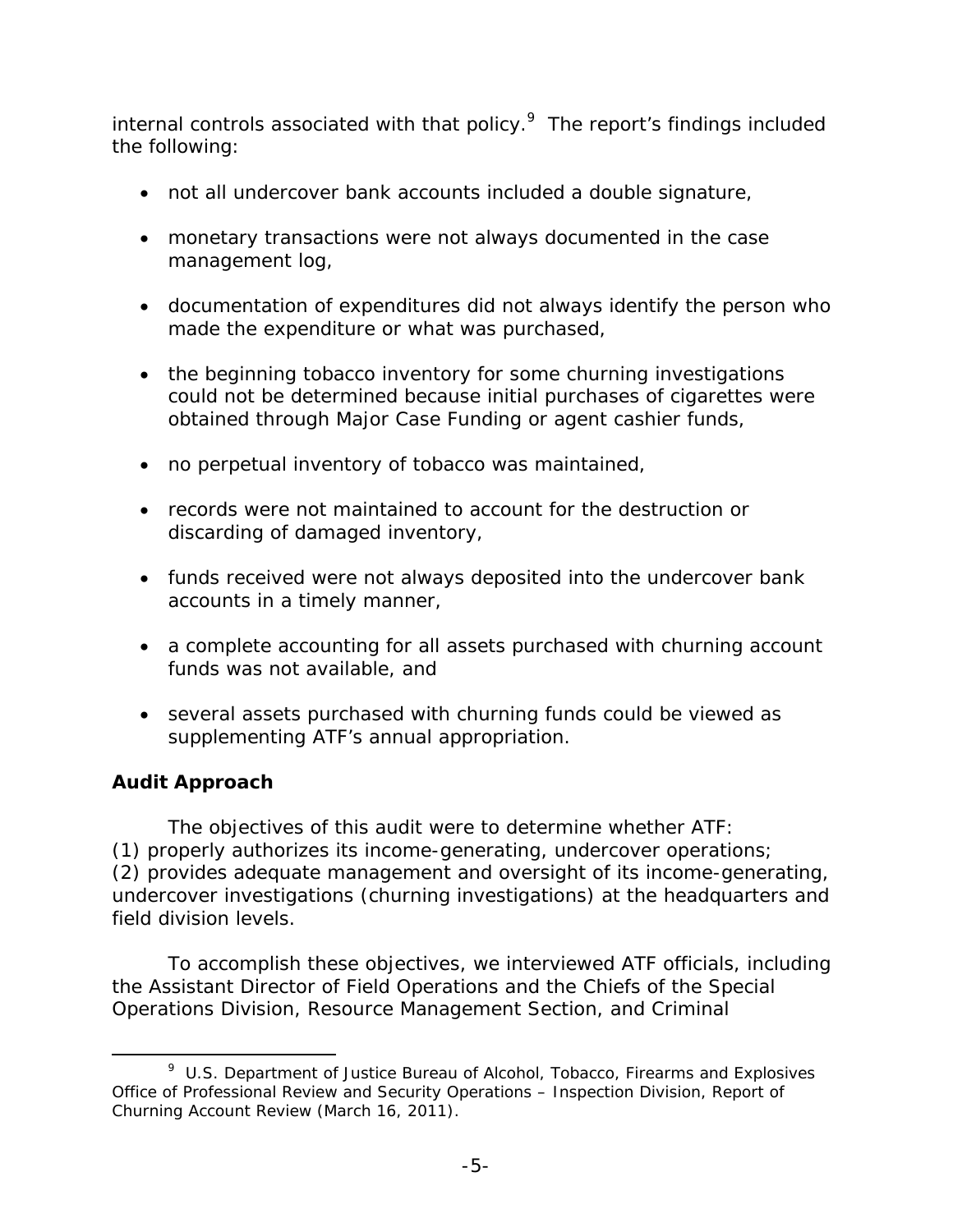Intelligence Division. We interviewed the entire staff of the Alcohol and Tobacco Diversion Division (ATDD), as well as Special Agents, Group Supervisors, Assistant Special Agents in Charge (ASAC), and Special Agents in Charge (SAC). We also interviewed staff within the Department's Criminal Division, including the Chief of the Organized Crime and Racketeering Section, and the Policy Legal Counsel to the Chief of the Asset Forfeiture Section.

In addition, we reviewed all 35 of ATF's requests for churning authority submitted between February 2006 and June 2011. We also performed audit work analyzing the field division oversight of churning investigations at eight ATF field divisions: (1) Atlanta, Georgia; (2) Baltimore, Maryland; (3) Charlotte, North Carolina; (4) Detroit, Michigan; (5) Kansas City, Missouri; (6) Newark, New Jersey; (7) Philadelphia, Pennsylvania; and (8) Washington, D.C. At these 8 field divisions and some of their associated field offices, we reviewed and analyzed case files from 20 of the 35 investigations granted churning authority between March 2006 and January 2011. In addition, we identified and reviewed one case file for an investigation that had not been granted churning authority but nevertheless operated as a churning case.

Our audit resulted in two findings. Finding I presents weaknesses in ATF's process for approving income-generating, undercover operations. Finding II identifies deficiencies in oversight and management at the headquarters level and within ATF's field divisions. Further information on the audit objectives, scope, and methodology is contained in Appendix I.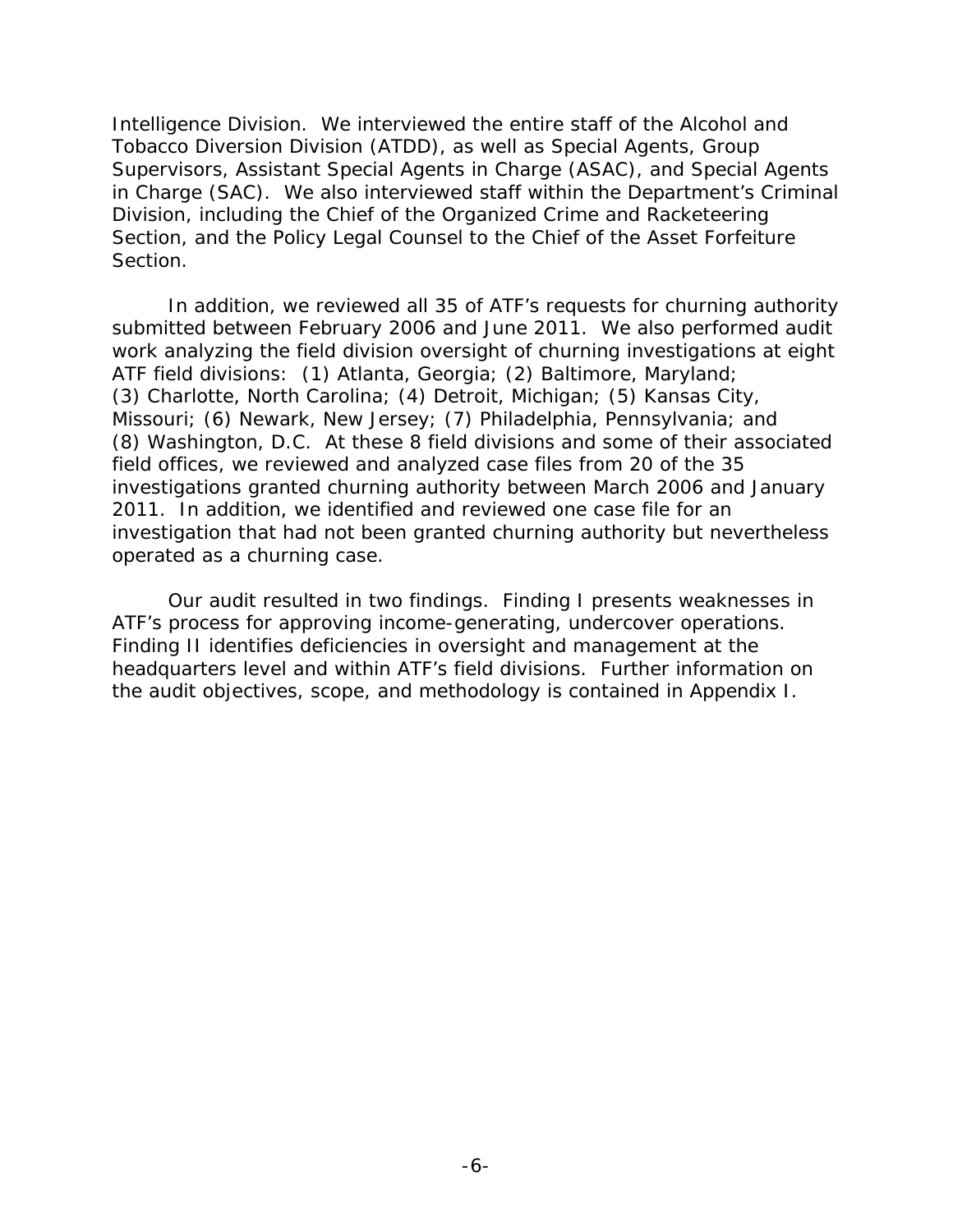# **FINDINGS AND RECOMMENDATIONS**

#### **I. AUTHORIZATIONS FOR CHURNING INVESTIGATIONS**

Our audit identified a total of 36 ATF churning investigations during our audit period. Thirty-five of the 36 investigations were initiated with requests for churning authority that were approved by ATF and the Department. However, we found that none of these 35 requests were reviewed and approved by ATF's Undercover Review Committee, as required by ATF policy. In addition, 33 of these 35 investigations did not comply with other ATF requirements governing requests for and approval of churning authority.

We found that one of the 36 churning investigations was conducted despite the failure to submit a request for churning authority to either ATF or the Department. In this investigation, we found that the confidential informant was allowed to keep more than \$4.9 million of the \$5.2 million of gross profit generated from sales of tobacco to criminal targets. According to ATF, the confidential informant was allowed to keep that amount to cover his business expenses. However, ATF did not ensure the reasonableness of the expenses claimed nor did ATF require the informant to provide adequate documentation to support or justify those expenses, and we found that the more than \$4.9 million covered more than just the business expenses related to ATF activity, including 100 percent of the confidential informant's total business operating overhead and more than \$2.3 million in profit.

We also found that ATF's policies and procedures lacked specific criteria to determine which cases should be granted such churning authority. We found that the lack of review by the ATF's Undercover Review Committee, as well as the absence of criteria for approving requests for churning authority, resulted in inconsistencies in the nature and types of tobacco investigations approved for churning authority.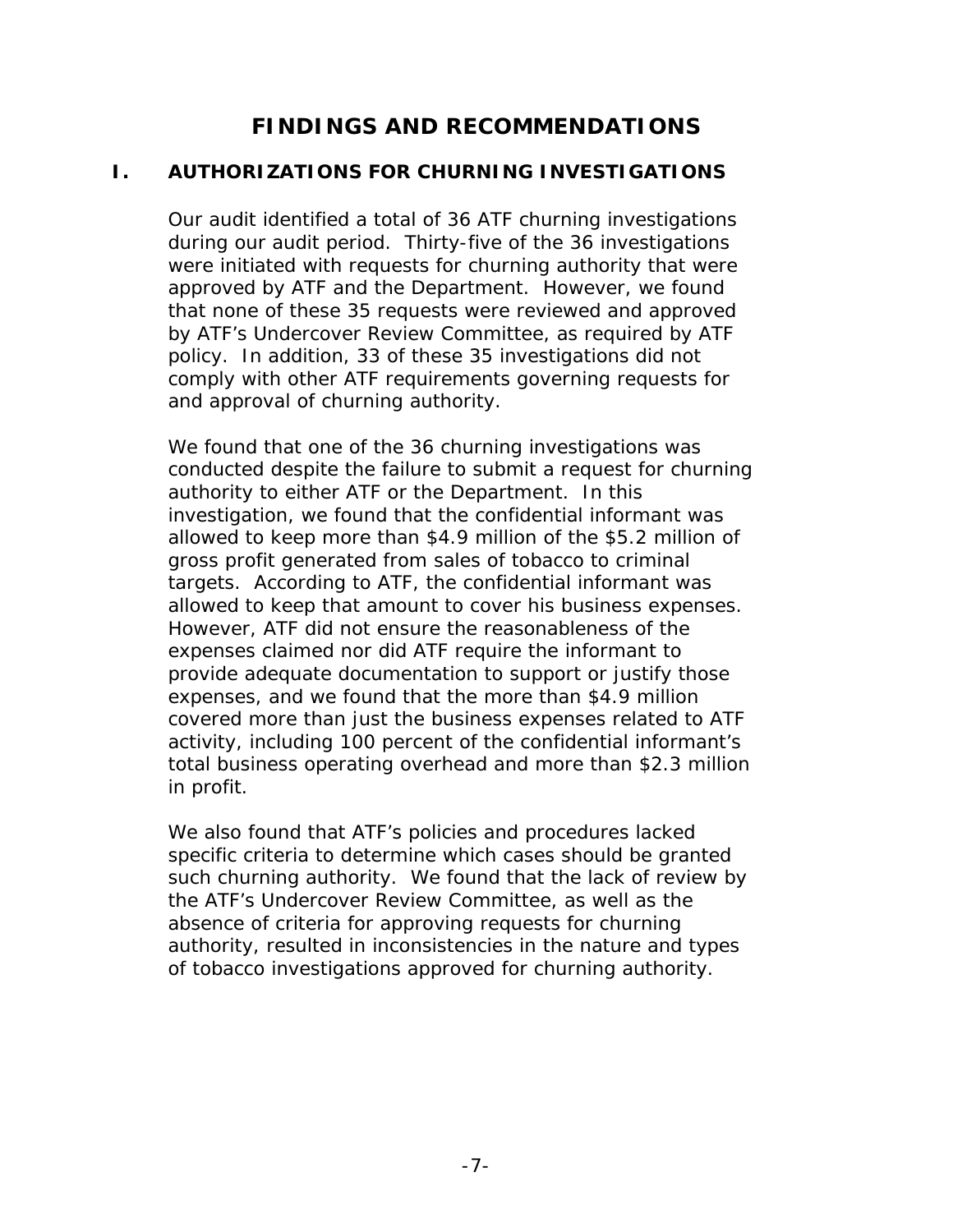## **Authorization Requests**

 $\overline{a}$ 

The Department has not issued any policies or guidance describing how the FBI, DEA, or ATF should implement the ability to use income generated from undercover investigations, so each of the three agencies administers this authority according to its own policies and directives, subject to the Department's case-by-case approval. At the time of our audit, ATF's policy for reviewing and approving requests for churning authority was contained in a 2005 Churning Memorandum (2005 Memorandum).<sup>10</sup> This memorandum advised ATF agents and supervisors that the use of churning authority was intended primarily for complex, long-term undercover investigations. The memorandum also noted that churning investigations are considered sensitive, as described in ATF Order 3250.1A, Informant Use and Undercover Operations (Order 3250.1A), and therefore, churning investigations must comply with the provisions regarding sensitive operations contained in Order 3250.1A.<sup>11</sup>

 $10$  ATF issued an interim churning policy in April 2011. However, no requests for churning authority were submitted between April 2011 and the end of our audit's fieldwork in December 2011. As a result, our analysis is entirely based on compliance with the 2005 Churning Memorandum.

<sup>&</sup>lt;sup>11</sup> ATF Order 3250.1A does not define sensitive circumstances. However, ATF Order 3250.1B identifies the following types of investigations and tactics as categorically sensitive: storefront operations; outlaw motorcycle or other recognized organized groups/gangs with regional, national and/or international status; participation in otherwise illegal activity by undercover agents; and possible criminal conduct by any elected or appointed official.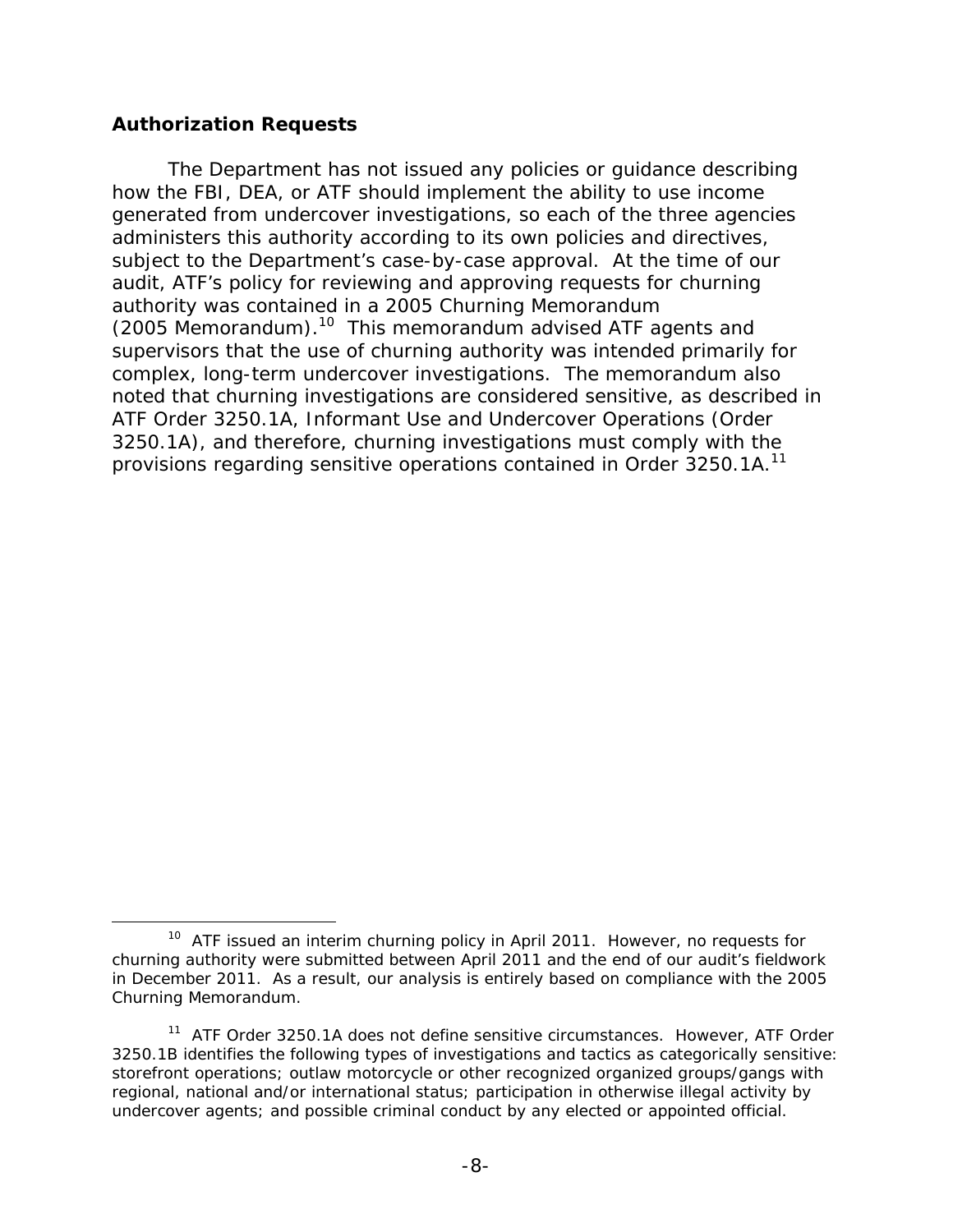

Exhibit 1 ATF Churning Requests by Calendar Year February 2006 through June 2011

#### Authorization Process

According to the 2005 Memorandum, requests for churning authority required approval from the appropriate ATF Deputy Assistant Director for Field Operations, the ATF Undercover Review Committee, and a Deputy Assistant Attorney General (DAAG) in the Department's Criminal Division. According to Order 3250.1A, applications for approval to conduct undercover operations involving "sensitive circumstances" were required to be reviewed by the Chief of the Special Operations Division.<sup>12</sup> Upon the Chief's favorable review, the application was to be reviewed by ATF's Undercover Review Committee, which was to examine the application to determine whether adequate measures had been taken to minimize the incidence of "sensitive circumstances" involved in the proposed undercover operation and to " reduce the risks of harm and intrusion that are created by such circumstances."<sup>13</sup> After its review, the Undercover Review Committee was

 $12$  The Special Operations Division is responsible for multiple programs that support ATF agents in the field, including undercover operations security, specialized deployments, and technical operations.

<sup>&</sup>lt;sup>13</sup> The Undercover Review Committee is chaired by the appropriate Deputy Assistant Director of Field Operations and includes the Chief of the Special Operations Division, the Chief of the appropriate operational division, a representative from the Office of Chief Counsel, and a representative from the Department of Justice's Criminal Division.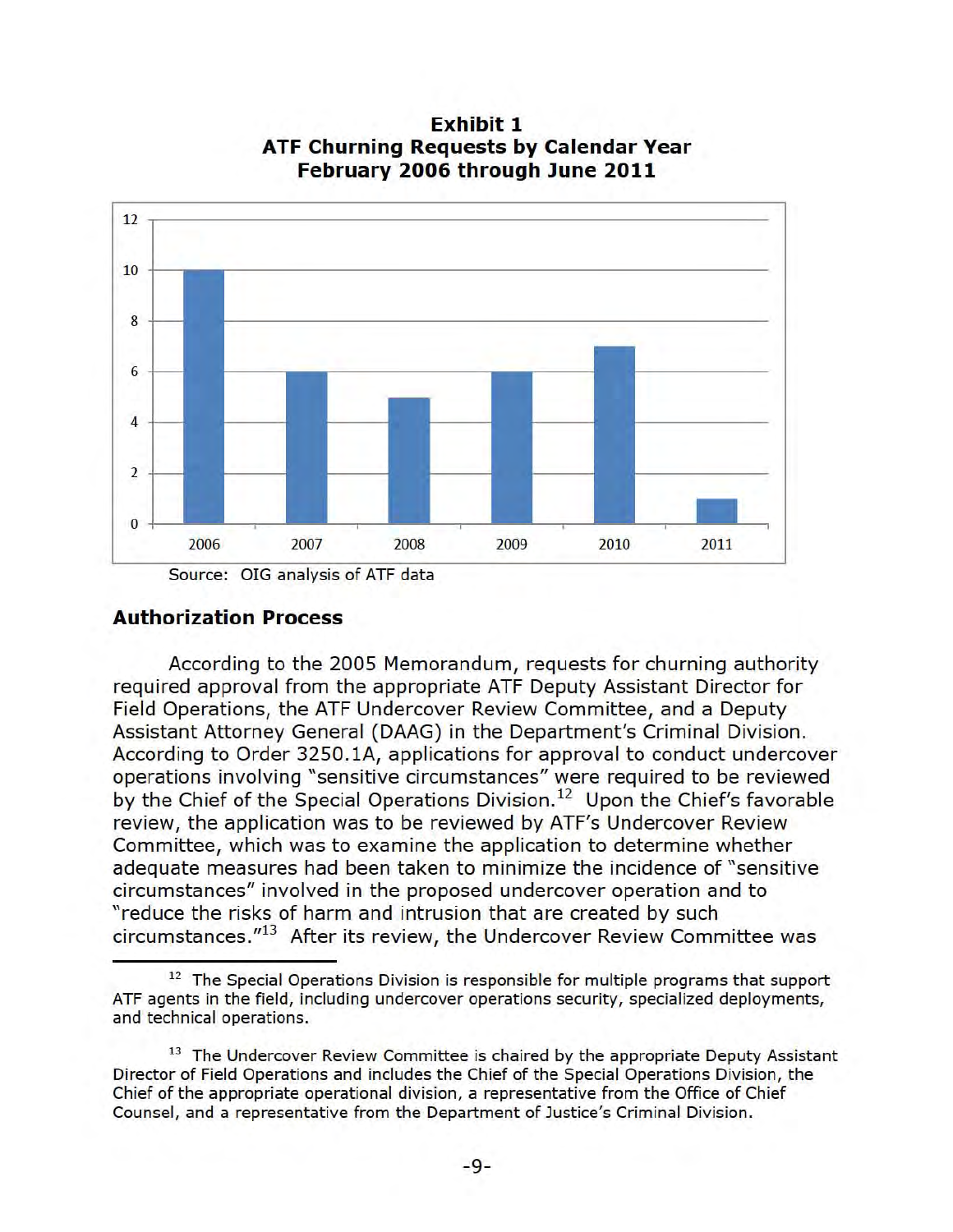required to submit the application to the ATF Assistant Director (or his or her designee) with a recommendation to approve or disapprove the request. If the Undercover Review Committee approved the request, it was directed to include a brief written statement describing why the investigation merits approval in light of the sensitive circumstances.

#### **Review of the Authorization Request Process**

We found that, between February 2006 and June 2011, 35 requests for authorization had been submitted by ATF Special Agents and approved by ATF's Deputy Assistant Director for Field Operations and the Chief of the Criminal Division's Organized Crime and Racketeering Section (OCRS), but that none of the requests had received all of the intermediate approvals required by ATF guidance. Specifically, while we determined that all of the authorization requests were approved by the respective SACs, the Chief of the ATDD, and the Deputy Assistant Director before being submitted to the Chief of OCRS for final approval, we found no evidence that the authorization requests were reviewed by the Chief of the Special Operations Division or the Undercover Review Committee. Further, most ATF officials we interviewed told us that they did not know that ATF had an Undercover Review Committee, and ATF's Chief Counsel told us that ATF's Undercover Review Committee did not meet between February 2005 and January 2012.

While the 2005 Memorandum references approval by a Criminal Division DAAG, the Attorney General has designated the Chief of the Criminal Division's Organized Crime and Racketeering Section (OCRS) as the authorizing official for all of the Department's income-generating undercover operations, including ATF. According to the Chief of OCRS, he and an ATF Program Officer met to discuss the details of each request, and he signed the request at the end of the discussion. The Chief stated there was no Department policy guidance for reviewing and approving churning requests – or similar requests from the FBI and the DEA – and that he relied on his years of experience participating in the FBI's Undercover Review Committee and reviewing similar requests from the FBI to evaluate churning requests from ATF. When evaluating a request, he said he considers factors such as the prosecutorial merit of the investigation, whether the targets identified are a part of the same criminal conspiracy, and the degree to which the investigation relies on a confidential informant. He added that the statute for churning authority is quite vague and that there is no case law to refer to because the statute has never been tested.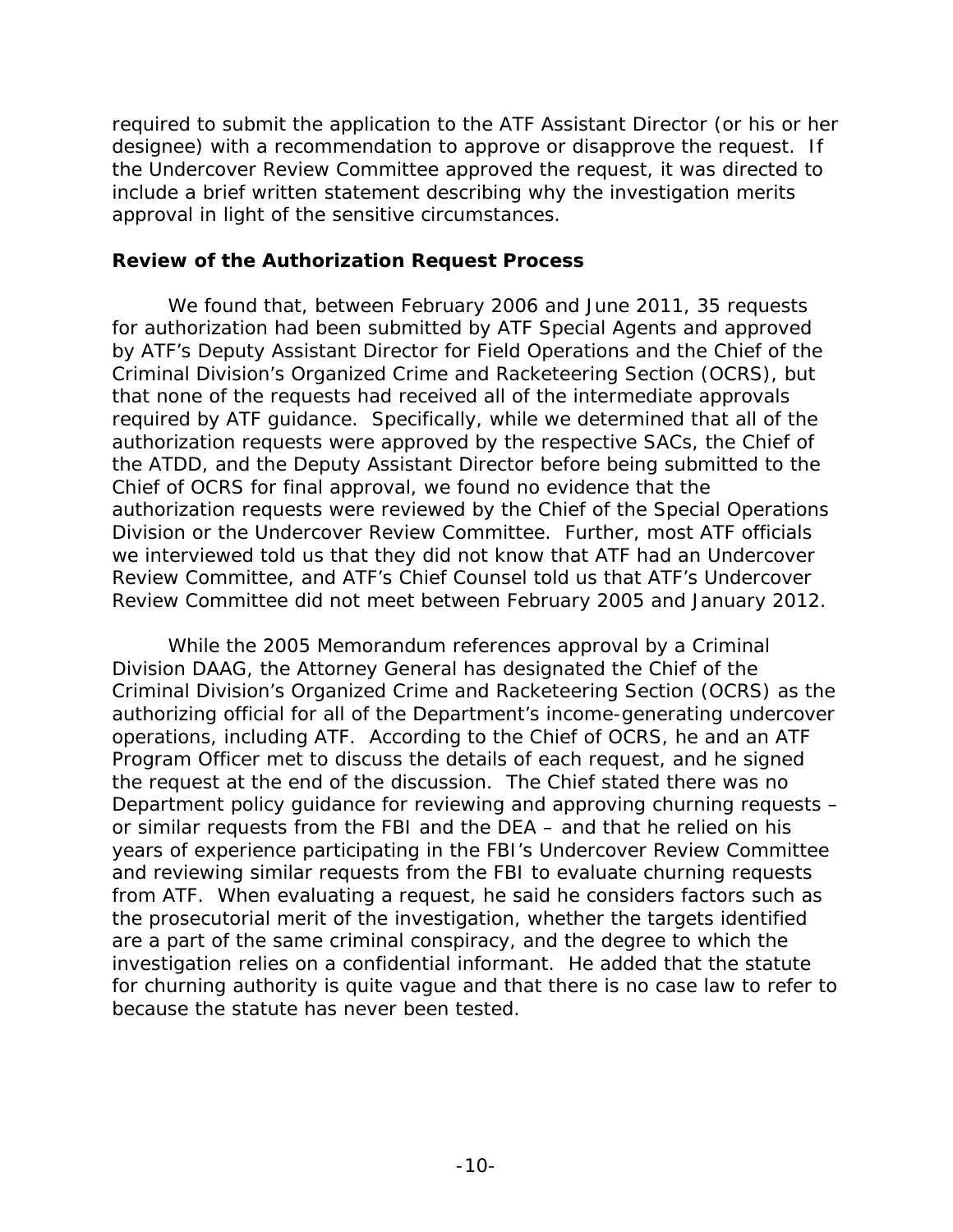## **Content of Requests for Churning Authority**

We examined all 35 requests for authorization to determine whether each contained the required information outlined in the 2005 Memorandum. According to the 2005 Memorandum, the request was required to include: (1) the background of the investigation; (2) a thorough identification of the suspect; (3) the current status of the investigation; and (4) the proposed investigative activity and technique that will be used to produce the proceeds from the operation.

In addition, the 2005 Memorandum required churning authorization requests to adhere to the requirements outlined in Order 3250.1A, paragraph 95(c), which requires that applications for approval of investigations involving sensitive circumstances include: (1) arrest records of criminal targets, (2) a statement of the time period of the investigation, (3) a description of any inducement techniques employed to ensure that innocent parties will be protected against entrapment, (4) a statement of proposed expenses, (5) a statement of "circumstances expected to occur" and description of why the operation merits approval, and (6) a letter from a U.S. Attorney documenting the U.S. Attorney's approval of the investigative tactic employed as well as an agreement to prosecute any meritorious case that develops.<sup>14</sup>

We determined that 33 of the 35 requests did not contain all of the information required by the 2005 Memorandum. Specifically, 19 requests did not disclose the arrest records of criminal targets, 25 did not propose the time period of the investigation, and 2 did not provide an inducement description. None of the 33 requests included a letter from the U.S. Attorney documenting approval and agreement to prosecute the case.

Additionally, 9 of the 35 requests for churning authority did not explicitly or thoroughly identify suspects to be investigated. For example, approval was granted for two investigations that targeted geographic areas as opposed to individual suspects, and for an investigation targeting "criminal networks" in the field office's territory rather than specific individuals or organizations.

According to agents we interviewed, some of these requests were intentionally broad so that the agent would have the flexibility to pursue suspects that had not yet been identified at the time of the request. For

<sup>&</sup>lt;sup>14</sup> ATF Order 3250.1A, Informant Use and Undercover Operations, defines inducement as an element of entrapment. Entrapment occurs when the government originates the idea of a crime and then induces another person to engage in conduct constituting such a crime when the other person is not disposed to do so.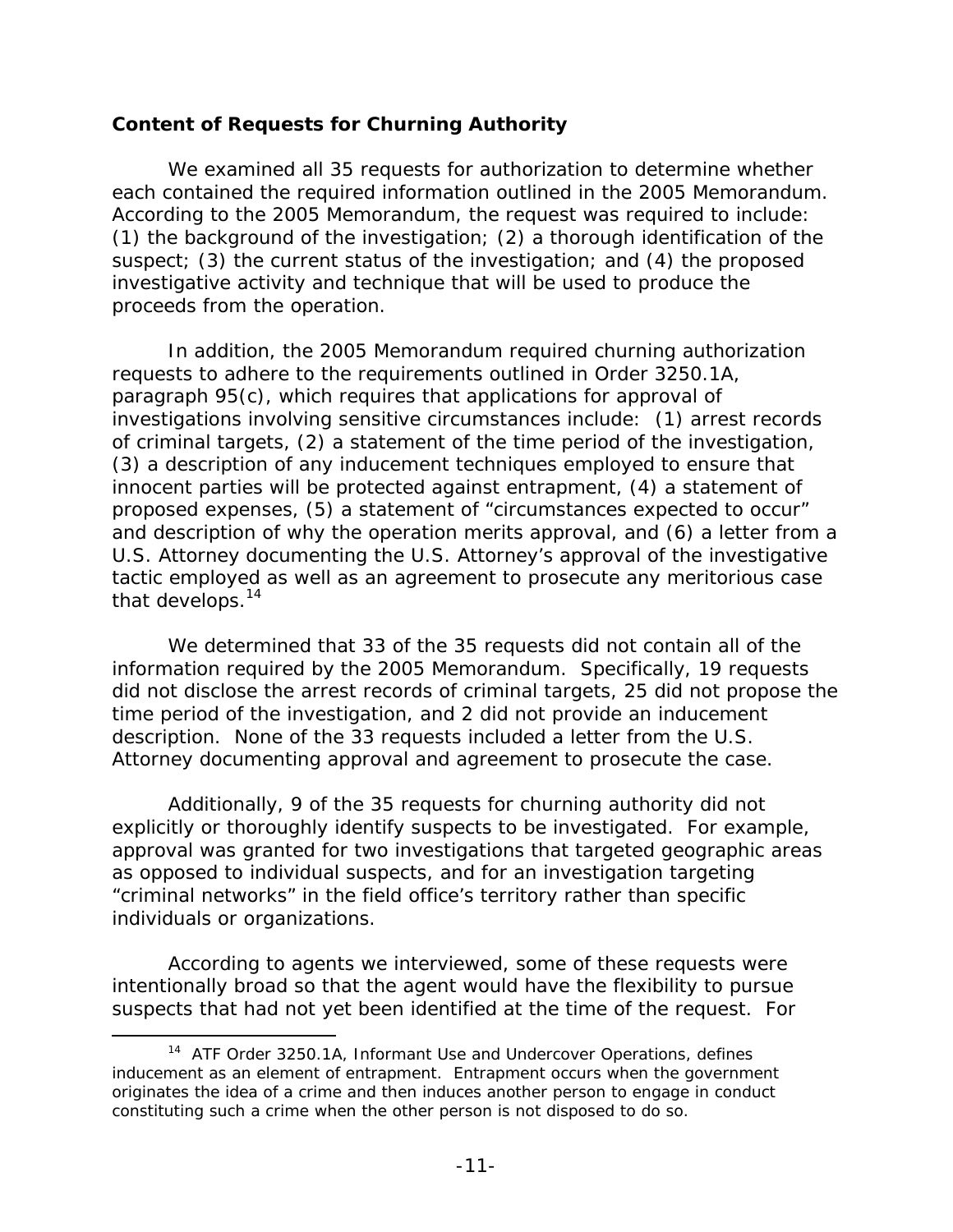example, one request we reviewed identified potential tobacco trafficking schemes as the target of the investigation rather than particular suspects. The Special Agent who submitted the request explained that he intentionally did not identify any suspects in his request because his goal was to include every possible contingency, allowing him to pursue a broad scope of potential investigations. Both ATF and the Department approved this request.

In addition, although not explicitly described in policy guidance, several ATF officials, as well as the Chief of OCRS, told us that the suspects identified in requests for churning authority must be part of the same criminal conspiracy. Nevertheless, in at least six requests we reviewed, churning authority was granted to investigations that identified multiple suspects that were not part of the same criminal network or conspiracy.

We also found that neither ATF nor the Department – which is also responsible for reviewing and approving similar requests from the FBI and the DEA – had issued any formal criteria against which churning requests should be evaluated. Our review of the 2005 Memorandum identified no guidance about what criteria should be considered when evaluating requests, and ATF and Department officials, including the Chief of OCRS who is responsible for approving these requests on behalf of the Department, confirmed that no other such guidance exists.

In our judgment, the controls for approving churning investigations in the 2005 Memorandum were inadequate. For example, the lack of specificity in the targets that were intended to be investigated allowed for several different investigations to be operated under the umbrella of a single investigation. By allowing multiple unrelated investigations to operate under one churning authorization, ATF undermined its ability to appropriately monitor the progress of its churning investigations, which are inherently sensitive due to the potential for fraud and abuse. This practice also increased the risk that churning proceeds could be used for purposes that exceed the statutory authorization, which limits the use of churning funds to offsetting necessary and reasonable expenses incurred in the same undercover operation. In addition, the lack of formal criteria against which churning requests were to be evaluated similarly undermined ATF's oversight of churning operations by creating the risk of inconsistent or inappropriate approvals.

In April 2011, ATF updated its policy guidance to include more stringent controls for churning investigations, including requiring a new churning authorization and new investigation number whenever criminal targets that were not part of the initial conspiracy are added to the scope of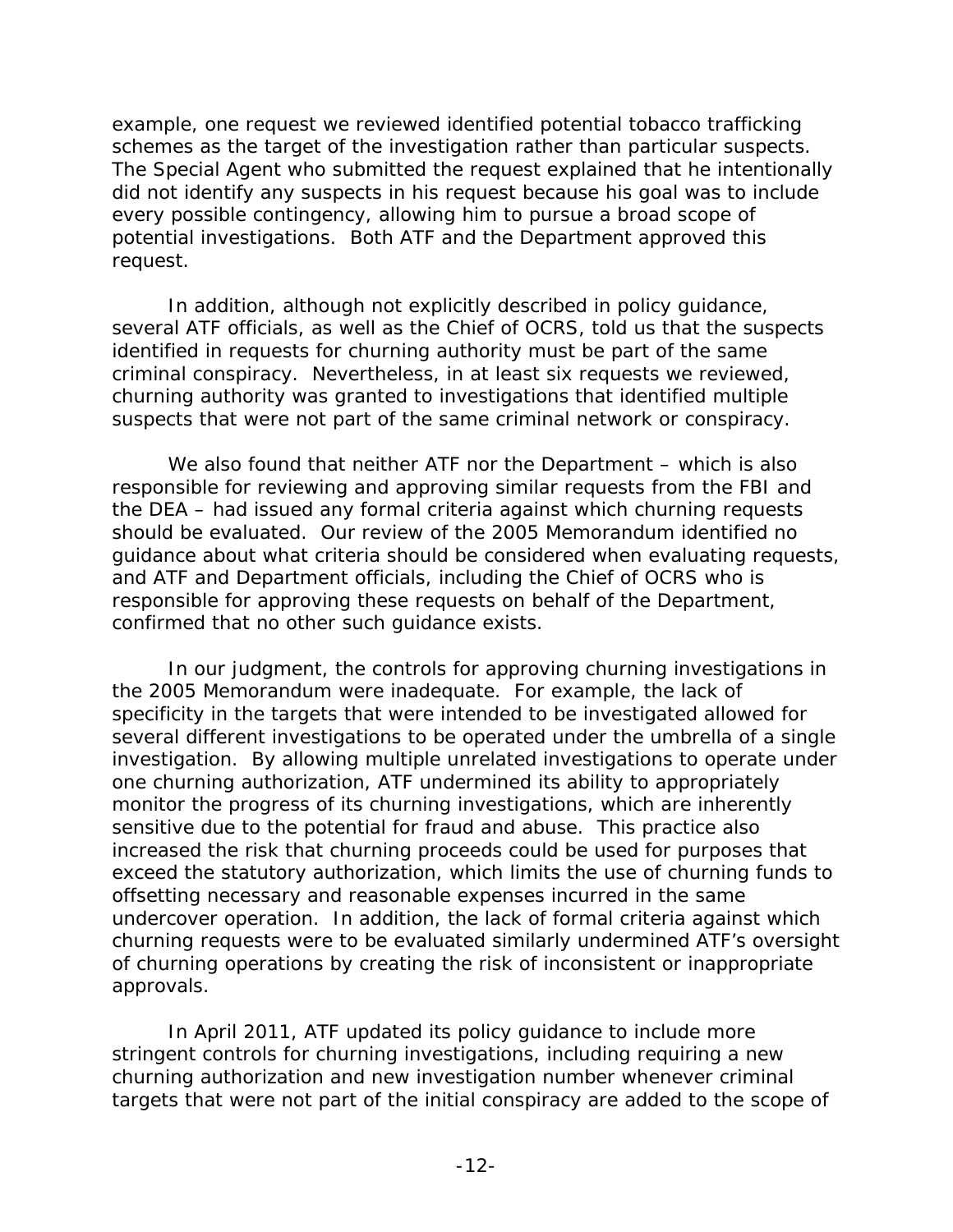the investigation. However, the guidance did not establish criteria for ATF officials to use to determine which cases should initially be granted churning authority. It also removed the requirement for investigations to be reviewed by an ATF Undercover Review Committee, as required by ATF Order 3250.1A, Informant Use and Undercover Operations, paragraph  $95(c)$ .<sup>15</sup>

## **Unauthorized Churning Investigation and Improper Co-Mingling of Proceeds**

During the course of our audit, we also identified one tobacco investigation, separate from the 35 approved investigations discussed above, that had operated without proper churning authority and had its proceeds deposited into another churning operation's accounts. The name of this operation was the target of the investigation, so we will refer to this investigation as "Operation Alpha".

Over an 18 month period beginning in 2009, Operation Alpha used an ATF confidential informant to sell at least \$14.9 million worth of cigarettes (more than 900,000 cartons, or 180 million cigarettes) to the targets of an investigation into tax avoidance.<sup>16</sup> The cigarettes were ordered by an ATF case agent through ATF Headquarters, and then shipped to and paid for by the confidential informant, who was a tobacco distributor. The confidential informant then sold the cigarettes to the targets of Operation Alpha and provided the net profits from these sales to ATF. The net profits were deposited by ATF into the undercover bank account of an unrelated churning investigation that had been authorized, which we will refer to as "Operation Beta."<sup>17</sup> Operation Alpha and Operation Beta were entirely separate investigations with separate case numbers and separate targets. However, Operation Beta was conducted by a Special Agent in another ATF field division who had been responsible for signing up the ATF confidential informant used in Operation Alpha.

<sup>&</sup>lt;sup>15</sup> ATF's Order 3380.1, issued in April 2013, once again includes a requirement that all churning investigations be approved by an ATF Undercover Review Committee.

<sup>&</sup>lt;sup>16</sup> A carton of cigarettes contains 10 packages of cigarettes, and each package contains 20 cigarettes.

 $17$  Net profits are the remainder of revenue less the cost of goods sold and indirect costs.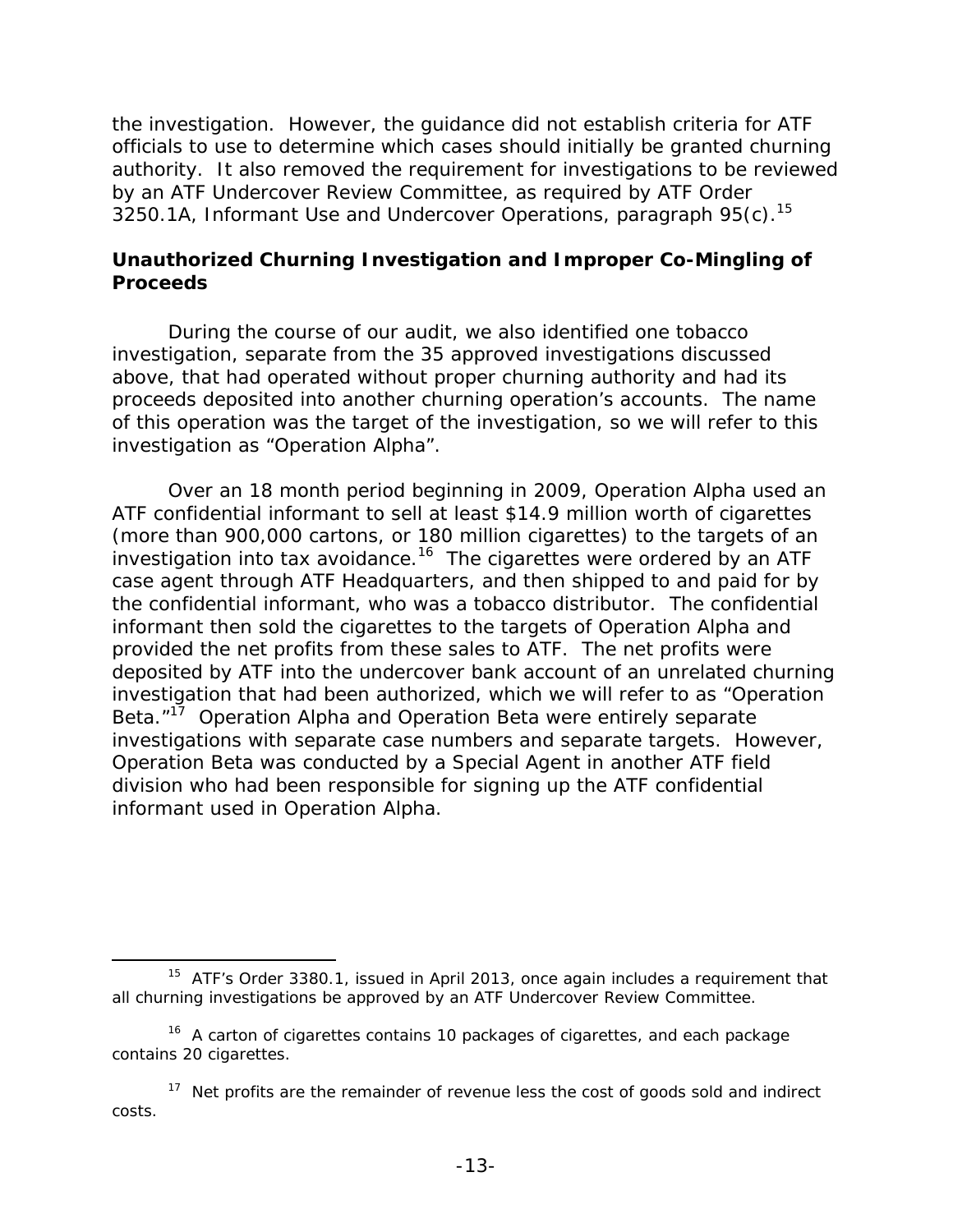The depositing of proceeds from Operation Alpha into the accounts of Operation Beta violated the statutory requirement that churning funds should only be used to fund the same investigation.<sup>18</sup> Additionally, according to ATF policy, each investigation is required to have its own churning authority in order to deposit the proceeds from illicit transactions into an account other than the Treasury's general fund. While ATF and the Department had granted churning authority to Operation Beta, no such authority had been requested or approved for Operation Alpha.<sup>19</sup> Operation Alpha thus failed to comply with the limits and safeguards of the statutory authority governing churning investigations, and it operated outside ATF's normal framework for managing churning investigations.

This failure to follow legal requirements and internal procedures contributed to the significant irregularities we uncovered during our review of Operation Alpha. For example, we were unable to verify how many cigarettes were sold during Operation Alpha because neither the Report of Investigation (ROI) nor ATF's management log included either the total amount of tobacco sold by the confidential informant during each undercover transaction or the dollar amounts associated with each of the related transactions. Based on the documentation provided by the case agent for Operation Alpha, we also were unable to verify that all of the sales were appropriately supervised by ATF personnel.

Moreover, the records provided by the confidential informant to ATF indicated that ATF did not properly account for the confidential informant's reported business expenses during Operation Alpha. According to ATF, the confidential informant was allowed to keep more than \$4.9 million to cover his business expenses. However, we found that the more than \$4.9 million covered more than just the business expenses related to ATF activity, including 100 percent of the confidential informant's total business operating overhead. In addition, the confidential informant attributed about \$2.37 million to "commissions" for the sales that he made.

In an interview with the OIG, the confidential informant stated that the "commissions" were not actually expenses, but profit that he retained. When we reviewed the information that the confidential informant submitted to ATF, it showed that the total proceeds from the sale of cigarettes by the

<sup>&</sup>lt;sup>18</sup> See Public Law 102-395 § 102(b)(1)(D), which was applied to ATF in Public Law 108–447, div. B, title I, § 116 as described at 28 U.S.C. § 533 note.

 to use the Operation Beta's bank account. In statements to the OIG, the Chief of ATDD <sup>19</sup> According to the case agent of Operation Alpha, he never applied for or opened an undercover bank account for the case because the Chief of ATDD had orally authorized him denied authorizing Operation Alpha's use of Operation Beta's bank account.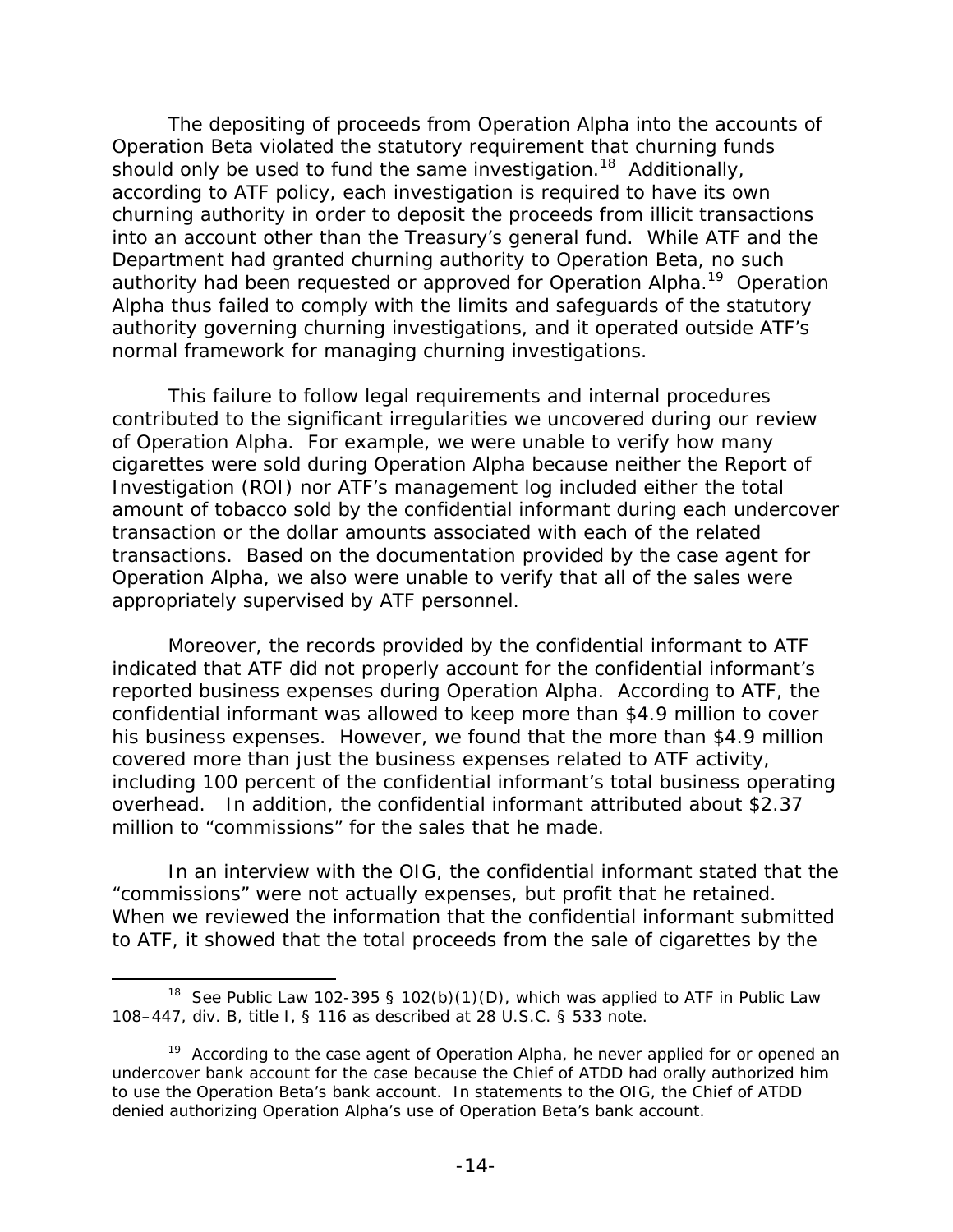informant was \$14.9 million, that the cost of goods sold was \$9.7 million, and that the informant's reported business expenses (including his commissions) were nearly \$5 million. As a result, the net profit to ATF was only \$245,822, as shown in Exhibit 2.

| Proceeds            | \$14,908,218 |
|---------------------|--------------|
| Cost of Goods       | \$9,703,448  |
| <b>Gross Profit</b> | \$5,204,770  |
| <b>Expenses</b>     | \$2,586,688  |
| Commissions         | \$2,372,260  |
| Net Profit to ATF   | 245,822      |

#### **Exhibit 2 - Operation Alpha Proceeds, Expenses, and Profits As Reported by Confidential Informant, May 2009 Through November 2010**

Source: OIG Analysis

While the confidential informant was allowed to keep more than \$4.9 million of the total \$5.2 million of gross profit from the sales of tobacco to criminal targets in Operation Alpha, neither the case agent for Operation Alpha nor the case agent for Operation Beta was able to provide us with documentation showing that ATF had entered into an agreement to reimburse the confidential informant for these expenses. . As a result, ATF did not ensure the reasonableness of the expenses claimed nor did ATF require the informant to provide adequate documentation to support or justify those expenses. These irregularities create the risk that ATF may have allowed the confidential informant to retain proceeds of illicit transactions to which he was not entitled.

ATF also failed to account properly for the cigarettes it purchased during Operation Alpha. We found that ATF did not maintain records showing how many cigarettes were sold or how much revenue was generated by the sale of contraband cigarettes during Operation Alpha. ATF did, however, maintain records on how many cigarettes it purchased from wholesalers to support Operation Alpha. According to these records, between May 2009 and November 2010, the case agent for Operation Alpha ordered a total of 674,820 cartons of tobacco at a cost of \$8 million. Yet, based on our analysis of the records provided by the confidential informant, during the same period the informant reported that he sold a total of 904,638 cartons of cigarettes at a cost of \$9,703,448. We were unable to reconcile the difference of 229,818 cartons and \$1.7 million between the two sets of records. Further, according to records of orders maintained at ATF Headquarters, between December 2010 and February 2011, the case agent for Operation Alpha ordered an additional 140,160 cartons of cigarettes at a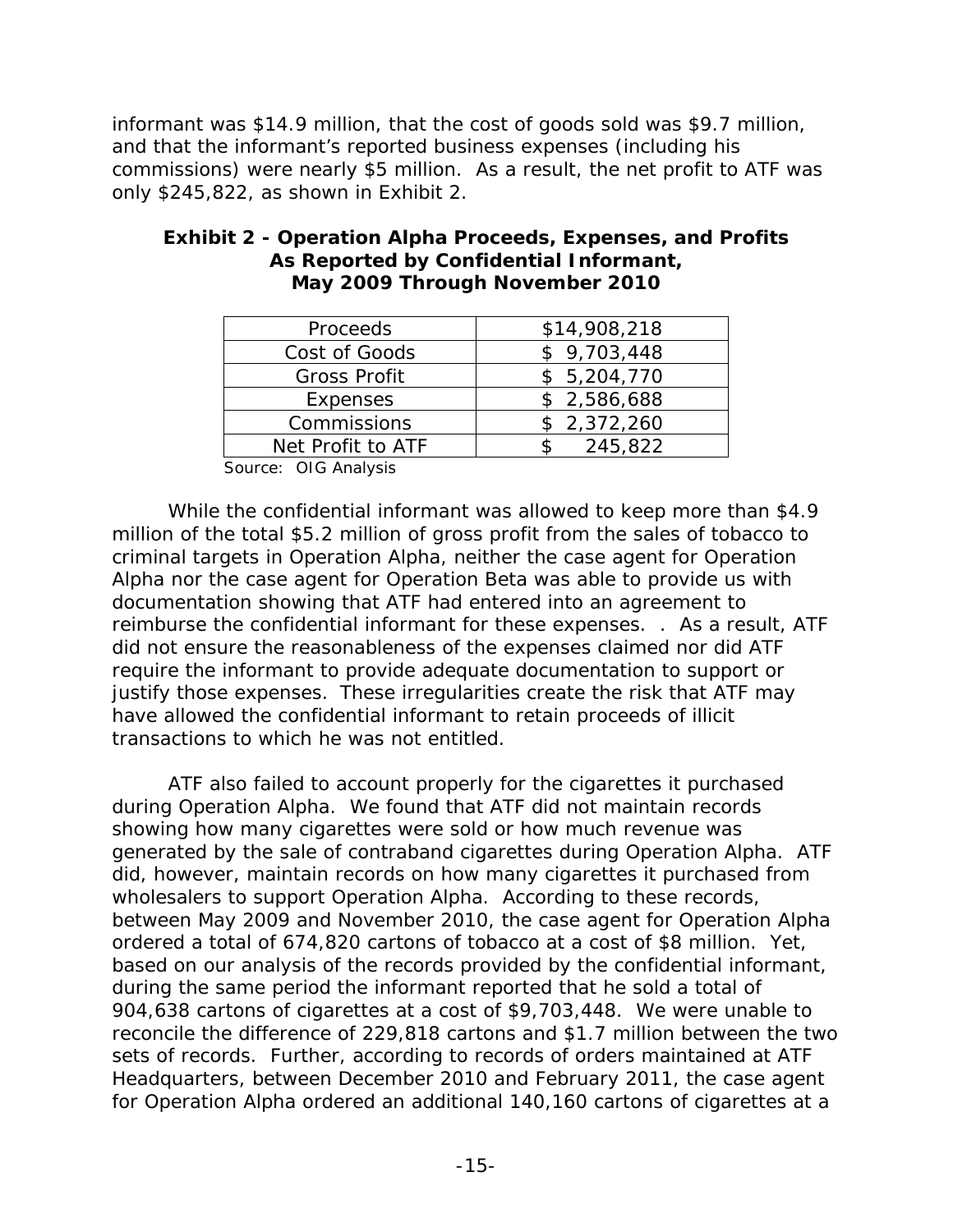cost of approximately \$1.7 million, yet ATF was unable to account for how those cigarettes were used.

# **Conclusion**

Our review of the 35 ATF investigations that received churning authority found that ATF did not adhere to its policies for authorizing churning investigations. Specifically, although the 2005 Memorandum required that churning investigation authorizations be reviewed by ATF's Undercover Review Committee before being submitted to the Department for final approval, we found no evidence that ATF's Undercover Review Committee reviewed any of the 35 churning requests.

The 2005 Memorandum also required churning authorization requests to include specific information about the investigation, such as a thorough identification of the suspect and a letter from the U.S. Attorney documenting the U.S. Attorney's approval of the investigative tactic employed as well as an agreement to prosecute any meritorious case that develops. However, we found that 33 of the 35 requests did not contain all of the required information, including 9 requests that did not explicitly or thoroughly identify suspects to be investigated.

Additionally, we found one investigation, Operation Alpha, that operated without requesting or receiving prior approval from either ATF or the Department. We also found that Operation Alpha failed to follow the statutory requirement that churning funds should only be used to fund the same investigation. Additionally, we found that this operation had significant irregularities, including the failure to account properly for substantial amounts of cigarettes and money. In light of Operation Alpha, we have concerns with ATF's ability to comply with the provisions of 28 U.S.C. § 533 that grant it the authority to conduct churning investigations.

While ATF updated its policy guidance in April 2011 to include more stringent controls over the authorization of churning investigations, the 2011 guidance, like the 2005 Memorandum, did not establish criteria for ATF officials to use to determine which cases should initially be granted churning authority. In addition, we are concerned that the 2011 guidance did not include requirements for investigations to be reviewed by an ATF Undercover Review Committee, as required by ATF Order 3250.1A, Informant Use and Undercover Operations, paragraph 95(c) or a letter from a U.S. Attorney documenting the U.S. Attorney's approval of the investigative tactic employed.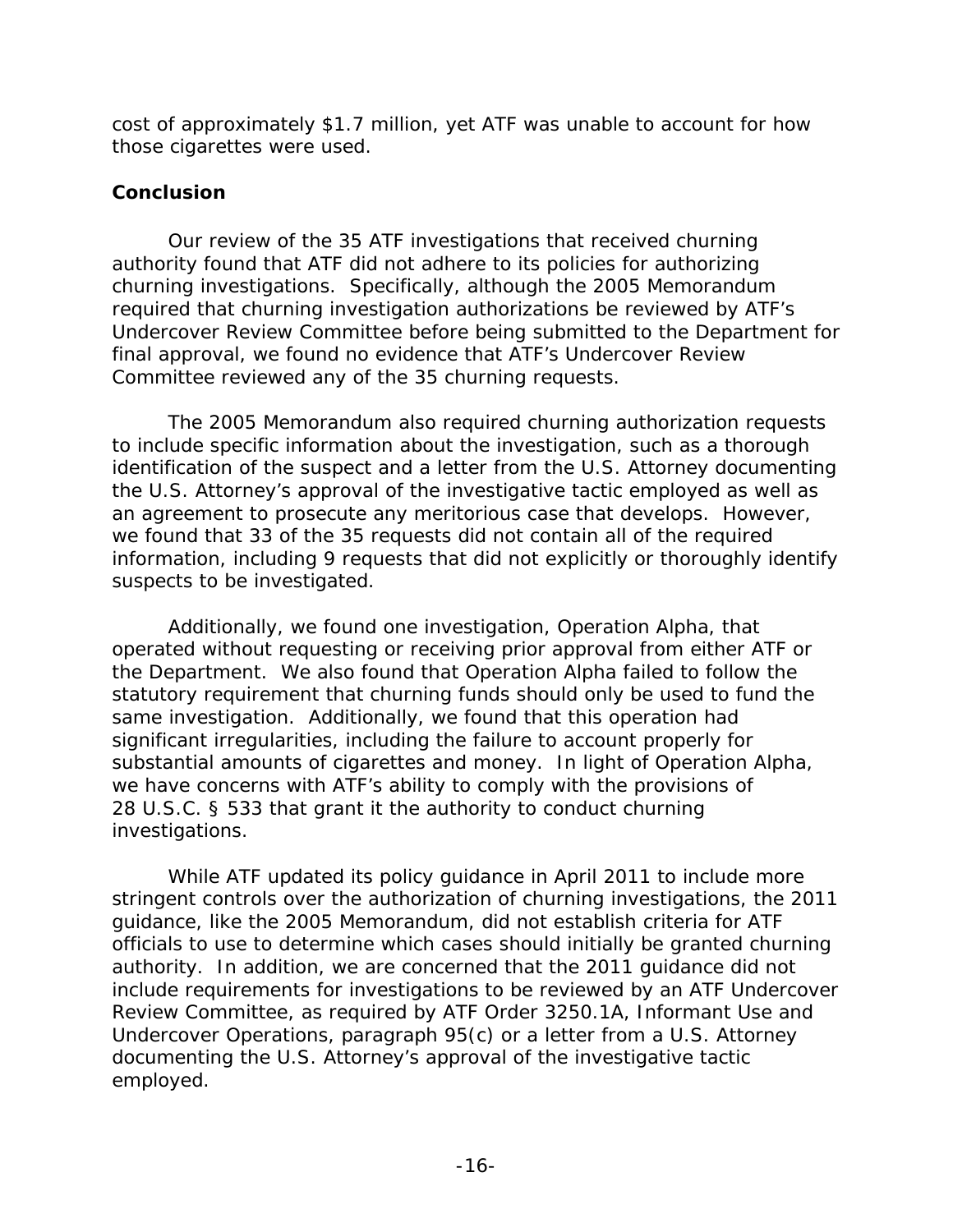# **Recommendations**

We recommend that the Deputy Attorney General:

1. Consider implementing Department-wide requirements for authorizing churning requests to ensure that such requests are handled consistently across Department components and that best practices are employed by all Department components.

We recommend that ATF:

- 2. Consider amending the 2011 Churning Memorandum to add the requirement of consulting with the relevant U.S. Attorney before employing the investigative tactic.
- 3. Establish procedures to ensure that requests for churning authority are approved according to existing ATF policies, including review by ATF's Undercover Review Committee.
- 4. Implement effective policies and procedures to ensure targets of income-generating undercover investigations are specifically identified prior to granting the investigation churning authority.
- 5. Develop and implement criteria to be used by ATF officials responsible for authorizing churning investigations to determine whether a churning request should be approved.
- 6. Develop and implement effective policies and procedures to ensure unauthorized churning investigations do not occur. These policies and procedures could include periodic reviews of all investigations where income is generated to ensure such income is not used unless appropriately authorized.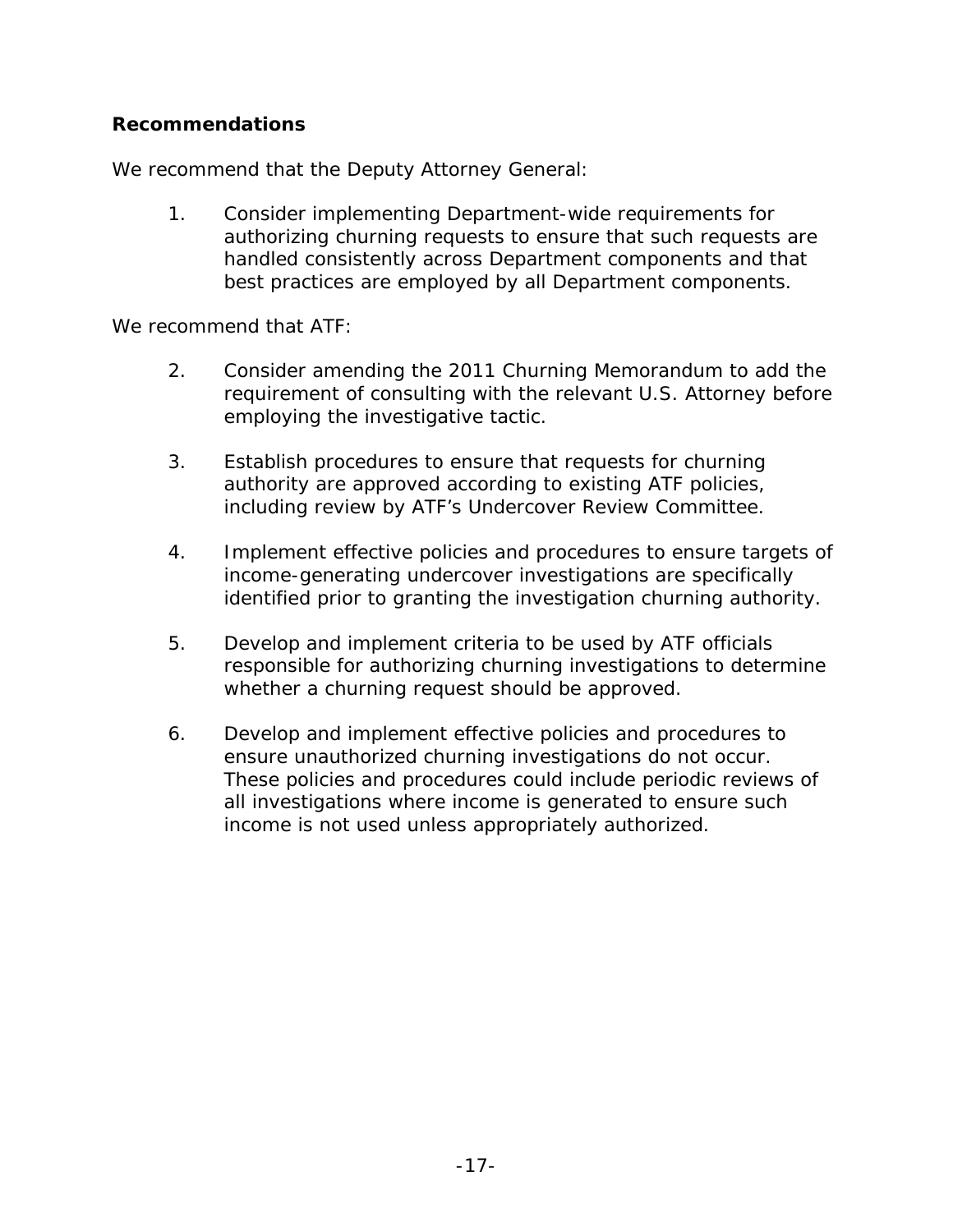# **II. HEADQUARTERS AND FIELD DIVISION OVERSIGHT AND MANAGEMENT**

We found that ATF lacked comprehensive quidelines, policies, and procedures needed for its Headquarters and field divisions to effectively oversee and manage ATF's churning investigations. ATF did not have policies in place to establish how funds developed through churning cases could be utilized, leading to significant inconsistencies in the way churning investigations were managed. In the absence of clear guidelines, ATF Special Agents and supervisors in Headquarters and in the field made their own determinations about whether given expenditures were allowed.

We also found that ATF did not have mechanisms in place to adequately track tobacco that was bought, sold, traded, given away, and destroyed by its churning operations. As a result, when we reviewed 20 of the 36 churning investigations, we were unable to independently reconcile the disposition of 2.1 million of the more than 9.9 million cartons of cigarettes purchased for those 20 investigations. The retail value of those 2.1 million cartons of cigarettes (or 420 million cigarettes) was more than \$127 million. In our judgment, ATF's lack of controls over a potential black market commodity that is highly vulnerable to fraud is very troubling, and raises the concern that ATF may not have fully complied with 28 U.S.C. § 533, as amended, by not ensuring case revenues and purchases were appropriately utilized.

Additionally, we found that the investigations we reviewed did not effectively track non-tobacco purchases, such as GPS devices, cell phones, tablet computers, surveillance equipment, and other electronic devices. Other significant weaknesses we identified included potential compromises of operational security, lack of proper authorization for expenses, delays in depositing proceeds, and failures to document investigative activities.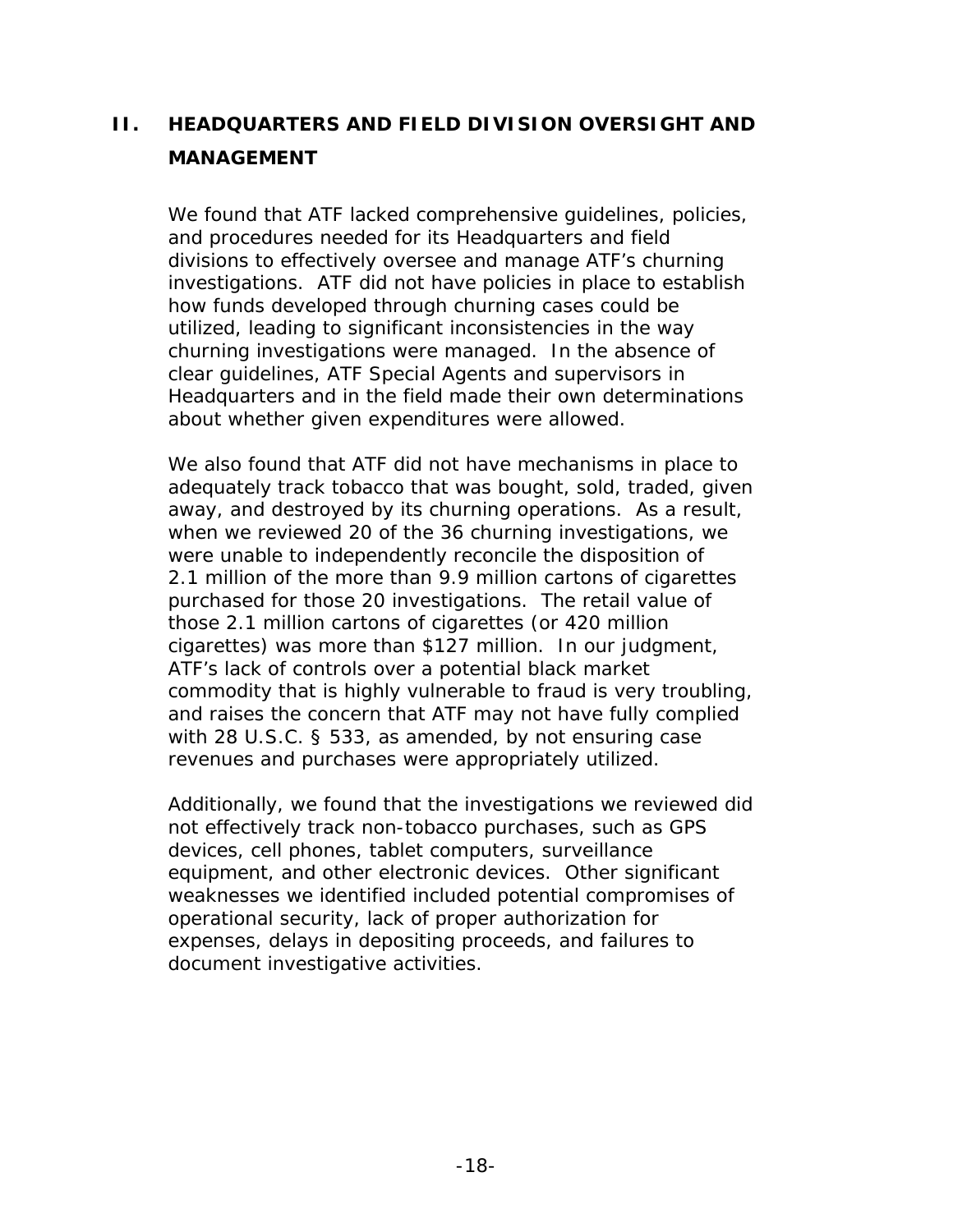## **ATF Headquarters Oversight and Management of Churning Investigations**

At the time of our audit, the ATDD was responsible for the management of ATF's tobacco diversion program, including program guidance, tobacco procurement, intelligence support, field office support, and coordination with other law enforcement agencies. However, in October 2011, ATF restructured its field operations and the ATDD became the Alcohol and Tobacco Diversion Branch within the Alcohol, Tobacco, and Fire Enforcement Division. The Alcohol and Tobacco Diversion Branch has the same roles and responsibilities the ATDD had. This report describes ATF's operations and organization as they existed during the time of our audit. We interviewed the entire staff at the ATDD in order to determine what program guidance, policies, and procedures had been established to manage and oversee churning investigations.

During our audit period, the Chief of the ATDD was responsible for oversight, planning, and coordination of the division's programs, supported by a Project Officer, three Program Managers, and eight program support staff.<sup>20</sup> The Project Officer's responsibilities included monitoring, coordination, and support of ATF field enforcement activities. The Program Managers' responsibilities included serving as policy developers as well as monitoring program progress. The roles and responsibilities of the ATDD program support personnel varied and included intelligence analysis, tobacco procurement, training, financial reporting, and industry operations.

Despite the ATDD staff's broad responsibilities, based on our interviews we determined that, in practice, the ATDD provided limited support to the churning investigations being conducted by the field divisions and field offices. Specifically, we found that the ATDD staff lacked training and expertise to assist tobacco investigations in the field. For example, none of the Special Agents assigned to the ATDD (Chief, Project Officer, and Program Managers) had ever conducted a tobacco diversion investigation.

In addition, the ATDD staff experienced a high rate of turnover during the audit period and Special Agents with whom we spoke told us the turnover contributed to the division's inability to adequately support churning investigations in the field. We found that from February 2011 to March 2012, the ATDD experienced turnover in the Chief, Project Officer,

1

 $20$  The Chief of the ATDD departed the position in March 2011 to take a management position in an ATF field office. An Acting Chief filled the position until October 2011, at which time the ATDD was reorganized as the Alcohol and Tobacco Diversion Branch within the Alcohol, Tobacco and Fire Enforcement Division. A permanent chief was assigned to the Alcohol and Tobacco Diversion Branch in May 2013.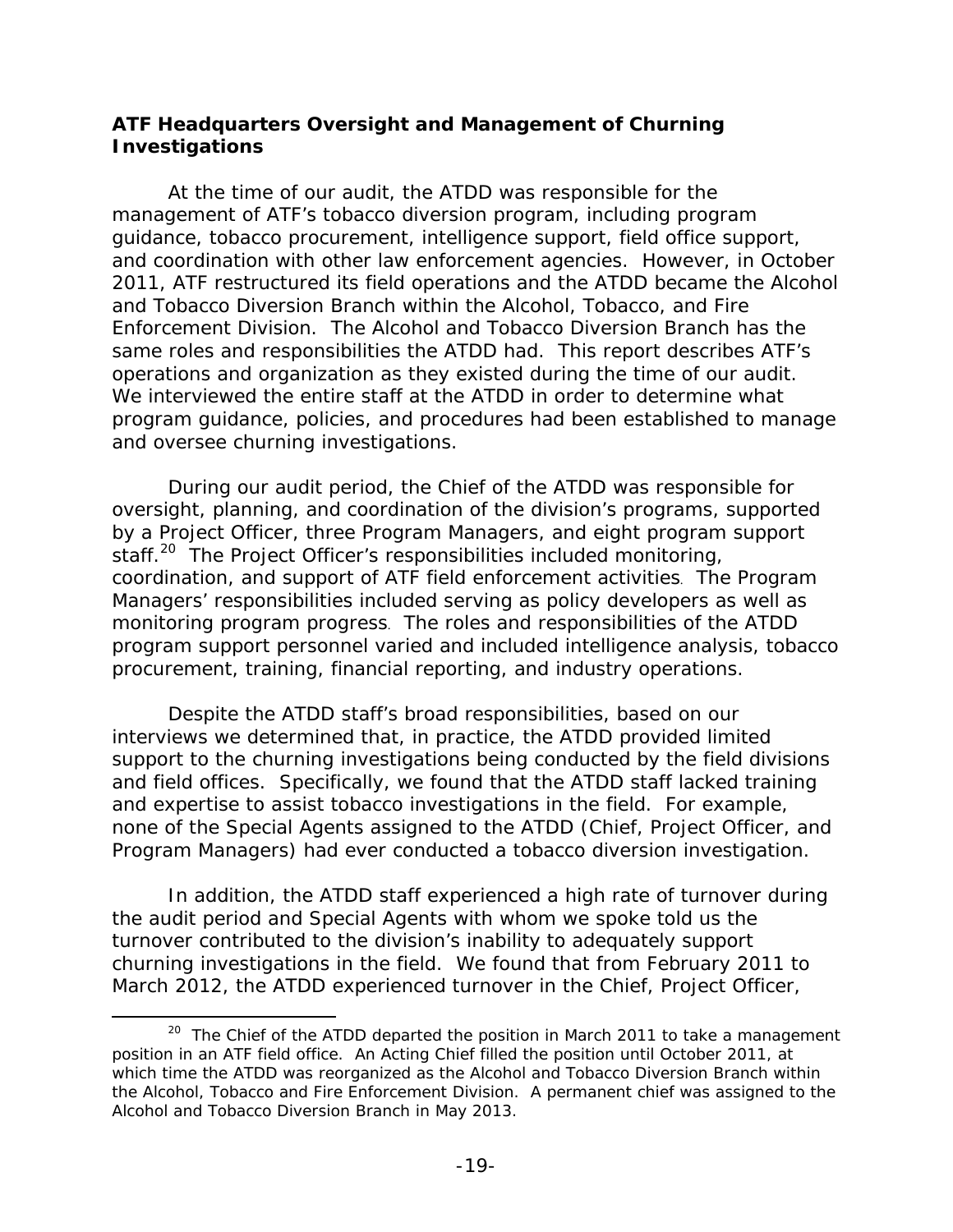and Program Manager positions, resulting in a turnover rate of approximately 38 percent. Moreover, at no point during this same period did the ATDD have a permanent Chief. Although some level of staff turnover is to be expected, we believe frequent changes in the Special Agents assigned to ATDD and the delay in filling the Chief position likely contributed to the lack of adequate oversight and management.

Also as a result of this turnover, Special Agents in the field involved in churning investigations told us that they often relied on each other's personal experience rather than the ATDD for official guidance and support. Many Special Agents we interviewed said that the ATDD generally lacked awareness of the investigative activities in the field, and that they therefore rarely communicated with the ATDD about the details of their cases. However, several of the Special Agents we interviewed noted that one ATDD Program Analyst was extremely knowledgeable and helpful.

## *Churning Policy Guidance*

<u>.</u>

In July 2005, about 7 months after ATF received churning authority, ATF's Assistant Director for Field Operations issued interim policy in the 2005 Memorandum that outlined ATF's policies and procedures for the use of its new churning authority. The 2005 Memorandum established, among other things, the following requirements:

- undercover bank accounts for churning investigations must have double signature authority to deposit and withdraw funds,
- each monetary transaction for a churning investigation must be documented in the management log in N-Force, $2^{\overline{1}}$
- churned funds cannot be co-mingled with any other monies in one undercover bank account, and
- a first-line supervisor must reconcile the account at the end of each month and forward the report to ATF Headquarters.

However, we found that the 2005 Memorandum did not contain detailed operating procedures, was not supplemented by other guidance specific to churning investigations, and was never incorporated into ATF's Orders as a formal policy, resulting in inconsistent oversight and management of ATF's churning investigations.

 $21$  N-Force is ATF's official case file of record for documenting investigative activity and information, creating reports, tracking investigative leads, and linking data.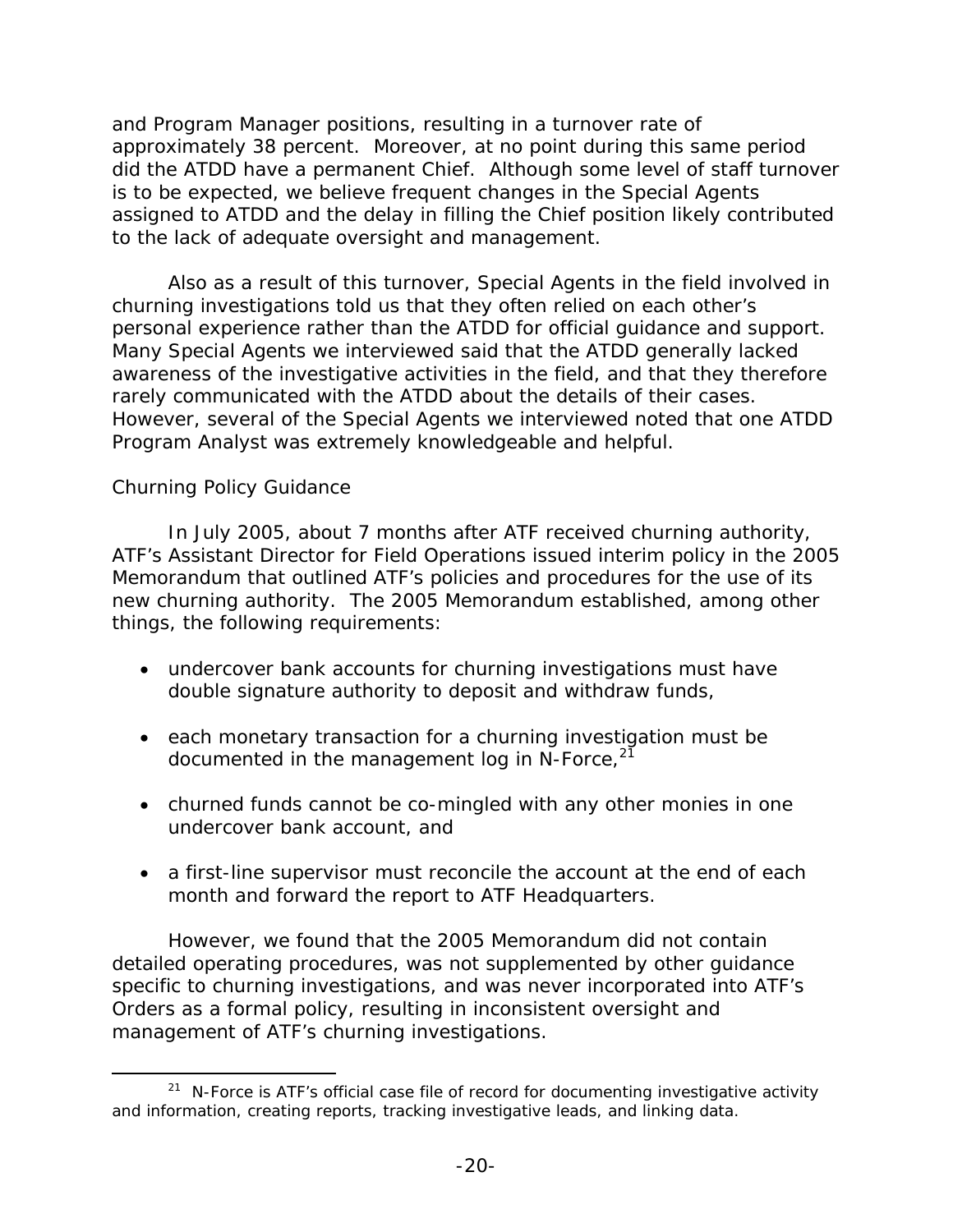Specifically, our review of the memorandum found that it provided very little guidance about what types of expenditures could or could not be made with churning funds. The only specifics about allowable expenditures were made within the context of a hypothetical tobacco investigation where the memorandum stated, "The expenses would include, among other things, the purchase of additional cigarettes to further the investigation, the payment of transport services, or the storage of the cigarettes." Because the 2005 Memorandum only addressed these three expenditures specifically, Special Agents told us that, prior to submitting a request to use churning funds, they often consulted with each other, their supervisors, or the Chief of ATDD, for guidance on whether a purchase could be made using churning funds. The formal approval process is discussed in greater detail below.

Our findings were consistent with statements made to us by many Special Agents, supervisors, and ATDD staff, who described the 2005 Memorandum as vague and lacking specifics about policies and procedures for the use of churning funds. Several ATF officials also told us that in the absence of clear guidelines, some ATF Special Agents and supervisors made their own determinations about the allowability of particular expenditures instead of seeking input from the ATDD, and one field division developed its own informal policies and procedures that were communicated to the Special Agents within that office. We also found that ATDD and the field offices occasionally came to different conclusions about specific expenses. For example, one field office spent \$8,990 to purchase a forklift to move tobacco on and off trucks, but once the purchase had been made, ATF Headquarters informed the field office that the expenditure was unallowable and that the field office should have leased the forklift instead.

In addition, we found that ATF did not amend other policies relevant to churning investigations in 2005 to reflect the fact that it had received churning authority. For example, ATF Order 3250.1A, Informant Use and Undercover Operations, required that all proceeds from investigative activities be returned to the General Fund of the Treasury, even though ATF's churning authority specifically allowed ATF to deposit churning funds into a bank account.<sup>22</sup> Similarly, and as discussed in greater detail below, ATF also did not update Order 3400.1B, Property Taken Into Bureau Custody, to address how agents should receive, process, and store churning proceeds.

 $22$  In November 2011, after we had completed our audit fieldwork, ATF Order 3250.1A, Informant Use and Undercover Operations was superseded by ATF Order 3250.1B, Undercover Operations, and ATF Order 3252.1, Confidential Informant Usage. ATF Order 3250.1B includes guidance specific to churning investigations.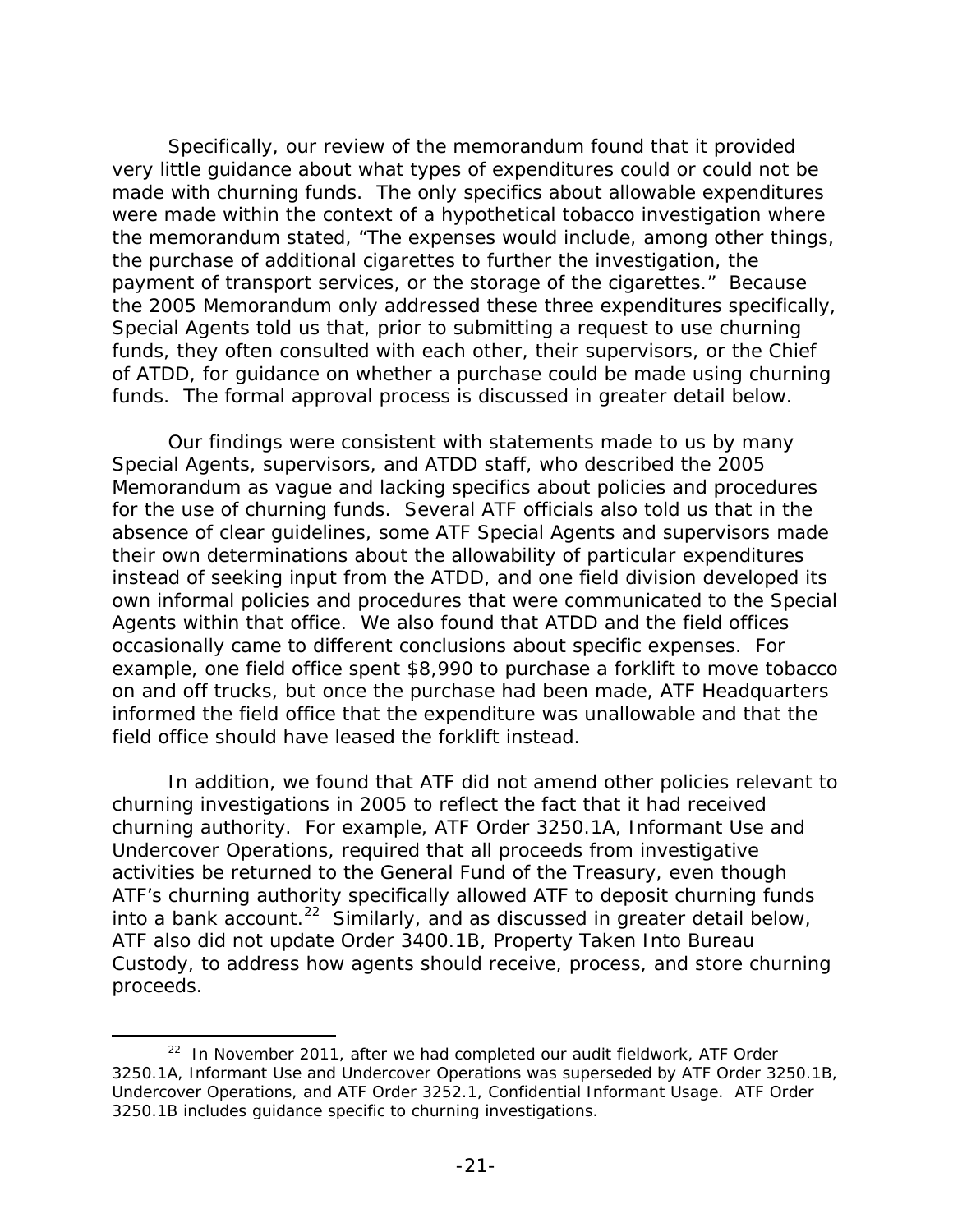In April 2011, during our fieldwork for this audit, ATF issued an updated memorandum (2011 Memorandum) that superseded the 2005 Memorandum. The 2011 Memorandum is more comprehensive than its fourpage predecessor and includes 14 categories of policies and procedures, as well as more detailed guidance on the permissible uses of churning funds. It also includes more stringent controls over churning funds, including varying levels of approval for use of the funds based on the dollar amounts requested, places restrictions on the procurement of tobacco and exchange of tobacco between churning investigations, and includes guidance regarding how to dispose of property acquired with churning funds once an investigation has ended, including the requirement that all assets must be turned over to the General Services Administration.

However, our review of the 2011 Memorandum identified several shortcomings. For example, while the 2011 Memorandum includes an inventory requirement, it does not require that any tobacco that was purchased and on-hand prior to the receipt of churning authority be included in the starting inventory. The amount of tobacco ordered for an investigation before it receives churning authority can be significant: one case we reviewed received \$1.5 million in cigarettes before it became a churning investigation. By not having inventory controls before and after an investigation obtains churning authority, ATF undermines its ability to adequately monitor and track the tobacco bought and used in its investigations.

Additionally, although the 2011 policy guidance includes restrictions on the procurement of tobacco, this restriction only applies to tobacco purchased through ATF Headquarters, not to tobacco purchased by other means, such as directly from distributors.

As was the case with the 2005 Memorandum, the 2011 Memorandum was considered interim policy and was not incorporated into ATF's Orders.

In May 2013, ATF provided us with its new policy guidance governing churning investigations, ATF Order 3380.1, issued in April 2013. This Order was issued as a result of ATF's internal process review and included changes implemented in response to the preliminary findings we shared with ATF at a mid-audit briefing.

## *Inadequate Ongoing Monitoring of Churning Investigations*

As discussed in Finding I above, after an investigation has received ATF internal approval for churning authority, it must obtain approval from the Department. According to the Chief of OCRS, while the final approval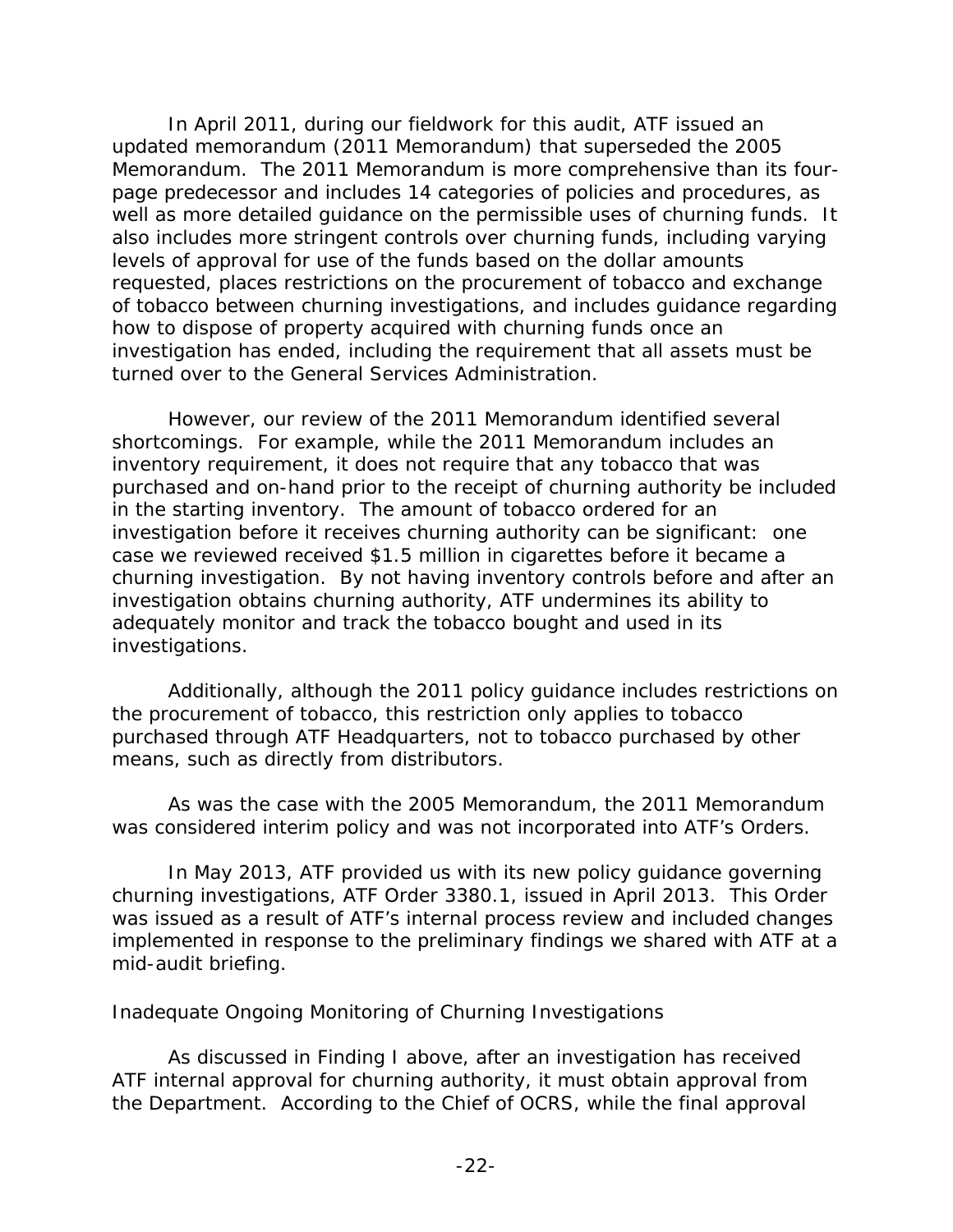rests with the Department, the Department does not continue to monitor or oversee churning investigations once it authorizes them.

In comparison, the Chief of OCRS told us that the Department participates in ongoing oversight activities for FBI churning investigations. Specifically, we found that the FBI convenes an undercover review committee made up of both Department and FBI officials to manage churning cases. The committee meets every 6 months to review significant FBI undercover investigations. The Chief of OCRS told us that he believed there should be a similar process for ATF's churning investigations. $^{23}$ 

Instead, ATF Headquarters is solely responsible for the oversight of churning investigations. Their two primary tools for doing so during our audit period were Reports of Investigation (ROI) and the N-Force case management log. As described below, we found deficiencies in the ATF's use of both of these tools.

ROIs are ATF's primary tool for reporting investigative matters. ROIs are to provide timely, detailed investigative activity on cases including, but not limited to, interviews, undercover contacts, the collection of evidence and records, and the sale or trade of undercover merchandise, and are stored in N-Force. ROIs are intended to provide accurate documentation of case investigative history and to allow for management review of cases.

The 2005 Memorandum required that an ROI be created in N-Force for each investigative activity where churned funds were used, including instances where churned funds were used to purchase items for subsequent sale to a target of investigation. We found a wide disparity in the level of detail included in the ROIs for the 20 churning operations we reviewed. We also found that churning case ROIs were not always prepared as required by the 2005 Memorandum, including instances where the purchases and sales of tobacco products were not recorded in an ROI. The failure to prepare detailed ROIs in accordance with the 2005 Memorandum contributed to the OIG's inability to independently reconcile all of the tobacco bought, sold, traded, given away, and destroyed in the 20 ATF churning investigations we reviewed.

The N-Force case management log is to be used by Special Agents to track administrative actions during a case to document discussions, meetings, and contact with others about the investigation, and to update the

<sup>&</sup>lt;sup>23</sup> According to Department officials, beginning in December 2012, ATF's Undercover Review Committee includes US Attorney participation.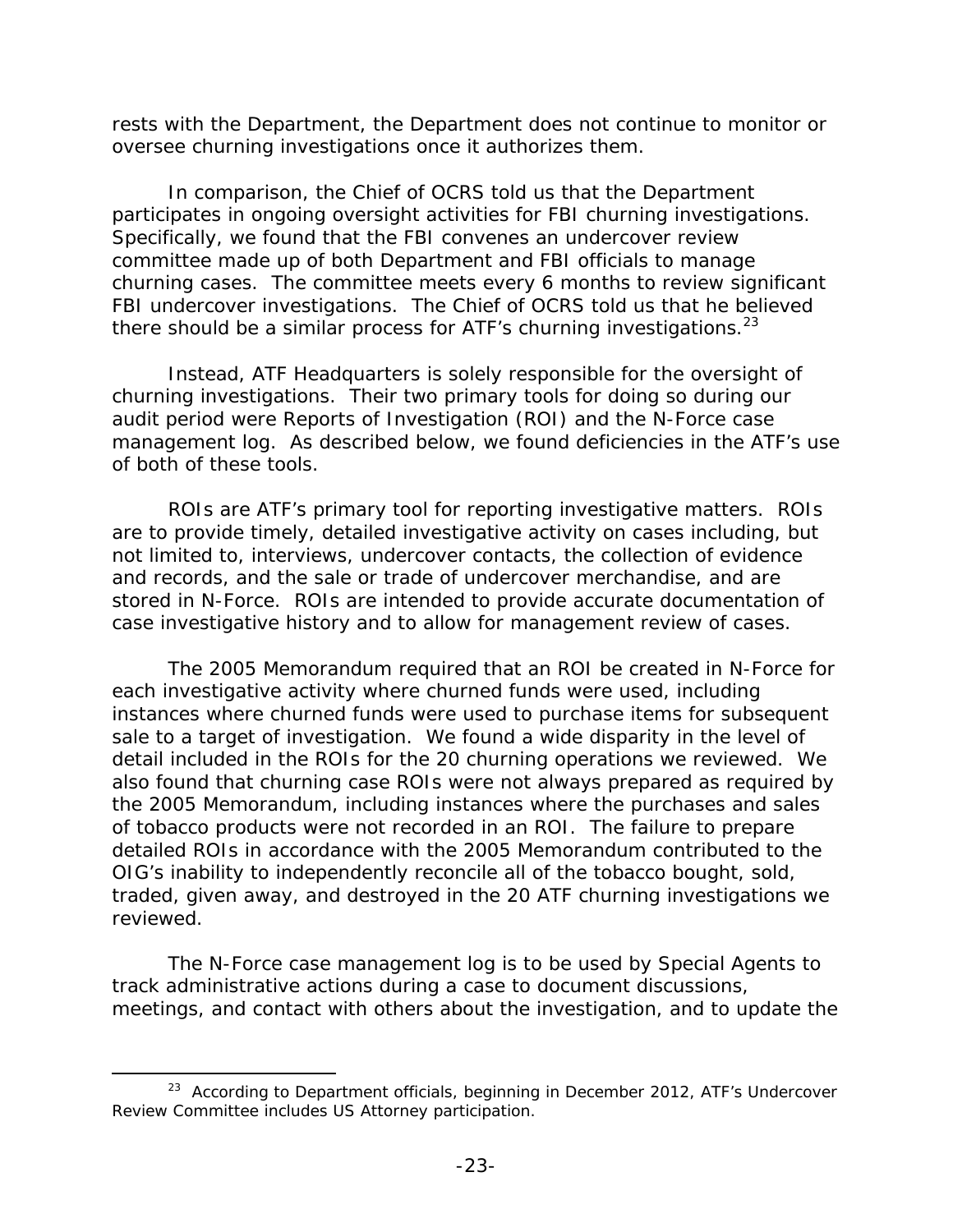case with other information that is not appropriate for an ROI.<sup>24</sup> Case management logs are also intended to allow for management review of expenses and proceeds. As such, the 2005 Memorandum directed Special Agents to document each expense and all proceeds in the case management log. These requirements were changed in the 2011 Memorandum, which only requires that proceeds, not expenses, be documented in the case management log.

Our review found none of the 20 churning investigations we reviewed – all of which were governed for at least some period of time by the 2005 Memorandum – had documented expenses in the case management log.

In addition, although we found that Special Agents generally documented the proceeds in the case management log as required by both the 2005 and the 2011 Memoranda, we also found that the level of detail about those expenses that we were able to access, using the case management log, varied significantly. For some investigations we reviewed, the case management log entries documenting proceeds included a reference to the corresponding ROI. The referenced ROI listed the specific activity related to the deposit such as the quantity, brand, and price of the cigarettes sold. In contrast, several investigations we reviewed documented only the total amount deposited in the case management log. As a result, we were unable to independently match all of the deposits recorded in the case management log to a corresponding ROI. Although neither the 2005 nor the 2011 Memoranda require references to corresponding ROIs in the case management log, the lack of references contributed to our inability to independently reconcile the amount of tobacco bought, sold, traded, given away, and destroyed in all of the investigations we reviewed.

In July 2011, ATF established the Monitored Case Program to ensure close coordination between ATF Headquarters and field offices for its most sensitive investigations, including all churning investigations.<sup>25</sup> For such investigations, the Monitored Case Program requires, among other things:

 field divisions to prepare a briefing paper for Deputy Assistant Director review and approval at the time the investigation becomes a monitored case;

<sup>24</sup> ATF Order 3111.1, *Use of N-Force.* 

 $25$  In addition to churning investigations, the Monitored Case Program applies to investigations that have a documented international crime nexus, a widespread critical impact on public safety, or that involve long-term undercover operations.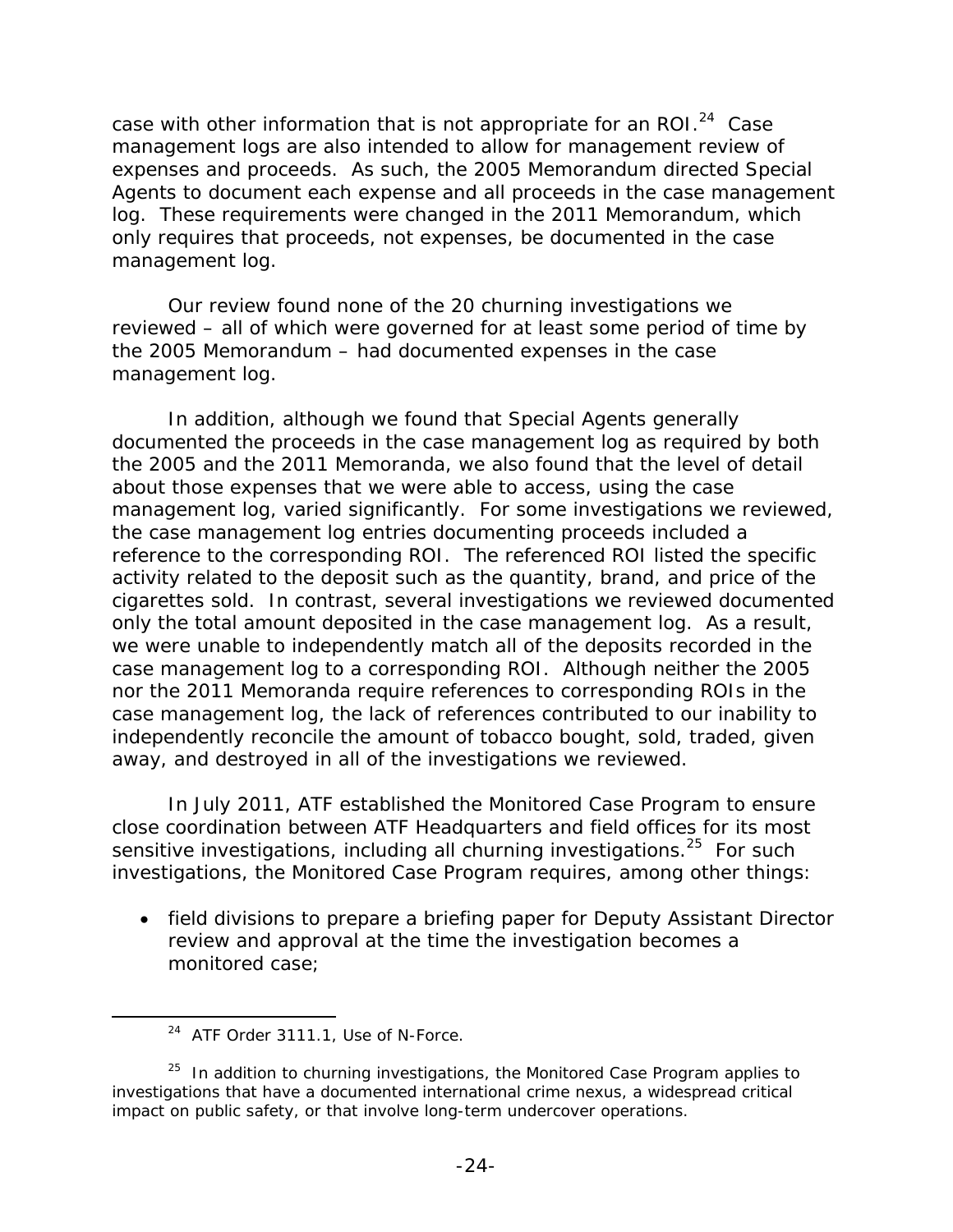- the relevant SAC to brief the Deputy Assistant Director each month on the status of the investigation; and
- the relevant SAC to telephone the Deputy Assistant Director when a significant activity or advancement in the investigation occurs, when the case changes its strategy significantly, or when there is an unanticipated change to the scope of the investigation.

Because ATF's Monitored Case Program took effect near the end of our audit fieldwork, we did not review its implementation. However, we examined the policy, and based on our review of the briefing requirements, we believe the required form for briefing Headquarters does not include information vital to monitoring a churning investigation, such as the amount of churning funds expended to date, or the amount of tobacco procured or sold to date. As a result, the information ATF Headquarters officials receive about churning investigations still may not provide them the information necessary to adequately oversee churning investigation activities.

## **Field Division Management of Churning Investigations**

In addition to examining ATF Headquarters' role in initiating and supervising churning investigations, we also reviewed the management of churning investigations at the field division level. We examined the policies as implemented at the Special Agent level, particularly controls over proceeds from churning investigations and the use of churning case-related funds, as well as inventory controls over items purchased using churning funds, such as cigarettes, equipment, and vehicles.

We found that, even with the addition of the 2011 Memorandum that updated some aspects of churning case management, the policies for the use of churning funds and related items were inadequate and not comprehensive.<sup>26</sup> Specifically, we found that ATF had not adequately ensured that Special Agents: (1) deposit proceeds obtained during a churning investigation in a timely manner, (2) receive authorization to use churning funds prior to making expenditures with those funds, and (3) provide a detailed description of the requested use of churning funds. Regarding the inventories of tobacco products and the use of other equipment during investigations, we found that Special Agents were not required to have and maintain a complete inventory of all tobacco products

 $\overline{a}$ <sup>26</sup> ATF Order 3380.1, issued in April 2013, replaced the 2011 Memorandum, the previous Tobacco Enforcement Program order, and several other memoranda and is ATF's current policy guidance for all alcohol and tobacco investigations, including churning investigations.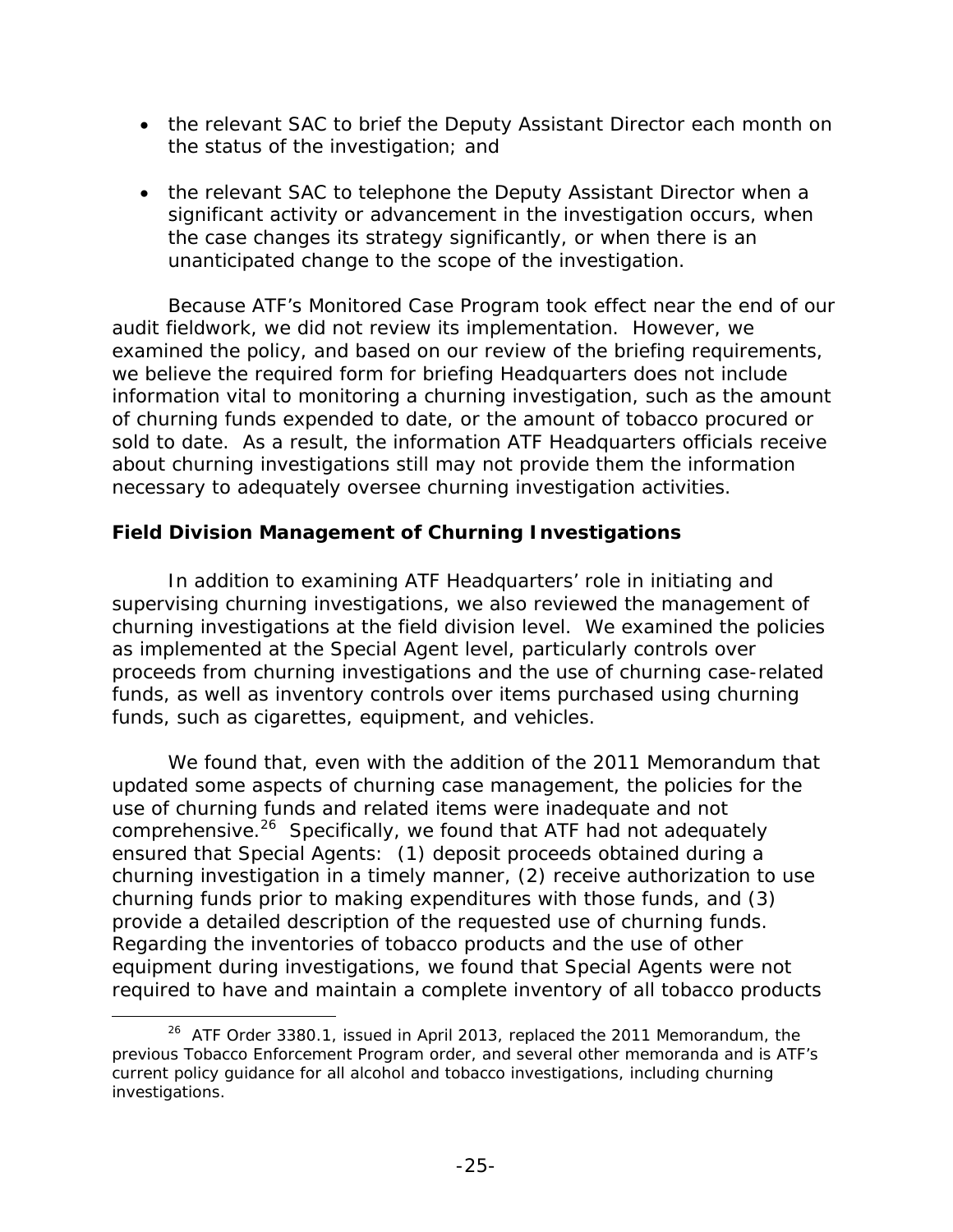obtained during an investigation and that other equipment, such as vehicles and surveillance equipment, was not inventoried and tracked. During our field work we also identified several practices that we believe could compromise the security of churning investigations we reviewed.

#### *Controls Over Proceeds from Churning Investigations*

order and transferred to a suspense account within 5 days of its receipt.<sup>27</sup> Prior to April 2011, when ATF issued the 2011 Memorandum, it had not implemented policies and procedures for how agents should receive, process, and store churning proceeds. The primary policies and procedures for how money was to be received into ATF custody were contained in ATF Order 3400.1B, Property Taken Into Bureau Custody. The Order required that cash taken into ATF custody be converted to a cashier's check or money However, ATF Order 3400.1B did not account for the exemption granted to ATF in 28 U.S.C. § 533, which established ATF's authority to use churning funds and permitted ATF to deposit monetary proceeds from an investigation into an undercover bank account and use them in furtherance of the investigation. When ATF issued the 2011 Memorandum, ATF had 25 open churning bank accounts with a total of \$46.8 million on deposit.

Prior to that time, ATF's Office of Professional Responsibility and Security Operations conducted an internal audit of ATF's churning accounts and noted that ATF lacked sufficient internal controls for safeguarding assets. Specifically, the ATF's February 2011 audit determined that churning proceeds were not always deposited into bank accounts in a timely fashion, and it noted one instance in which an issue with a banking institution led a Special Agent to store funds in an evidence vault safe for more than 1 year.

Our review consisted of 20 investigations that deposited about \$162 million into churning investigation accounts, including proceeds from the sale of tobacco, earned interest, and non-investigative deposits.

For each investigation, we documented and verified all of the deposits of cash into undercover bank accounts from the proceeds of the sale of tobacco products. As discussed previously, the 2005 Memorandum required that all investigative activity be documented in a ROI, so we reviewed all relevant ROI's to document the date of each undercover transaction and to determine whether the activity reported in the ROI matched what was

 temporarily hold funds that are later refunded or paid into another government fund when  $27$  A suspense account is a combined receipt and expenditure account established to an administrative or final determination as to the proper disposition is made.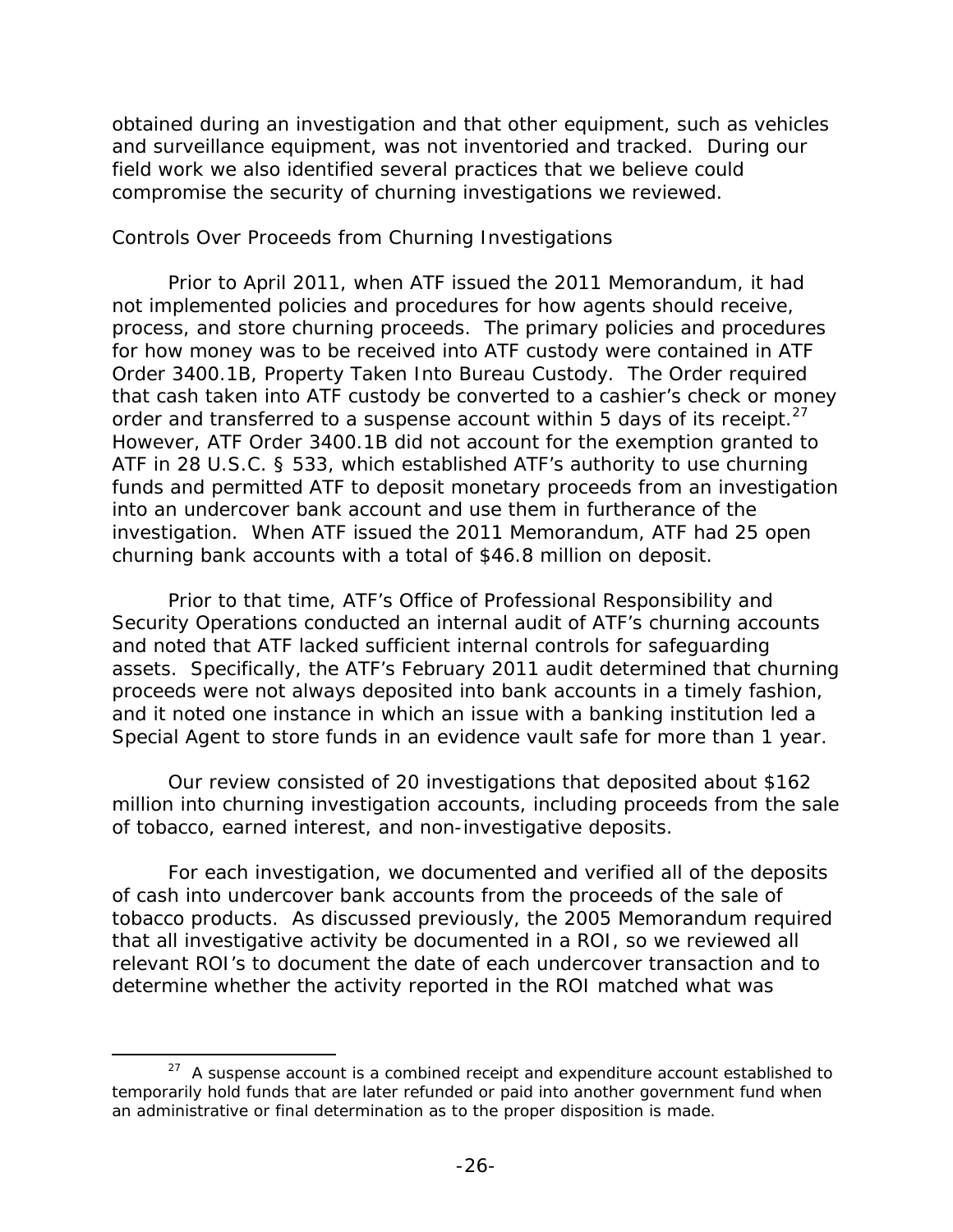reported in the Monthly Reconciliations. We identified 1,559 deposits that were made with the proceeds of investigative activity.

officials did not provide an explanation for the delay in depositing the funds. Our review uncovered several issues related to deposits. For example, ATF did not have a timeliness requirement for depositing the proceeds of churning investigations. Many Special Agents told us that proceeds were deposited within 5 days of the investigative activity; however, we found that 327 of 1,559 (21 percent) deposits totaling \$27,426,277 occurred between 6 and 98 days after the investigative activity. For example, we found that one investigation did not deposit over \$688,000 in cash into the undercover bank account for 31 days. In another instance, that same investigation did not deposit over \$739,000 into the undercover bank account for 51 days. ATF We also found that another field office routinely withheld proceeds from its undercover bank account and kept the cash in a safe to be used as a "petty cash box." Although we could not determine the amount of proceeds this field office kept in a safe, we reviewed a May 2011 entry in the investigative management log indicating that Special Agents removed \$27,500 in cash from a safe and deposited it into the churning bank account.<sup>28</sup>

We also found that for 206 (13 percent) deposits, totaling \$32.8 million, we could not determine the amount of time that elapsed between ATF receiving the proceeds and the deposit of the proceeds because the date on which ATF received the proceeds was not recorded in an ROI or elsewhere in the case file. An ROI was required for every transaction in which a special agent received money from a criminal target, yet we found that the case files of the 20 churning investigations we reviewed did not contain an ROI documenting the date of each of these 206 transactions.<sup>29</sup>

We find the material lack of controls over the timely deposit of undercover proceeds during the audit period to be alarming. Untimely deposits of cash into bank accounts increase the risk of embezzlement, theft, misuse, and mishandling of funds. We believe ATF must act aggressively to ensure that controls for the handling of churning proceeds,

<sup>&</sup>lt;sup>28</sup> Our findings were consistent with the March 2011 report of the ATF Office of Professional Responsibility and Security Operations, which found that funds received in churning investigations were not always deposited into the undercover bank accounts in a timely manner.

<sup>&</sup>lt;sup>29</sup> In some cases, it appears that an ROI was not required, and therefore not prepared, because the tobacco was sold to another ATF investigation. Our findings regarding the sale of tobacco from one ATF investigation to another are discussed on page 31.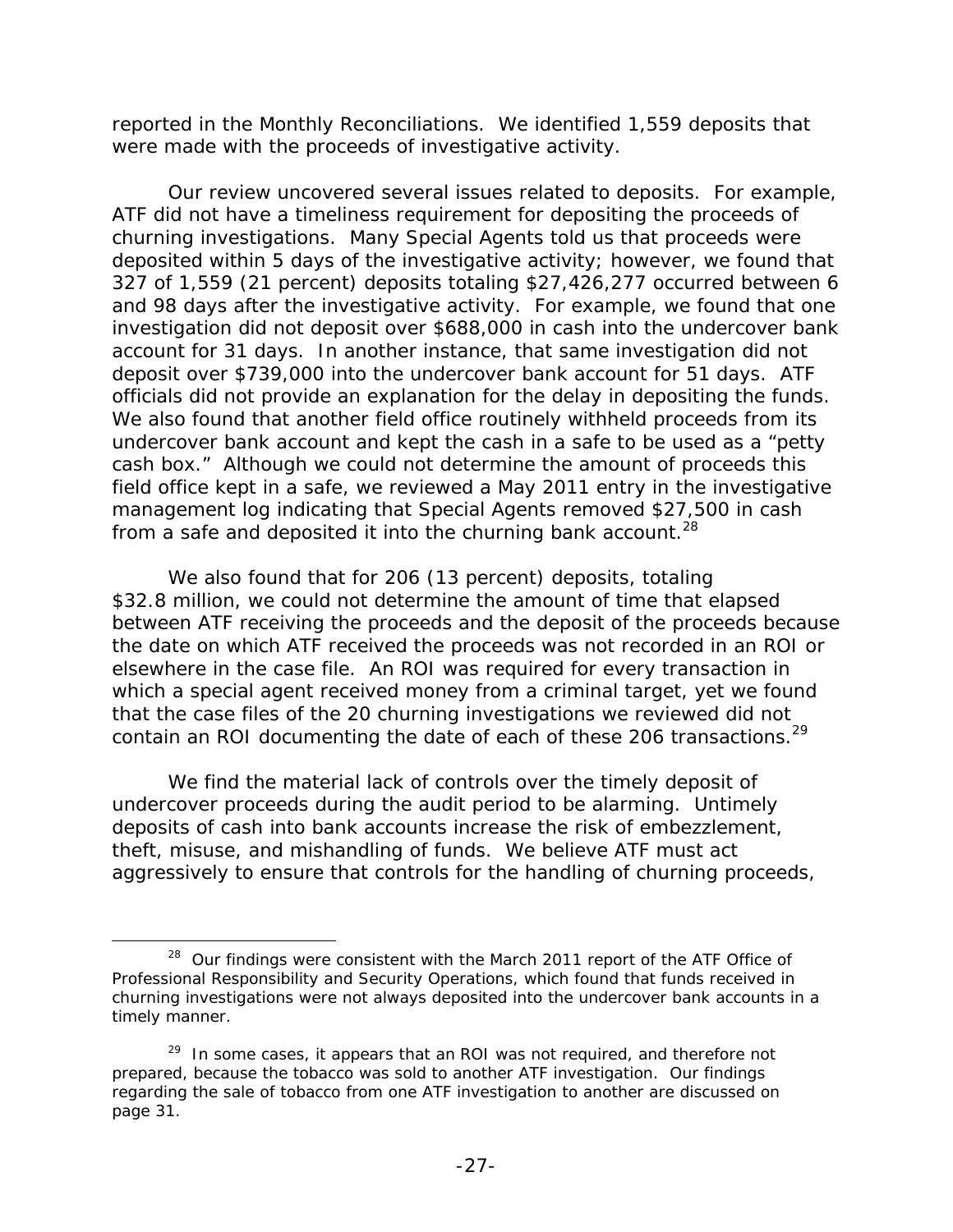including its current policies for depositing churning proceeds into an undercover bank account, are adequate and scrupulously followed.

## *Approval to Spend Churning Funds*

 $\overline{a}$ 

using churned funds were similar to those for using agent cashier funds.<sup>30</sup> According to the 2005 Memorandum, the forms and procedures for As with agent cashier funds, the SAC of each field division had the authority to initially approve or decline a request to use churned funds. Before churning funds could be expended, a Special Agent had to complete a *Request for Expenditure* form detailing exactly what the funds would be used for. These requests were then to be approved by a submitting Special Agent's first-line supervisor prior to expenditure. Once the funds had been expended, Special Agents were required to complete a *Report of Expenditures* form, documenting the use of the churned funds and to include receipts documenting the expenditure. The first-line supervisor then reviewed and approved the *Report of Expenditures* to ensure that the expenditure was in accordance with the request*.* 

In the 20 investigations we reviewed, we could not determine whether first-line supervisory approval always occurred prior to the expense being incurred. However, we found that, in 16 of the investigations, Special Agents routinely expended funds prior to submitting the *Request for Expenditure* form for approval. We received a variety of explanations for why this may have occurred. For example, in reviewing the expenses that occurred without approval, we found instances of recurring expenses, such as cell phone bills, rent, and utilities, and were told by ATF officials that some field offices did not require prior approval for such recurring expenses. We were also told that Special Agents obtained verbal approval prior to the expenses being incurred. In one field office, we found that request forms for expenditures were submitted at the end of each month, and that requests included the total expenditures made for that month. The Resident Agent in Charge of that field office told us that his prior verbal approval was needed for all expenditures. In another field office, we were told by a Special Agent that prior approval was not required for every transaction; rather such approval was only needed for expenditures over a specific threshold. However, the Special Agent was not able to explain what that threshold was. In all 20 investigations, the proper forms were ultimately approved by the appropriate officials.

<sup>&</sup>lt;sup>30</sup> ATF policies and procedures for agent cashier funds are contained in ATF Order 3251.1. Agent cashier funds are appropriated funds allocated for use in investigations to purchase evidence, provide subsistence for confidential informants, and other expenditures in connection with the procurement of evidence pursuant to the enforcement of laws and regulations within ATF's statutory jurisdiction.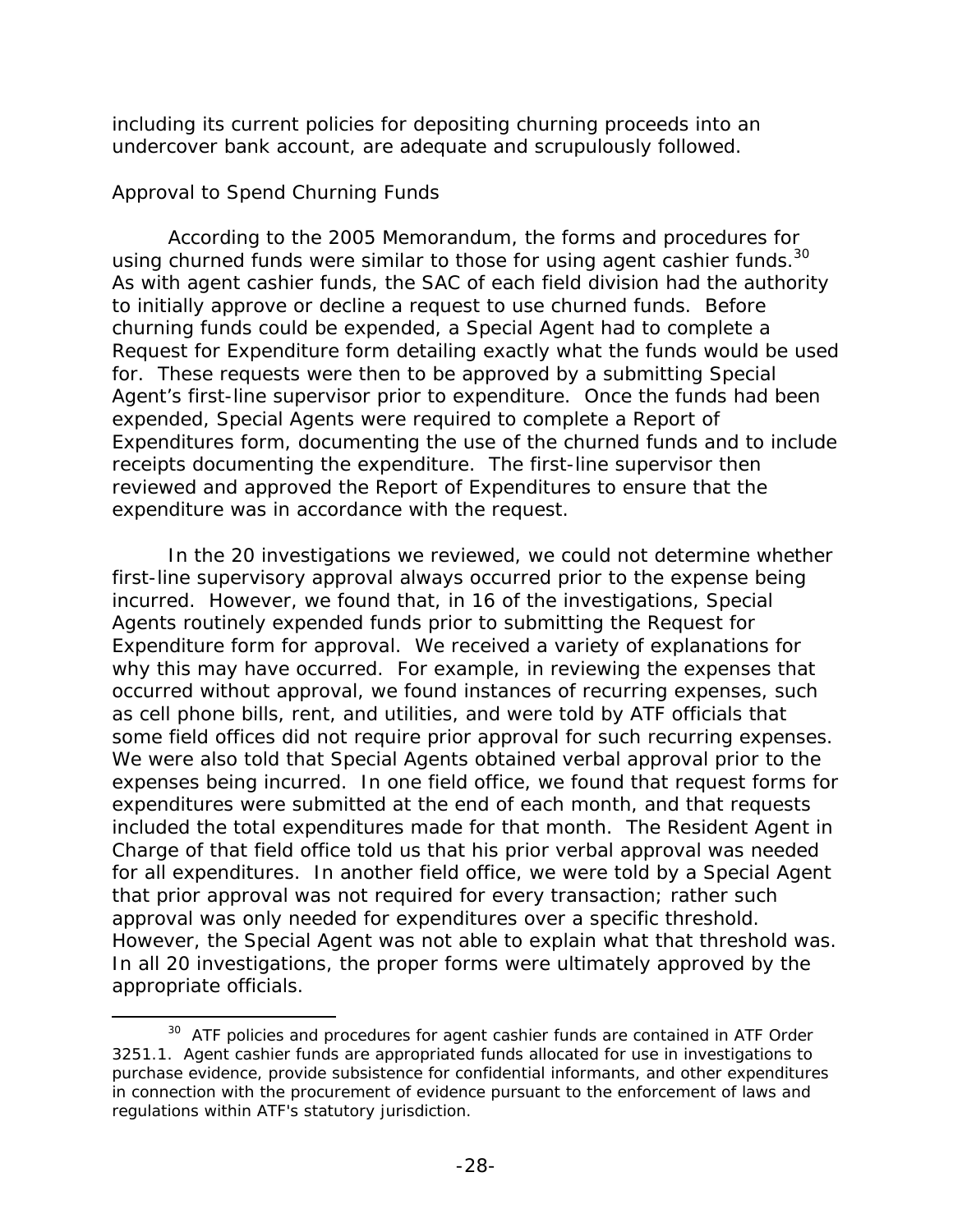In discussing our concerns related to this issue, many Special Agents and supervisors we interviewed explained that while Special Agents always received some sort of verbal or electronic approval, it was not always practical to obtain the required written approval prior to expending funds. According to these officials, some Special Agents did not operate out of the same office as the division SAC and ASAC, and because some requests had to be mailed for approval, the approval process could take several days. Special Agents also stated that the requirement to obtain written approvals prior to making expenditures could impede some investigations due to the fast pace required for some investigative activities.

Many ATF supervisors and Special Agents also told us that the approval process for churning expenditures was wasteful and inefficient and suggested that it be revised. SACs and ASACs we spoke to believed that the requirement that they sign all churning expenditures, regardless of the amount, was not a prudent use of their time. They suggested that ATF develop a dollar threshold under which lower supervisory level approval would be sufficient. Further, ATF officials suggested that recurring expenditures, such as rent and utilities, should be approved only once, and told us that ATF uses a similar process for recurring expenses that are paid for with agent cashier funds.

We believe that an efficient, risk-based process for documenting the approval of churning expenditures is essential to ensure that the expenditures are reasonable and necessary to the specific investigation. Such a process also acts as a control against fraud and abuse. However, we also believe that ATF's current process for approving churning expenditures could be streamlined without significantly increasing such risks. In addition to the suggestions from ATF officials cited above, we believe that the use of an electronic form could significantly decrease the amount of time the process takes.

### *Churning Fund Expenditures*

As previously discussed, we found that the guidance regarding the nature and types of allowable churning fund expenditures contained in the 2005 Memorandum provided inadequate guidance about what types of expenditures were allowable with churning funds. As a result of this deficiency, we were not able to examine the specifics of each transaction to determine whether the transaction was allowable and fully supported. We therefore reviewed churning case expenditures to determine whether ATF had instituted adequate controls over the use of churning funds.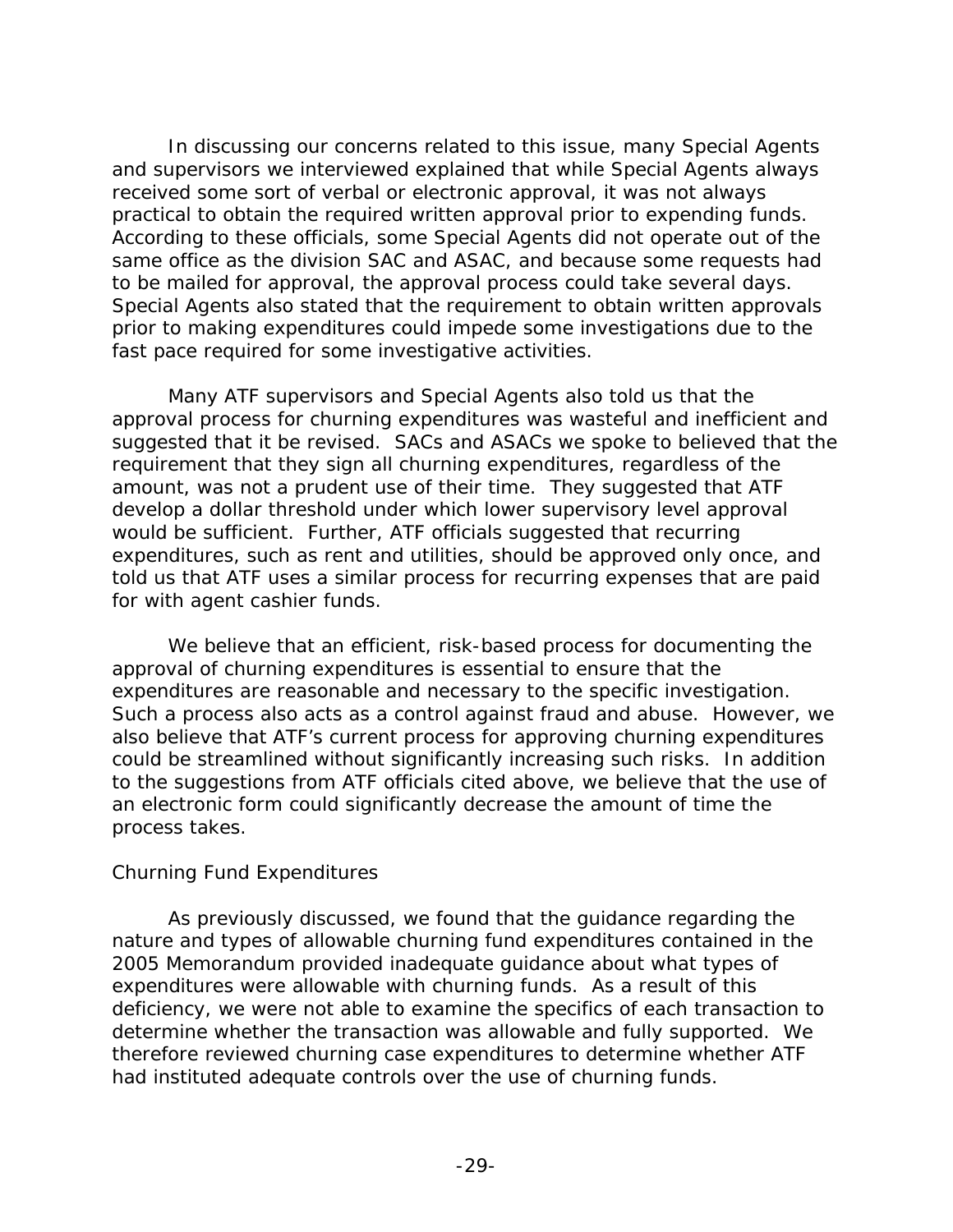Our review focused on expenses incurred from the time an investigation was granted churning authority through June 2011. During that period, Special Agents for the 20 investigations we reviewed spent more than \$117 million on various expenses, including tobacco, equipment, travel, and vehicle rental. Approximately 92 percent of the \$117 million expended was for tobacco. Nevertheless, our review identified several examples of expenditures that, in our judgment, were wasteful. In addition, we identified expenditures which, to the extent they furthered ATF's operations generally, appeared inconsistent with the statutory requirement that churning funds should only be used to offset necessary and reasonable expenses incurred in the same undercover operation that generated them.<sup>31</sup>

Below we describe churning fund expenditures in eight categories of expenses, as well as additional churning fund expenditures we reviewed that raised concerns about ATF's management of those funds. Exhibit 3 categorizes the expenditures by type of expense.

| Category                      | <b>Total Expenditure By</b><br>Category | Percentage of<br><b>Overall</b><br><b>Expenditure</b> |
|-------------------------------|-----------------------------------------|-------------------------------------------------------|
| Tobacco                       | \$<br>107,992,062                       | 92%                                                   |
| <b>Investigative Payments</b> | \$<br>2,906,903                         | 2%                                                    |
| Fees and Other Miscellaneous  | \$<br>1,766,693                         | 2%                                                    |
| Travel                        | \$<br>1,669,365                         | 1%                                                    |
| Utilities and Rent            | \$<br>818,379                           | 1%                                                    |
| <b>Vehicles</b>               | \$<br>777,817                           | 1%                                                    |
| <b>Transcription Services</b> | \$<br>685,208                           | 1%                                                    |
| Equipment, Accessories, and   |                                         |                                                       |
| <b>Supplies</b>               | \$<br>368,291                           | 0%                                                    |
| <b>Unknown Expenses</b>       | \$<br>166,019                           | 0%                                                    |
| Grand Total <sup>32</sup>     | \$<br>117,150,737                       | 100%                                                  |

**Exhibit 3 Churning Funds Expenditures by Category**

Source: OIG analysis

 $\overline{a}$ 

<sup>&</sup>lt;sup>31</sup> See Public Law 102-395 § 102(b)(1)(D), which was applied to ATF in Public Law 108–447, div. B, title I, § 116 as described at 28 U.S.C. § 533 note; see also Government Accountability Office, Office of the General Counsel, Principles of Federal Appropriations Law, Third Edition, Volume 2, Page 6-162 and 6-163 (2004). ("As a general proposition, an agency may not augment its appropriations from outside sources without specific statutory authority.")

 $32$  The grand total is \$117,150,738. The difference is due to rounding.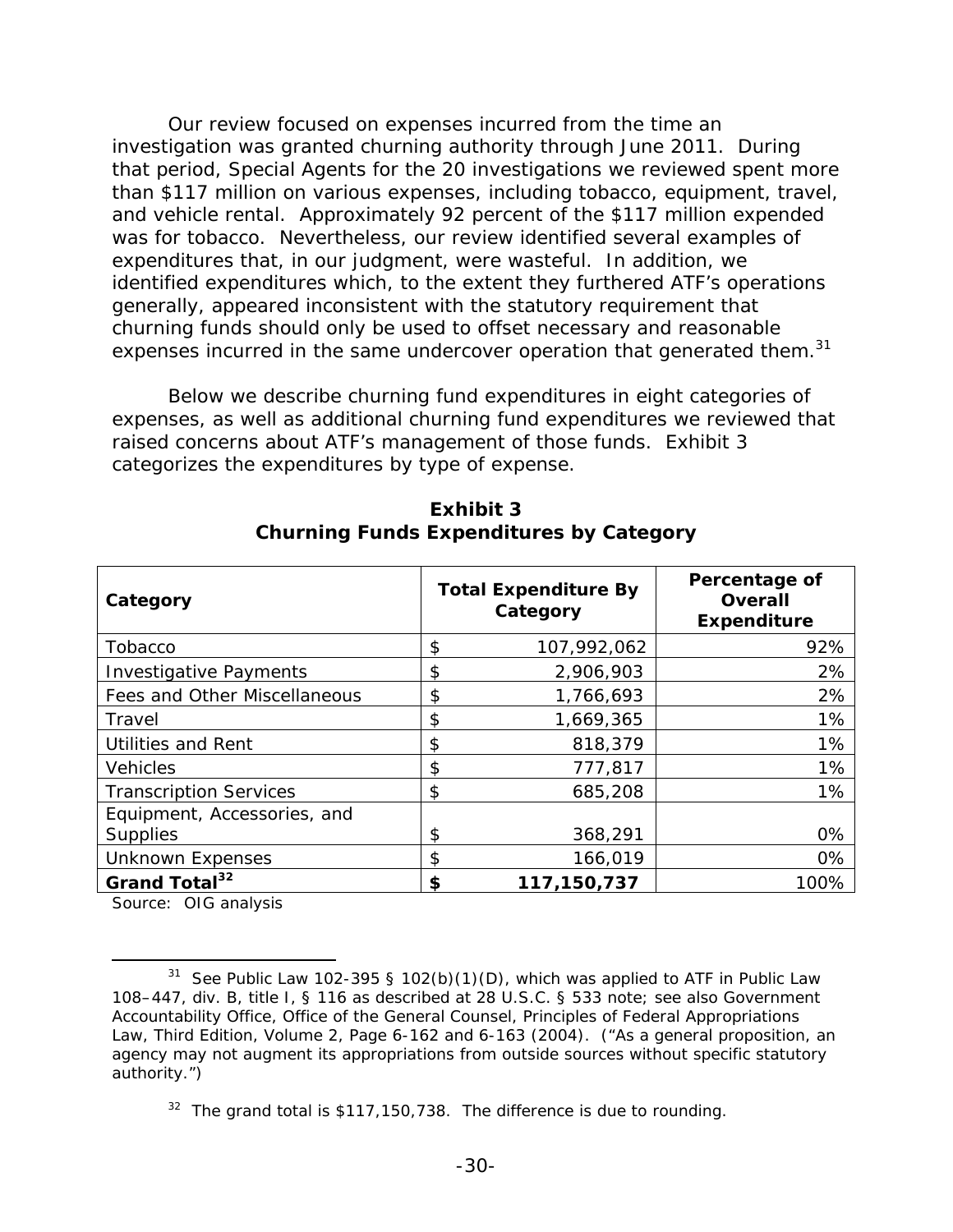## Tobacco

For all tobacco-related expenditures, we documented the date, quantity, and purchase amount of each transaction. The types of expenditures in this category included cigarettes, tax stamps, counterfeit tobacco, and other tobacco products, such as snuff, cigars, and bulk tobacco. For these purchases, we attempted to match each purchase with an invoice to verify that the quantity and cost on the invoice matched ATF records. In the absence of invoices, we relied on documentation in the investigative file, including the management log, requests for expenditures, and records of expenditures.

During our review period, the 20 churning investigations made 848 tobacco-related purchases. We found that ATF did not maintain a copy of the required invoice for 182 (21 percent) of the 848 purchases. In 34 of the 182 instances in which there was no invoice, the case file or the management log did not contain any documentation that allowed us to determine the quantity or value of the tobacco purchased. As a result, we could not verify the amount of tobacco purchased or the cost of the individual purchases made. However, based on the documentation that was provided to the audit team, we determined that the 20 churning investigations spent a total of almost \$108 million to purchase tobaccorelated products, including more than 9.9 million cartons of cigarettes from distributors, manufacturers, wholesalers, and other ATF investigations.

In addition to examining the accounting of funds used to purchase tobacco-related products, we also examined the inventories of tobacco products on hand for the 20 investigations. We found that in 11 of the 20 investigations, Special Agents purchased and traded tobacco with other ATF churning and non-churning investigations, as well as other investigations outside of ATF. This use of both funds and on-hand inventories violates ATF's policy that funds only be used to further the specific investigation for which churning authority was granted. Because records were not always maintained showing the quantity and brand of tobacco products in these transactions, and because of other factors described below, we were unable to conclusively determine how much tobacco was obtained, sold, traded, given away, and destroyed in each of the investigations we reviewed.

### Investigative Payments

Investigative payments include those payments made to criminal targets or confidential informants for subsistence, travel, or other investigative activities completed in the furtherance of an investigation. Investigative payments also include payments for money laundering or the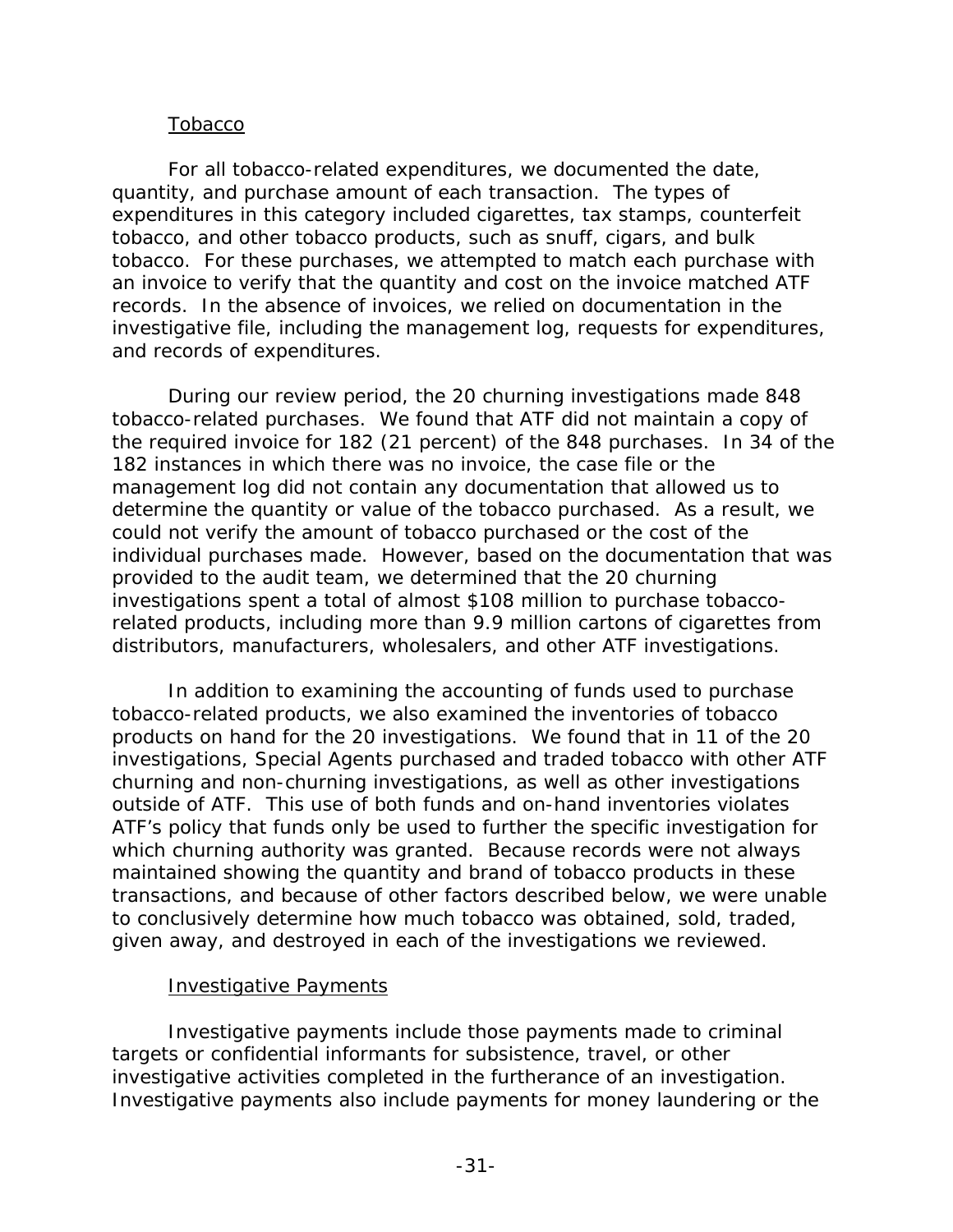procurement of an otherwise illegal product from a target other than tobacco, such as illegally trafficked firearms or illegal drugs.

For the 20 churning investigations we reviewed, we determined that \$2,906,903 was spent on investigative payments. More than \$1 million of these expenditures was for the purchase of evidence, including tobacco products and counterfeit tax stamps. These expenditures also included money laundering activities. We found that \$117,073 was spent on subsistence and travel expenses for confidential informants, including examples where ATF reimbursed confidential informants for insufficiently documented expenses or substantial expenses without documenting the connection between the expense and the investigation. Specifically, ATF reimbursed an informant \$8,779 for travel as part of a joint ATF operation with another federal agency. The only documentation for the expenses was an invoice from the informant's company for air freight service and handling fees. There were no receipts for airfare, hotel, or other travel expenses. In another instance, the request for expenditure stated that funds were used for travel-related expenses for a confidential informant, but \$5,841 of the \$7,528 paid to the informant was for telephone bills that averaged over \$1,400 a month. Further, there was no explanation describing the operational need for the significant monthly telephone costs.

## Fees and Other Miscellaneous

For the miscellaneous category, we found that the majority of charges were for wire transfer fees, typically associated with payment to tobacco manufacturers. This category also included automated teller machine fees, parking fees, parking tickets, credit card finance charges, and all expenditures that do not conform to the other categories discussed in this section. A total of \$1.77 million in fees and miscellaneous expenses were incurred.

# Travel

We identified \$1,669,365 in travel-related expenditures paid for with churning funds within the 20 investigations we reviewed. Travel expenditures included lodging, per diem, transportation, petty cash for travel and transportation, and any travel-related expenditure not otherwise classified elsewhere. Travel expenditures included travel by ATF employees, Task Force Officers, and other federal, state, and local agency personnel.

During our review, we identified many instances where little or no information regarding the purpose of travel was included in the documentation. As a result, we were not always able to determine whether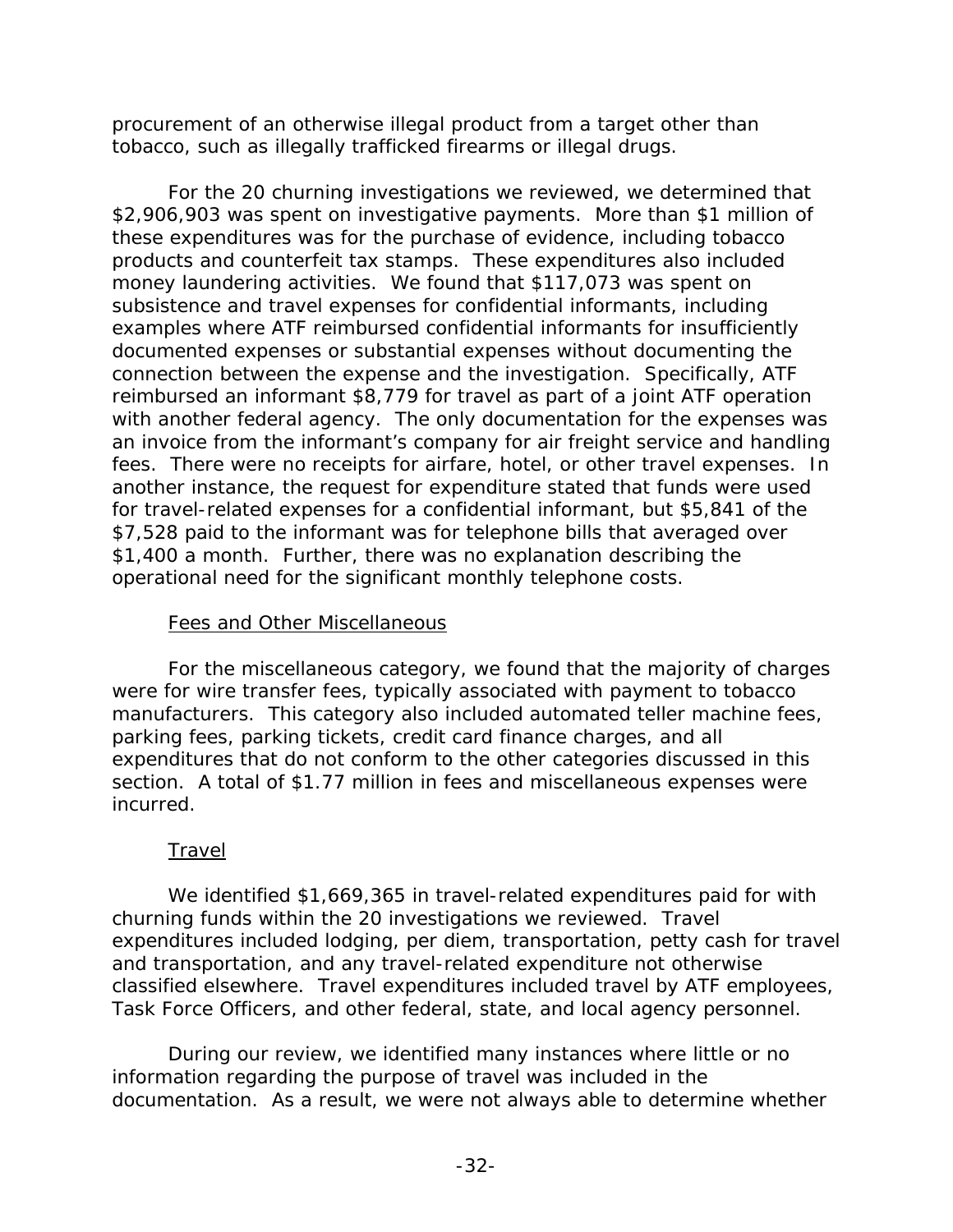the travel was in support of the specific investigation or for other purposes. Some of these expenditures raised the concern that churning funds were used to support administrative travel or travel of non-ATF personnel that more appropriately should have been paid for out of ATF appropriations or the appropriations of other agencies. For example, we found occasions where churning funds were used to pay travel expenses for the following:

- ATF administrative employees, including Intelligence Analysts, Intelligence Research Specialists, and Industry Operations Investigators;
- ATF agents traveling from various field offices to Washington, D.C., to provide investigative updates; and
- Non-ATF employees, including officials from United States Attorney's Offices, U.S. Immigration and Customs Enforcement, and the Internal Revenue Service.

We found many other shortcomings in ATF's travel-related documentation. The files we reviewed did not always contain sufficient documentation to show that approval had been granted prior to travel, as required by ATF travel policies. In multiple instances, travel requests were submitted after travel occurred and numerous travel-related expenditures lacked supporting documentation, making it difficult for ATF to ensure that churning funds were not wasted or used for prohibited purposes, and that its employees remain accountable for their use of those funds.

# Utilities and Rent

We found that \$818,379 was spent on rent for warehouse space and utilities for the 20 churning investigations we reviewed. The utilities paid for included charges for telephone, cell phone, electricity, and gas for heating. We also found that two investigations spent more than \$193,000 in churning funds to lease warehouse space owned by an ATF confidential informant. Because the informant was cooperating with ATF and had an ongoing relationship with ATF, these transactions are problematic and create the potential for an actual or apparent conflict of interest. In addition, the two investigations both paid for rent and utilities one year in advance, so the utility charges were based on estimates, not actual costs. Because the rent payments both investigations made were related-party transactions and the terms of the lease were not documented, we could not determine whether the lease amounts were fair market value.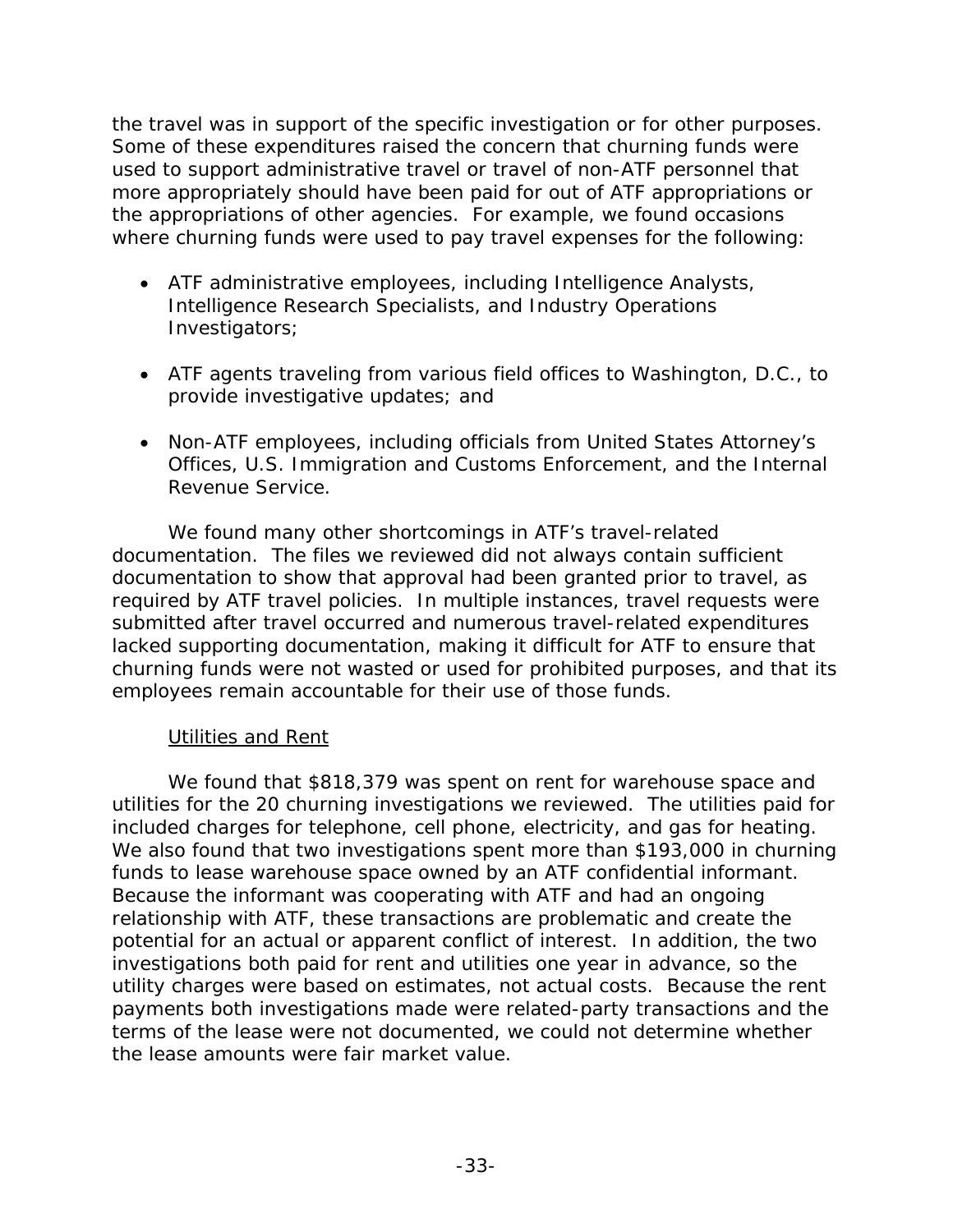## Vehicles

1

We defined vehicle expenses as those related to the rental or lease of vehicles that were not associated with temporary duty travel. This category also included vehicle-related expenses such as gasoline, repairs, and maintenance.

The 20 churning investigations in our review spent a total of \$777,817 on vehicle-related expenses. Many of the expenditures in this category were for the rental of trucks or vans to transport tobacco to or from undercover transactions. However, we also found several expenditures that appeared to be wasteful or an abuse of ATF's churning authority.<sup>33</sup> The following four examples highlight our concerns:

- Although the churning investigations we reviewed typically had one or two agents assigned to them, we found that some investigations routinely rented multiple vehicles for extended periods of time. One investigation we reviewed paid more than \$30,000 to rent 12 vehicles for up to 1 month. The lead ATF Special Agent for the case said the vehicles were for Task Force Officers but could not explain the operational need for the expenditure or the number of Task Force Officers that used the vehicles, so we could not determine whether this expenditure was reasonable and prudent. The same investigation spent \$226,394 to rent between 3 and 12 vehicles on a monthly basis for more than a year. There was no documentation in the case file to document the operational need for the vehicles or indicate that they were being used solely to support the churning investigation that rented the vehicles, so we could not determine whether this expenditure was reasonable and prudent.
- According to ATF agents we interviewed, the ATDD would not permit churning investigations to purchase vehicles, but it would permit the leasing of vehicles. In one instance, a Special Agent leased a 2011 Chevrolet Tahoe for 1 year at a cost of \$30,000, which represents approximately 60 percent of the list price of the vehicle. We believe that if the vehicle was needed and met case-specific investigative requirements, obtaining the use of such a vehicle, either through purchase or a lease with more reasonable terms, would have been a better use of funds. In addition, we found no documentation to

<sup>&</sup>lt;sup>33</sup> Government Auditing Standards define abuse, in part, as "behavior that is deficient or improper when compared with behavior that a prudent person would consider reasonable and necessary business practice given the facts and circumstances." See Government Accountability Office, Government Auditing Standards, December 2011.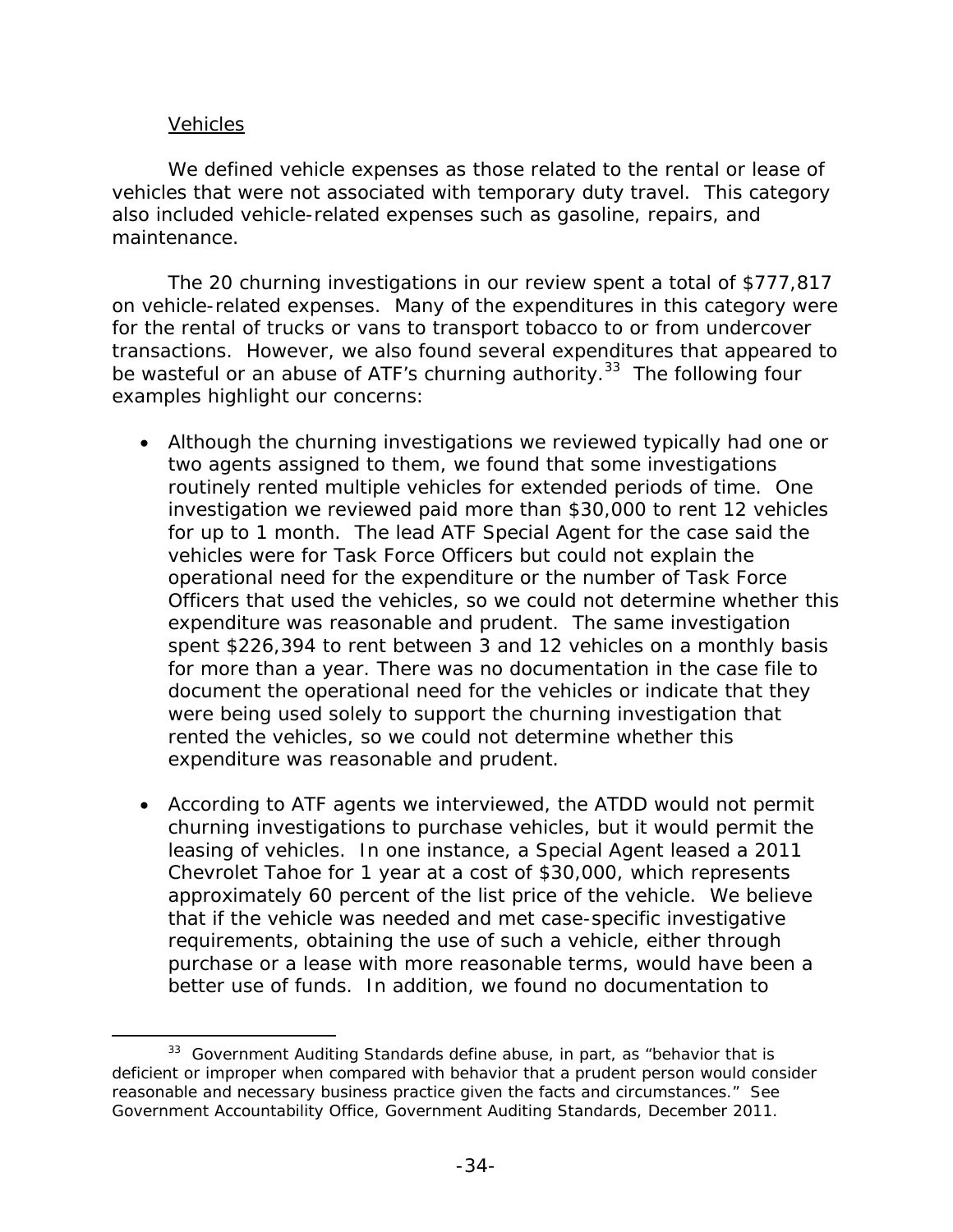demonstrate that the vehicle was being used solely for the churning investigation that leased it.

- Churning funds were often used for maintenance and repairs of vehicles, yet we found a lack of documentation demonstrating that the vehicles being repaired were being used solely by the churning investigations, or that the vehicles were an integral part of the churning investigation. For example, within a 16-day period, one investigation spent more than \$6,500 in churning funds to repair a Mercedes Benz. In a little over a month, another investigation spent \$11,883 on vehicle repairs and maintenance. The same investigation also spent about \$4,700 in a month's time to repair a BMW and \$1,200 to repair a motorcycle. In each of these examples, ATF did not document that these vehicles were used exclusively for the churning investigation that paid for the repairs or that a cost benefit analysis was performed to ensure that the expenditures were prudent.
- Three investigations paid a confidential informant, a tobacco distributor, \$70,443 to rent vehicles owned by the informant. Unlike commercial rental car agreements, ATF also bore the cost of maintenance and repairs to these vehicles, which were paid for with churning funds. The informant was not in the business of renting vehicles and there was no contract or written agreement documenting the terms of the vehicle rentals, so we are concerned that the arrangement gives the appearance that ATF rented the vehicles from the informant to financially reward the informant for his cooperation. Further, we were unable to determine whether these vehicles were used to further the investigations or that they were used solely for the churning investigations that paid for them.

# **Transcription Services**

During our case review, we also identified expenditures related to translation and transcription services, such as the transcription of wiretaps and the translation and transcription of audio recordings of undercover surveillance operations. We found that churning investigations expended a total of \$685,208 for transcription services. We did not identify any issues specifically related to these expenditures.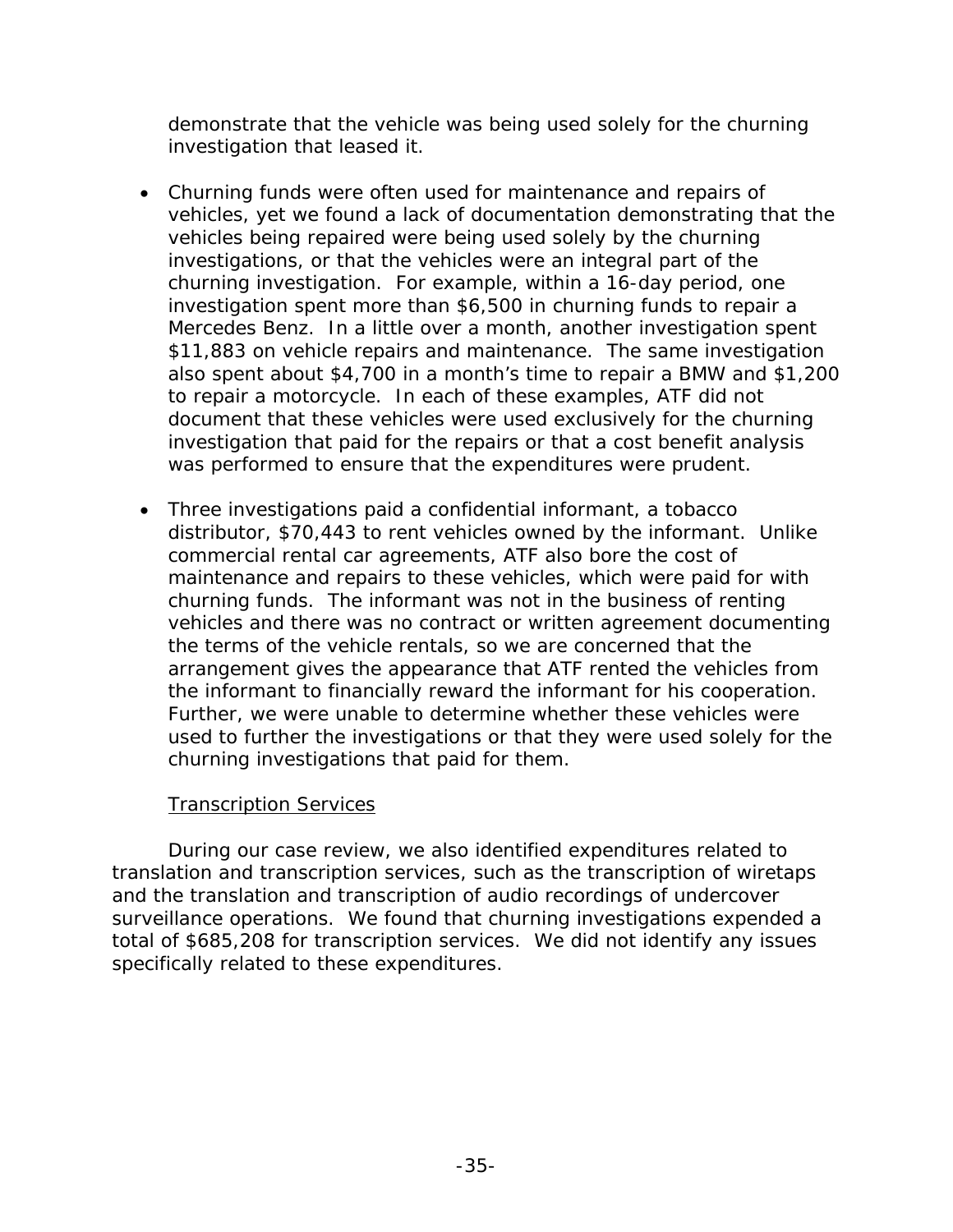## Equipment, Accessories, and Supplies

A total of \$368,291 was spent by the 20 investigations we reviewed on equipment, accessories, and supplies. The equipment included, but was not limited to, computers, cameras, cell phones, surveillance devices, Global Positioning System (GPS) devices, forklifts, safes, and cash counting machines. Accessories included such items as iPhone and iPad covers, phone chargers, and other items purchased in conjunction with equipment purchases. Supplies included widely used office supplies such as paper and ink cartridges.

We determined equipment such as iPhones, iPads, and GPS devices were routinely purchased without documentation demonstrating the operational need for the specific undercover investigation. For example, in one investigation, 20 GPS units were purchased at a total cost of \$7,750 without documentation of the operational need or supporting evidence that ATF did not already have comparable equipment available for that investigation. These units were distributed to other agents in the field office as well as Task Force Officers outside of ATF, and the lead Special Agent for the case was not able to provide documentation to indicate who had possession of each of the GPS devices, nor could he demonstrate that the devices were being used solely to support the churning investigation. Further, although there had been no investigative activity for almost 1 year, some of the GPS units were still in the possession of and being used by Special Agents and Task Force Officers. This is a violation of ATF policy, which requires all property that is purchased in furtherance of the undercover churning operation to be used only for that specific investigation. These problems strongly indicate that ATF does not have mechanisms in place to ensure its Special Agents adhere to this policy.

As noted in a 2011 ATF internal audit, churning funds may not be used to purchase items or services that are normally furnished by ATF to assist Special Agents in investigations. However, we identified several purchases of supplies and equipment that gave the appearance that this was occurring. For example, one investigation purchased seven cameras for \$14,000. Another spent \$2,743 for training guns, a ballistic shield, and other related accessories that would normally be furnished by ATF. The case files for these investigations contained no explanation for why churning funds needed to be used for these purchases.

We also found that two investigations spent \$11,000 in churning funds to lease forklifts and pallet jacks from an ATF confidential informant. This is the same confidential informant that received payments described above in the Utilities section and the Rent and Vehicle section. Our concerns about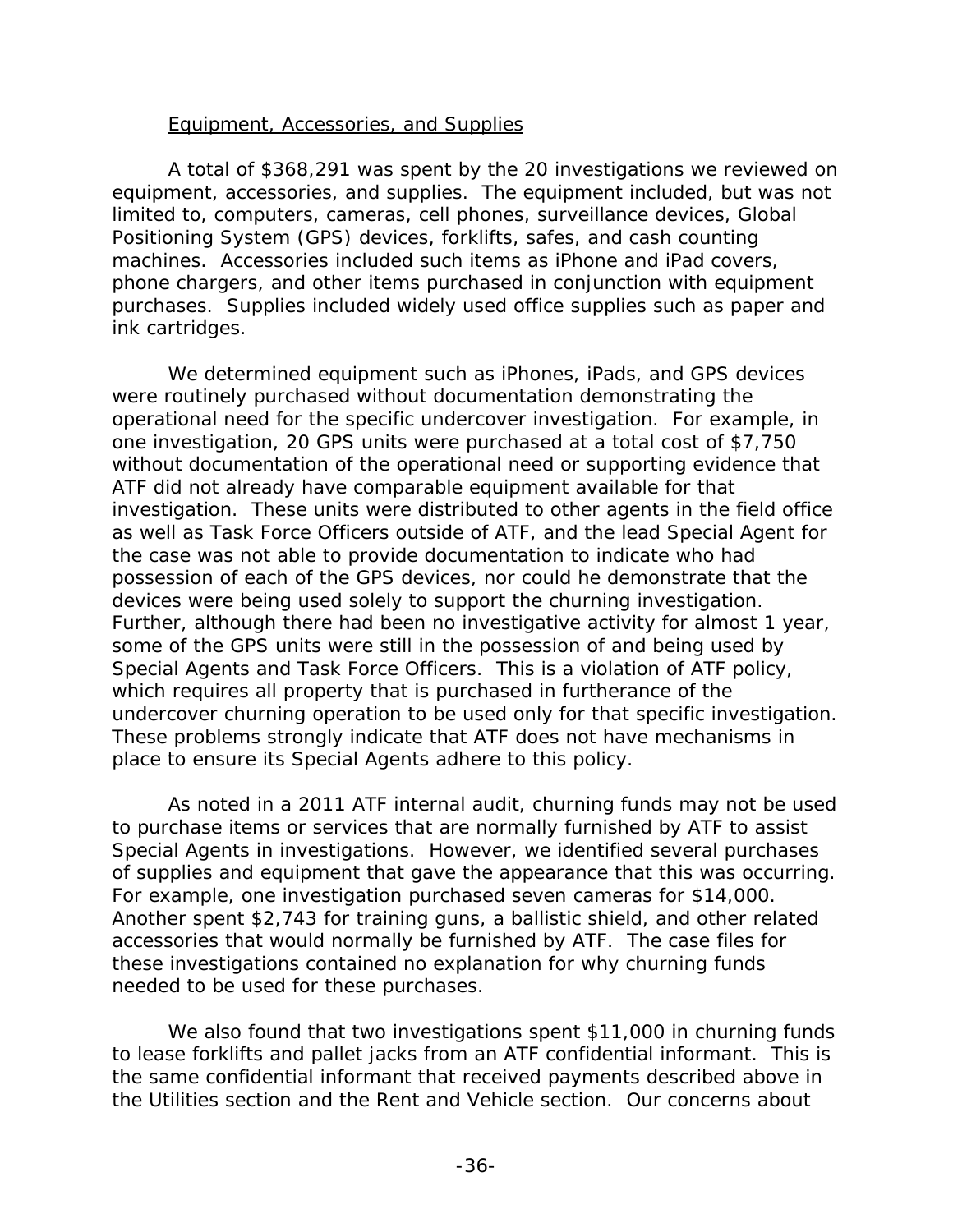the appearance of related-party transactions described in those sections also apply to the payments for the forklifts and pallet jacks. Specifically, the informant was a tobacco distributor and was not in the business of leasing material handling equipment. In addition, there was no contract or written agreement documenting the terms of the leases, so we are concerned that the transactions give the appearance that ATF leased the equipment from the informant to financially reward him for his cooperation. Also, we were unable to determine whether the equipment was used solely to further the investigations or that they were used solely for the churning investigations that paid for them.

In addition, as with the other expenditure categories we reviewed, we also identified expenditures listed as equipment with no supporting documentation, including one charge of \$3,422 reflected in bank records but for which no supporting documentation was included in the file.

ATF policy requires that all equipment purchased with churning funds be returned to the General Services Administration at the conclusion of an investigation. However, we found that Special Agents were not required to maintain a physical inventory of items purchased with churning funds: only 1 of the 20 investigations we reviewed maintained a complete inventory, including a location and disposition, of the property purchased with churning funds. As a result, ATF was not able to adequately track and monitor assets purchased and used throughout investigations.

Moreover, we found that while some Special Agents maintained an accounting of all assets, others did not. Those Special Agents that did not maintain an accounting of all non-tobacco assets said that they could reconstruct an inventory from monthly churning reports. However, by not maintaining an inventory during the investigations, neither Special Agents nor supervisors could adequately track assets during the course of the investigation. Further, the absence of an accurate, periodic inventory prevents ATF from being able to monitor whether the assets purchased with churning funds had been used for other investigations.

The absence of an inventory control mechanism increases the risk that equipment purchased during the investigation will not be disposed of by the General Services Administration as required, that churning funds will be used in furtherance of non-churning operations, and that government resources are subject to increased theft, fraud, waste, and abuse.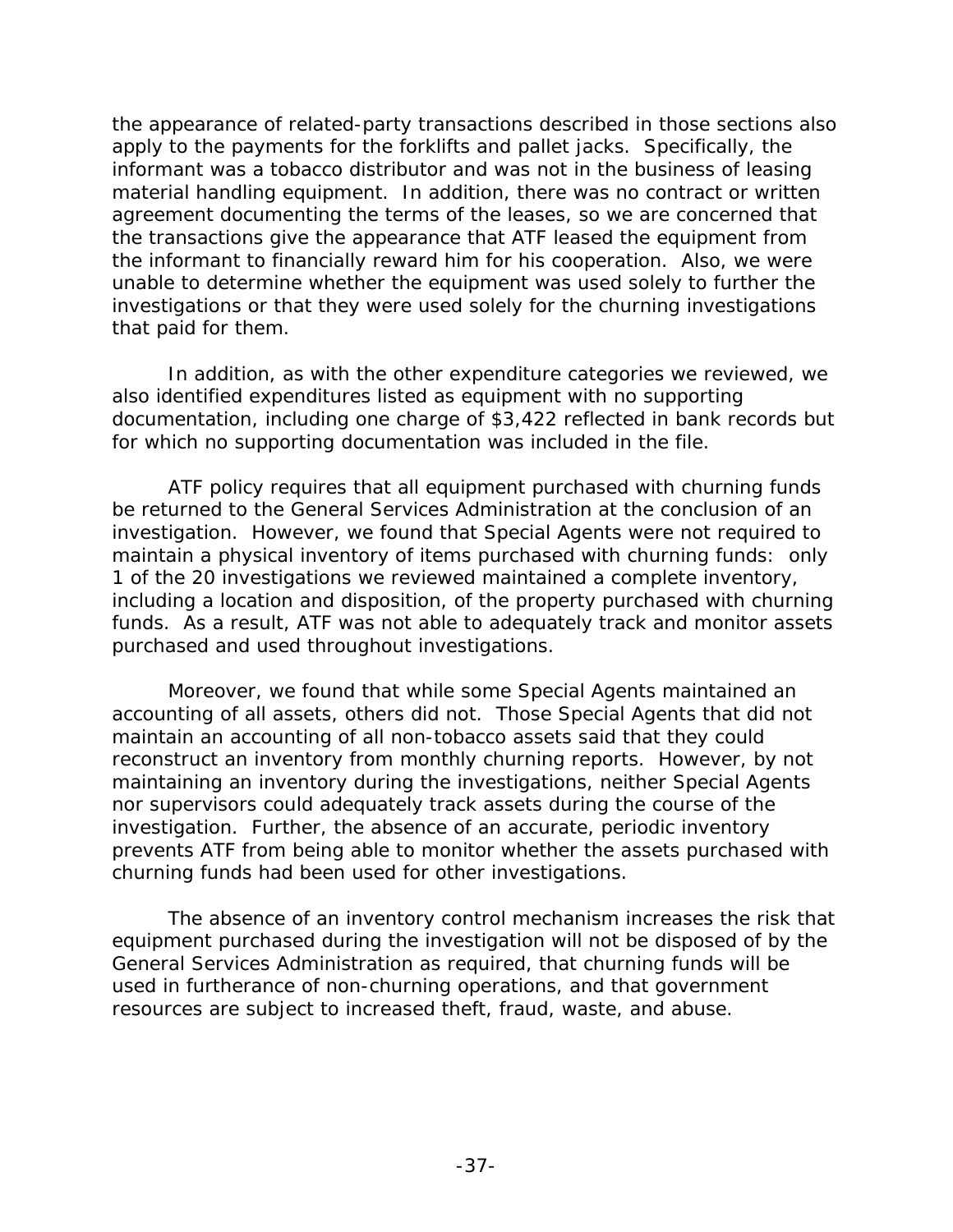## Unknown Expenses

In our review of the 20 churning cases, we defined unknown expenditures as those that did not have sufficient supporting documentation to show the purpose of the expenditure. We found that supporting documentation was not available for 32 credit card transactions totaling \$166,019. In these instances, the requests for and records of expenditures did not itemize the expenses, and there were no receipts or other supporting documentation to explain or account for the expenditures.

# *Controls Over Tobacco*

When our audit began, ATF had no written policies and procedures for procuring tobacco, maintaining an inventory of tobacco products on hand, or tracking tobacco products used in ATF undercover investigations. Specifically, ATF tobacco investigations were not required to order tobacco products through ATF's Procurement Specialist, who is specifically charged with procuring tobacco from tobacco manufacturers for use in ATF operations, thereby impeding ATF's ability to track, monitor, and reconcile the amount of tobacco ordered and used in these investigations. Furthermore, there were no policies requiring each churning investigation to track the amount of tobacco products ordered, received, traded, sold, given away, or destroyed during undercover investigations. Given the large amount of money spent by ATF churning investigations to purchase cigarettes – ATF agents spent \$108 million to purchase more than 9.9 million cartons of cigarettes in the 20 investigations we reviewed – it is vital that ATF be able to account for all of the tobacco products it uses in its churning investigations.

# Tobacco Procurement

At the time our audit began, we found that ATF's controls over the purchase of tobacco products were insufficient based on the 2005 Memorandum and our review of ongoing and recently closed cases. While ATF has since taken steps to improve these controls with a new procurement policy, implemented in March 2011, as well as the 2011 Memorandum, we still have concerns about the ability of ATF agents to purchase tobacco products with churning funds without proper permission or adequate oversight.

In 2010, prior to our audit, an OIG criminal case involving a joint tobacco diversion investigation between ATF and a local police department, led to the conviction of an ATF Special Agent. The ATF Special Agent was convicted of selling untaxed cigarettes to one of his informants outside the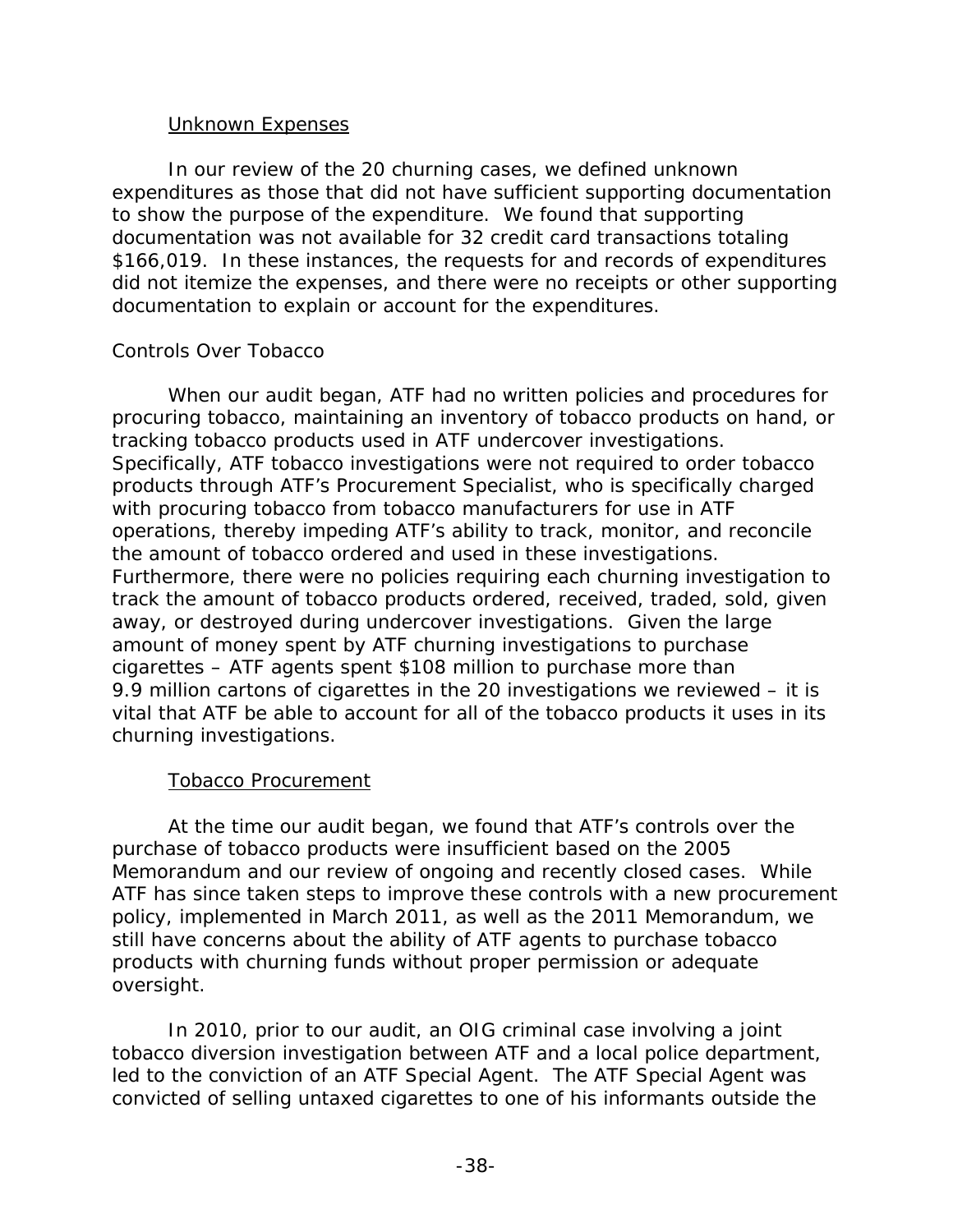scope of the joint investigation. The Special Agent had purchased cigarettes from a major manufacturer in connection with the joint investigation but then diverted a portion of the product to a private storage facility that he had rented. After doing so, the Special Agent notified the informant, who retrieved the cigarettes and left a payment for the Special Agent. Through this scheme, the Special Agent made about \$20,000 to \$25,000 in a 3 month period.

Because ATF did not have adequate internal controls in place to monitor the activities of the Special Agent throughout the undercover investigation, ATF did not discover the agent's illegal activities. Instead, the agent's scheme was identified accidentally by a local police officer working on the tobacco diversion investigation. One of the informants to whom the Special Agent had sold cigarettes sent the Special Agent an e-mail on a smartphone assigned to the investigation that was in the possession of one of the local police officers at the time, and the contents of the e-mail led to the investigation into the Special Agent's activities.

In March 2011, during this audit's fieldwork and in response to issues identified in an ATF internal audit, ATF issued a new procurement policy designed to enhance the procurement and management of tobacco.<sup>34</sup> The policy included requirements for tobacco procurement through the agreements with tobacco manufacturers. Under this new policy, Special Agents must initiate tobacco requests through their supervisor, ASAC, and SAC. The new procedures also require a member of the ATDD staff to review the request and the investigation within ATF's case management system, N-Force, to ensure that: (1) the case is an actual ATF investigation, (2) the tobacco will be used solely for the investigation noted in the request, and (3) the tobacco is being ordered by ATF and paid for using ATF funds, whether appropriated funds or churning funds.

Our review of the 20 churning investigations found that these policies provided inadequate controls over the procurement of tobacco products. For example, we found no evidence that reconciliations had been performed between the amount of tobacco ordered and the amount used in ATF's undercover investigations. Nor did we find any evidence that ATF had instituted controls adequate to ensure that tobacco was ordered exclusively for tobacco cases. Rather, we found that ATF relied on an honor system for obtaining and using tobacco products.

 $\overline{a}$ 

<sup>&</sup>lt;sup>34</sup> The internal audit was completed by ATF's Office of Professional Responsibility and Security Operations in March 2011.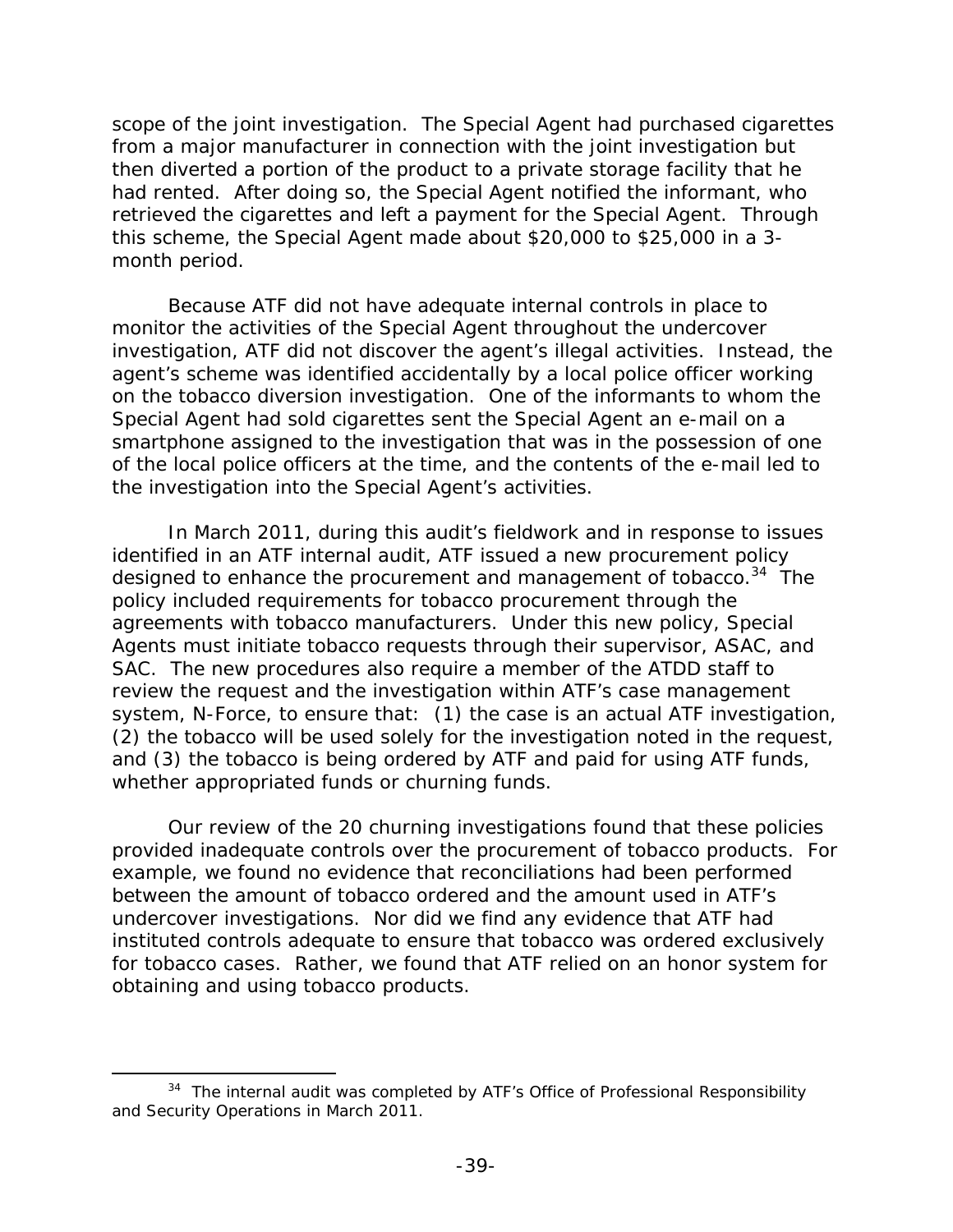In addition, although ATF maintains agreements with manufacturers to purchase tobacco for use in undercover operations and has a designated Procurement Specialist to make these purchases, we found that ATF Special Agents, responsible for churning investigations, also procured tobacco through other means, and that these alternative procurement channels were not prohibited by the 2011 memorandum. Further, there was no requirement for Special Agents to notify the Procurement Specialist of tobacco ordered through these other means. Special Agents we interviewed identified two reasons for the procurement outside of ATF's manufacturer agreements. First, while the agreements include some of the most popular cigarette brands, they do not cover all tobacco manufacturers. Because cigarette diversion investigations often included lesser known and generic brands of cigarettes not covered by the manufacturer agreements, Special Agents repeatedly told us they had no choice but to purchase these lower cost cigarettes directly from the manufacturer or from a distributor. Second, as of December 2012, there was only one Procurement Specialist who could purchase cigarettes through the manufacturer agreements at ATF, and when the Procurement Specialist was not in the office, tobacco orders were not processed until the Specialist returned. Special Agents said they therefore often purchased tobacco products from other sources, such as distributors and other ongoing ATF investigations, to avoid lags in the supply of tobacco that could undermine their investigations.

We found that when tobacco was purchased outside of the manufacturer agreements, it went through the same review process as any other purchases with churning funds, such as travel, would go through, including a review and approval through the Special Agent's supervisor. However, because this alternate procurement channel did not involve ATF Headquarters, we also found that these purchases hindered ATF's ability to track, monitor, and reconcile the use of tobacco in ATF investigations.

We believe it is important for ATF to have mechanisms in place to track the disposition of all tobacco procured throughout each investigation. By not having the controls in place to track and monitor tobacco procured and used in its investigations, there is a risk that ATF may significantly increase the supply of tobacco to the illicit tobacco market, compete with legitimate businesses, or be subject to fraud and abuse.

### Tobacco Inventory

Because cigarettes and other tobacco products are easily sold, it is vital that ATF investigations maintain accurate inventories so ATF can properly account for all of the tobacco products received and used during its investigations. However, prior to the issuance of the 2011 Memorandum,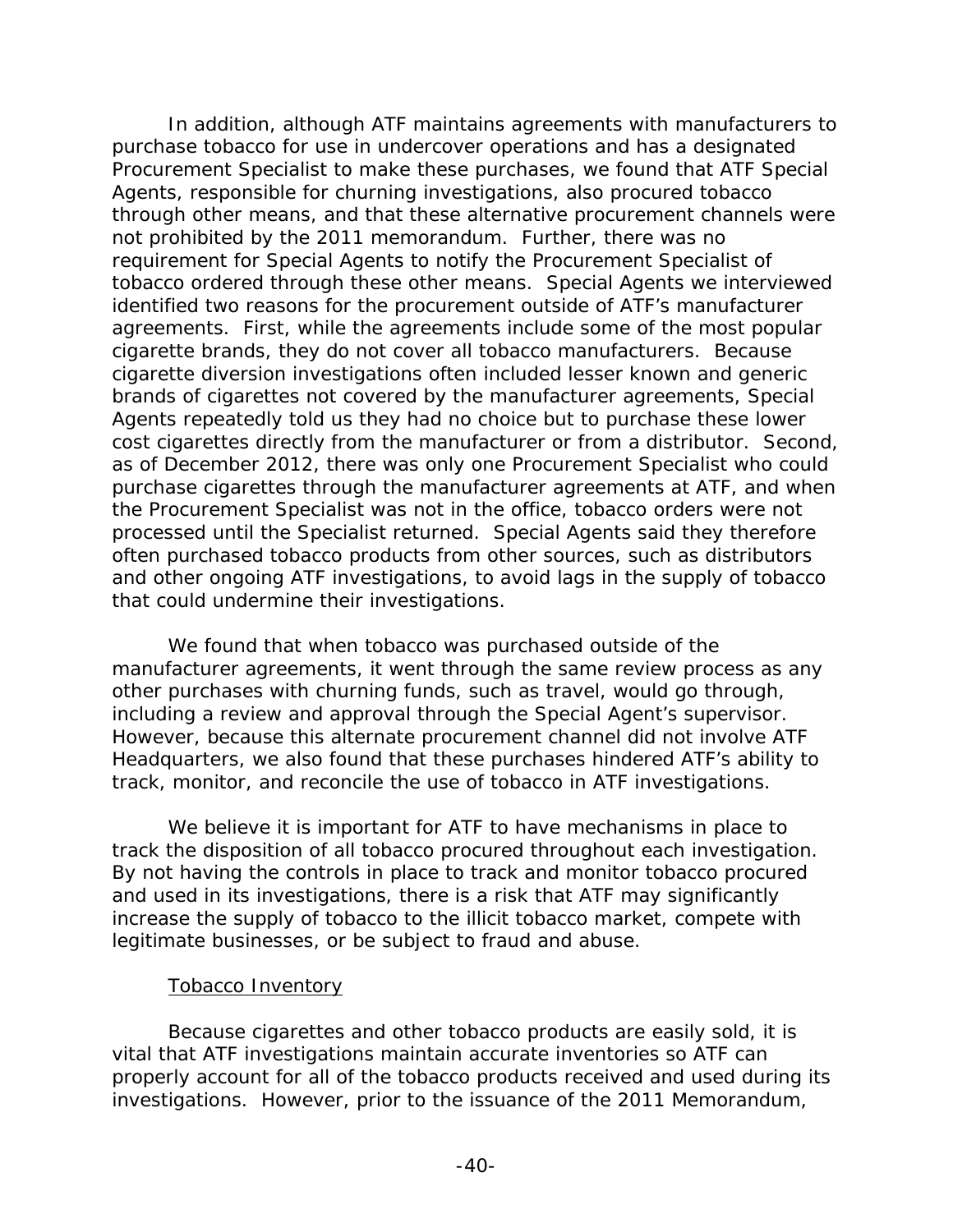ATF did not require that tobacco products be inventoried on a regular basis throughout an ongoing operation. Our review of 20 churning investigations found that only 5 of the investigations conducted any inventory of tobacco at all, and a March 2011 review by the ATF Office of Professional Responsibility and Security Operations was unable to reconcile the final tobacco inventory of ATF churning investigations because nearly all of the investigations did not maintain a tobacco inventory and did not account for damaged inventory.

In response to our questions regarding an inventory of tobacco products, Special Agents told us that several issues made it difficult to account for all of the tobacco purchased by churning investigations. Special Agents stated that they routinely traded tobacco with other ATF investigations and gave cartons of cigarettes to criminal targets as samples. They told us that some tobacco was damaged in transit or by insects and had to be discarded. Some Special Agents stated that they thought that criminal targets sometimes stole cases of tobacco being maintained for investigations. Some Special Agents also told us that maintaining an accurate record of the tobacco purchased and used during churning investigations was difficult due to the sheer volume of tobacco involved in some churning investigations.

We examined the accounting for and disposition of all of the cigarettes on record for the investigations, including the number of cigarettes purchased, sold, or otherwise disposed of on record. As a result of inventory control issues and a lack of documentation, for the 20 investigations we reviewed, we could not reconcile the amount of cigarettes purchased by ATF with the number of cigarettes sold or otherwise disposed of, resulting in an inability to account for approximately 2.1 million cartons of cigarettes (or 420 million cigarettes) purchased by the 20 investigations, 1.4 million cartons of which were attributable to one investigation. We estimate the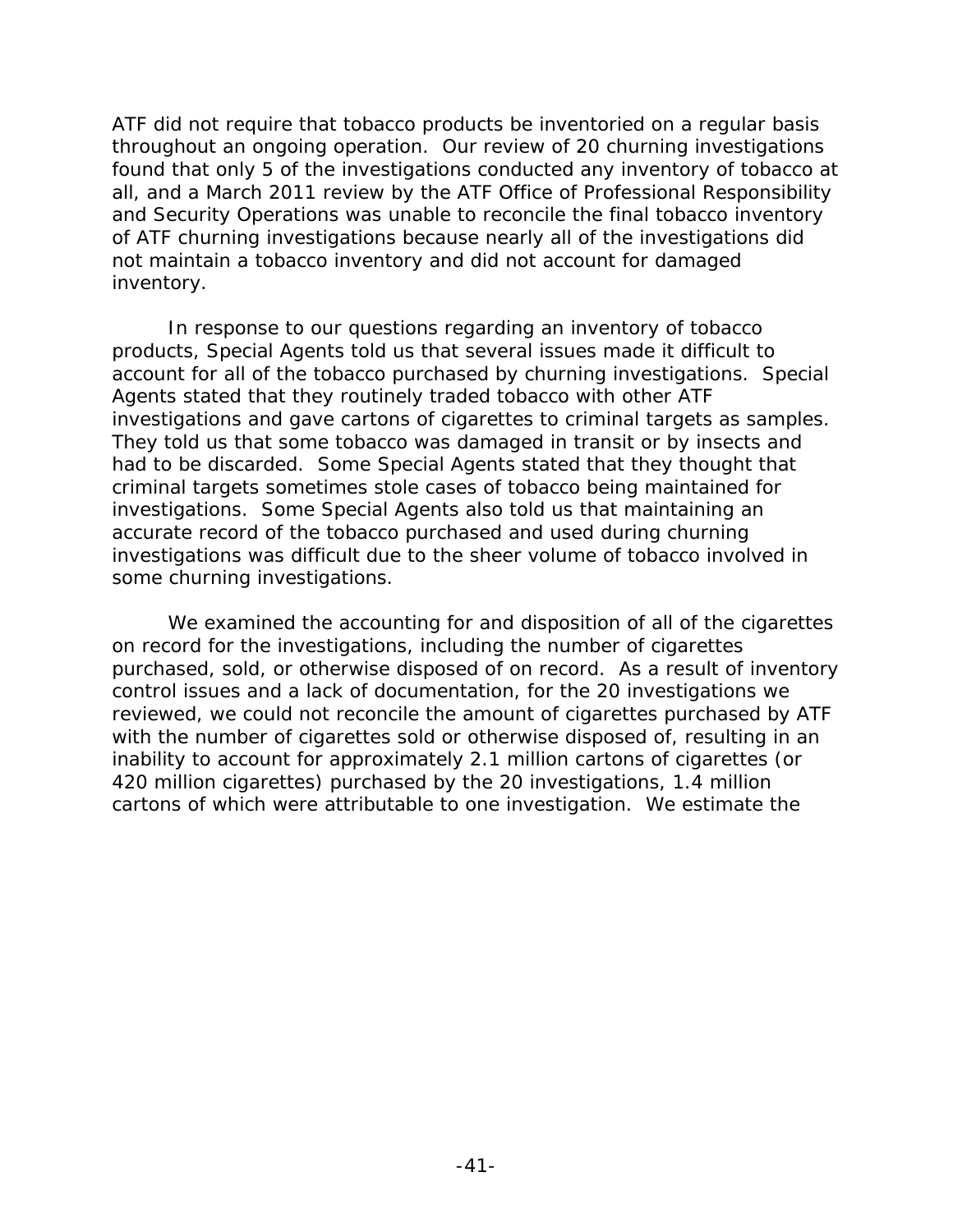retail value of the about 2.1 million cartons of unaccounted tobacco to be more than \$127 million.<sup>35</sup>

By not having inventory controls in place for tobacco products, there is not only a high risk of theft, but also ATF cannot be assured that those products purchased for churning investigations are being used for their intended purposes. As a result, there is a concern that ATF may not have fully complied with 28 U.S.C. § 533 in the management of its cases, in that proceeds are required to be used in furtherance of the investigation for which authority was granted. ATF's 2011 Memorandum appropriately requires that all tobacco purchased with churning funds be inventoried once a month. However, the Memorandum does not require periodic, physical inventories of the tobacco. In addition, the memorandum does not require the tracking of tobacco products purchased prior to an investigation receiving churning authority, potentially resulting in an inaccurate starting inventory.

We believe ATF needs to establish additional controls to ensure an accurate accounting of all tobacco purchased and sold throughout each of its investigations. Further, ATF should implement policies and procedures to

 $\overline{a}$  pack and each carton containing 10 packs. According to Ann Boonn, "State Cigarette Tax  $35$  Our estimate of the unaccounted tobacco is based on a retail price of \$5.95 per Rates & Rank, Date of Last Increase, Annual Pack Sales & Revenues, and Related Data," Campaign for Tobacco-Free Kids, March 6, 2012, the average retail price per pack of cigarettes across all states, including applicable federal and state taxes, was \$5.95, with prices ranging from \$4.02 to \$10.14.

In response to our draft report, ATF officials requested that we use the wholesale price of cigarettes, rather than the retail price, when computing our estimate. These officials stated that the wholesale price was often as low as \$10 per carton, or \$1 per pack. However, we determined that more than 50 percent of the more than 9.9 million cartons of cigarettes purchased for the 20 investigations we reviewed, were premium brands that had a wholesale price of as much as \$30 carton, or \$3 per pack. Moreover, although the wholesale value of the cigarettes represents the cost at which ATF purchased the cigarettes, it would not properly account for the churning funds ATF would have raised had it sold the cigarettes as part of its investigation. Nor does the wholesale price account for the value of the potential tax revenue lost by state and local governments, or the potential profits lost by legitimate businesses, in instances where lost or stolen cigarettes are purchased as a substitute for retail cigarettes.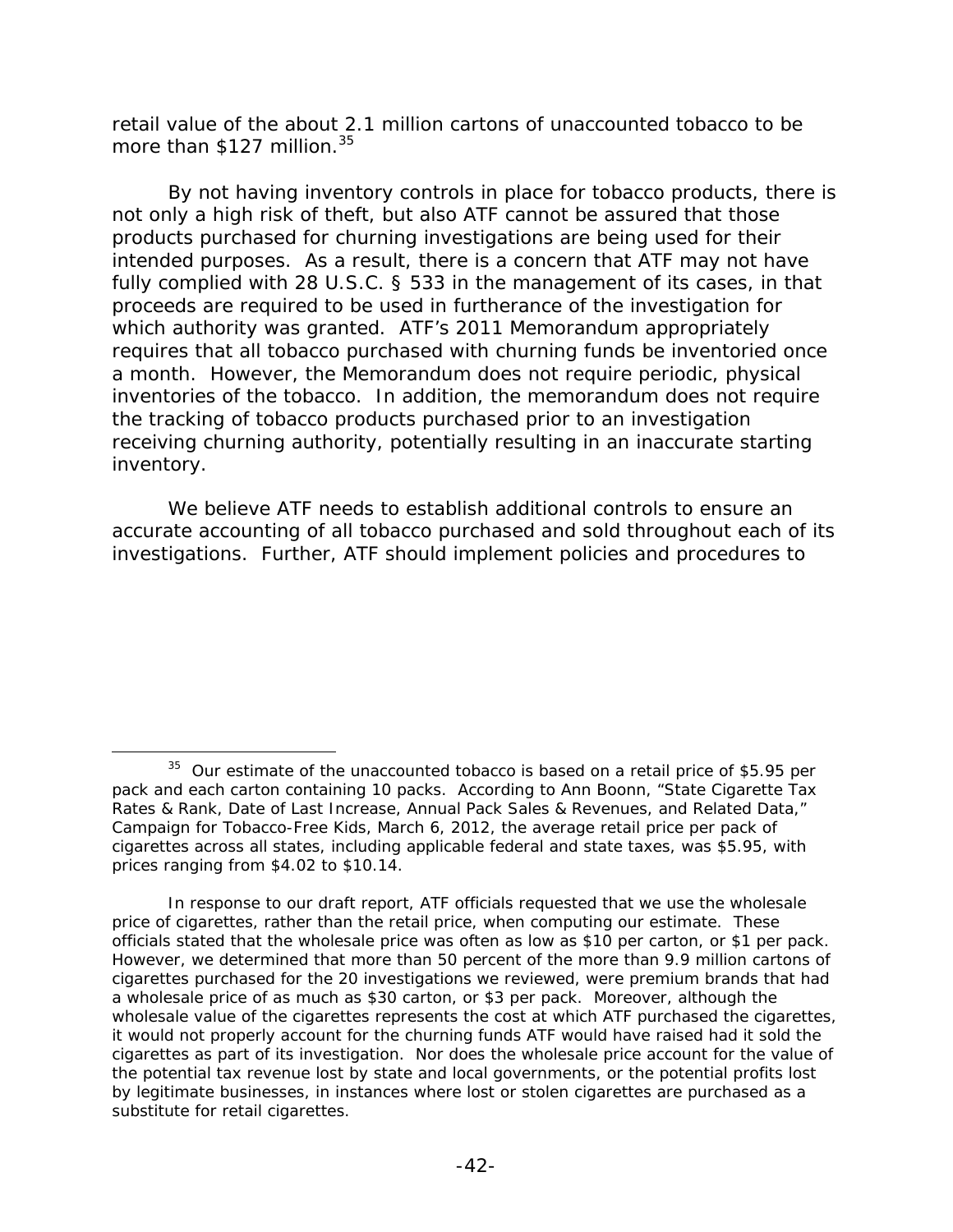ensure all tobacco that is given away, damaged, lost, or traded is appropriately accounted for and reported.<sup>36</sup>

# *Operational Security*

 $\overline{a}$ 

Operational security is an essential element of undercover investigations, and includes the steps taken to minimize the risk of harm to Special Agents, confidential informants, and unwitting members of the public during an investigation. Additionally, operational security includes protecting the identity of confidential informants used to assist in investigative activities.

During our field work we identified several practices that we believe could compromise the churning investigations we reviewed.

# Confidential Informants

ATF Order 3250.1A, *Informant Use and Undercover Operations*, requires that the identity of confidential informants be treated with utmost security, and that a confidential identity code be used in all instances where reference is made to an approved informant. The order provides an exception in situations that resulted in a payment of money to a confidential informant. Moreover, ATF Order 3250.1A specified that agent cashier reports, which churning reports are modeled after, only refer to an informant by their confidential informant identity code.

<sup>&</sup>lt;sup>36</sup> After learning of our findings, ATF's Deputy Director ordered ATF forensic auditors to conduct a separate reconciliation of the disposition of cigarettes from two of the largest cases in the OIG's 20 case sample, as those two cases included the substantial majority of the 2.1 million cartons of cigarettes we could not reconcile.

The ATF told us that it reviewed every single Report of Investigation (ROI) from these two cases to see if it referenced the disposition of cigarettes, even if the ROI was not referenced in the case management log. The ATF stated that during this review, it found a limited number of unexplained deposits associated with the two investigations and assumed that those deposits were related to the sale of cigarettes and then estimated the number of cigarettes that were likely sold given the amount of the deposit. Using these methods, the ATF review arrived at a significantly smaller amount of unreconciled cigarettes than our audit. The ATF review did find similar problems as the OIG has described in this report, including "a clear lack of internal controls, oversight, training and policy to guide ATF agents in these cases which resulted in a lack of uniformity in procedures, required documentation, inventory controls, and accountability."

ATF describes its review in more detail in its response to this audit, which is attached as Appendix II. However, for the reasons we outline in our response which is attached as Appendix III, we do not believe the results of ATF's review are comparable to the OIG review.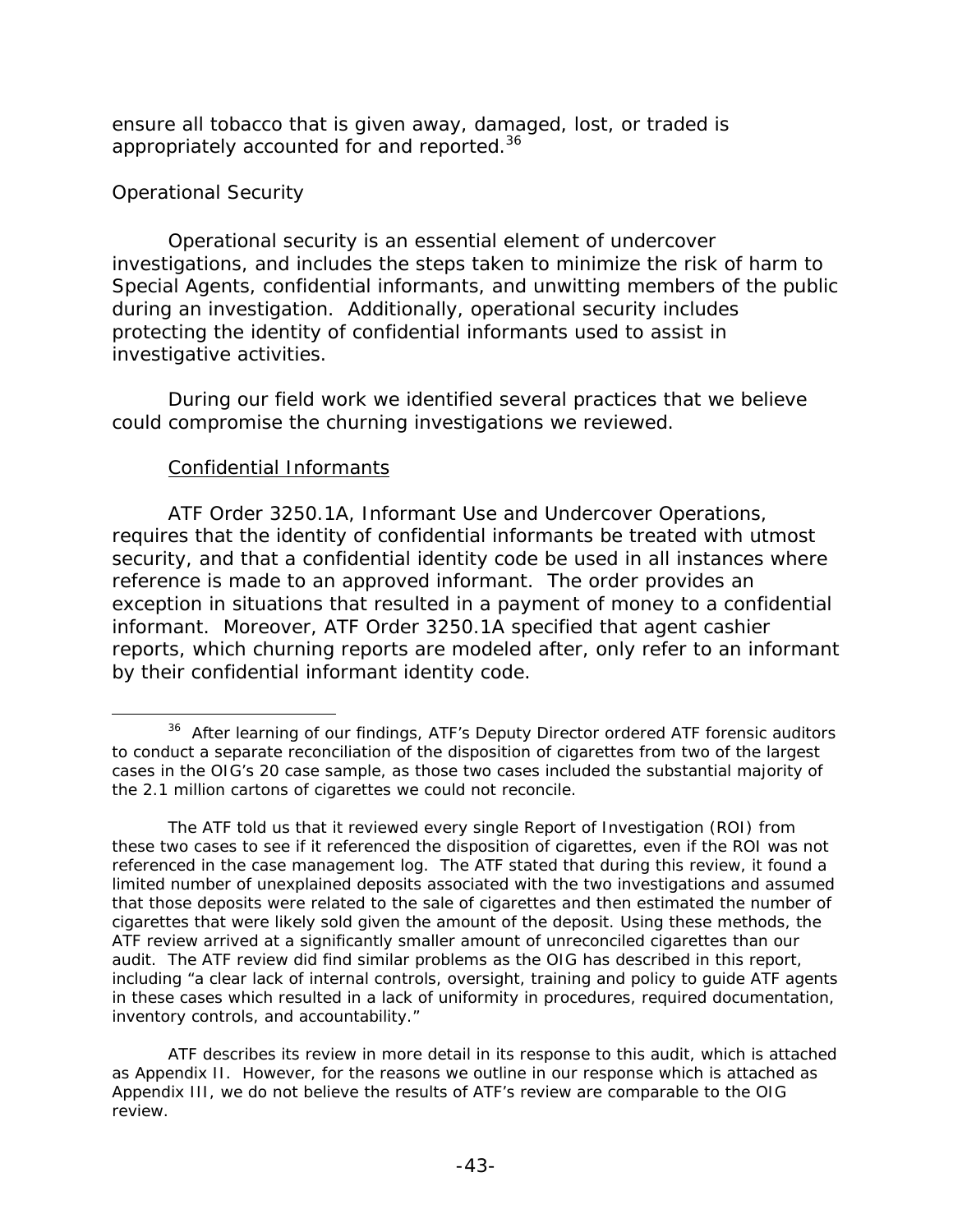We determined all confidential informants, used in churning investigations we reviewed, were referred to by the assigned confidential informant number. In 19 of the 20 investigations, the financial and supporting documentation protected the identity of the confidential informant. However, in one investigation, we identified several instances in which both the legal names and informant numbers of confidential informants were identified in financial and other supporting documentation. In one instance, the confidential informant's name was readily identifiable in e-mails from the confidential informant to the case agent. We observed one transaction in which several confidential informants' legal last names and informant numbers were included on the same page. We discussed the issue with the Special Agent assigned to the investigation and he was unable to provide an explanation.

We also found that case information was not routinely maintained using adequate safeguards, such as retaining specific information regarding informants separately or controlling information in a manner that protected the identities of confidential informants. As a result, we recommend that ATF develop and strengthen confidential informant record retention policies and procedures to ensure better protection of the true identities of its confidential informants.

## Special Agents

We identified several instances in which Special Agents reimbursed themselves for travel in the form of a check written from the Special Agent's undercover alias to his legal name. One Special Agent stated he did not view this as an operational security issue and added that undercover operations are not risk-free no matter what countermeasures are employed. Additionally, the Special Agent told us the only alternative was to reimburse himself with cash, which could create the appearance of impropriety. Nevertheless, payment directly to a Special Agent's true identity from a churning account risks compromising operational security because it provides a direct link between the agent's true identity and position and the undercover operation.

We also found instances where ATF personnel mixed true and undercover identities in one transaction. For example, one investigation purchased office supplies at a local business and the invoice stated that ATF purchased the items, but the items were paid for using a check from an undercover checking account. This mixing of undercover and true identities could reveal the identity of an ATF operation to the employees of the office supply store and anybody else with access to the transaction's documentation.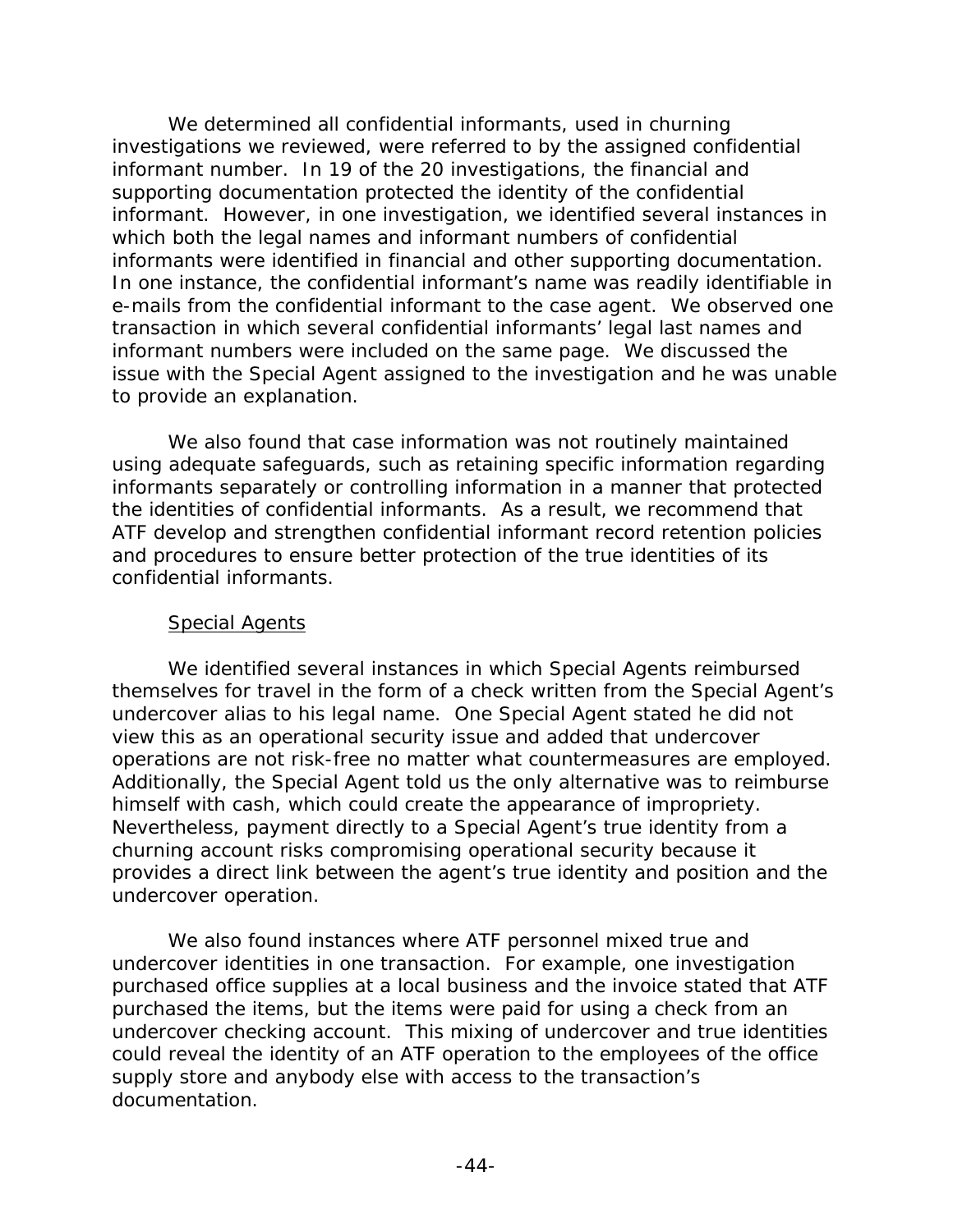## **Conclusion**

 period substantial weaknesses existed. Most significantly, we found that ATF Our evaluation of ATF's management of churning investigations at both the Headquarters and Field Division levels revealed that during the audit lacked comprehensive policies and procedures to adequately oversee and manage its churning investigations. Further, because the Undercover Review Committee was inactive during the period covered by our audit, and ATF did not have other controls in place, it could not ensure that churning investigations operated within the scope of the authority they were granted through the Department's approval.

ATF must ensure it has mechanisms in place to adequately track, monitor, and reconcile tobacco used by ATF's churning investigations. Without these safeguards, ATF cannot be assured that tobacco or tobacco proceeds are not subject to waste, theft, fraud, or abuse. Also, by allowing the procurement of tobacco for churning investigations from sources other than through ATF's Procurement Specialist, including the purchase of tobacco between ongoing investigations, ATF cannot determine the amount of tobacco purchased or used in each churning investigation.

Similarly, because ATF did not have a requirement to inventory tobacco products, we were unable to account for more than 2.1 million cartons of tobacco products purchased by the 20 churning investigations we reviewed. We estimate the retail value of the more than 2.1 million cartons to be more than \$127 million. Further, ATF was unable to provide a complete accounting for equipment purchased with churning funds. Without a complete accounting, ATF cannot assure itself that none of the tobacco or equipment purchased with churning funds was misappropriated or wasted, or that churning funds were not used for ATF's overall operations.

We also found significant issues with ATF's controls over cash management during churning investigations. Specifically, we are concerned that field division and field office supervisors did not always ensure Special Agents received authorization prior to using churning funds and did not receive a detailed description of the use of churned funds. During our review, we identified purchases that appeared improper, unnecessary, and unreasonable. We also identified expenditures made using churning funds that were in support of non-churning operations. The equipment, accessory, and supply expenditures we reviewed that lacked corresponding documentation demonstrating the churning investigation's specific need for the items raised questions of whether ATF would have funded the purchases with non-churning funds as organizational expenditures. As a result, we are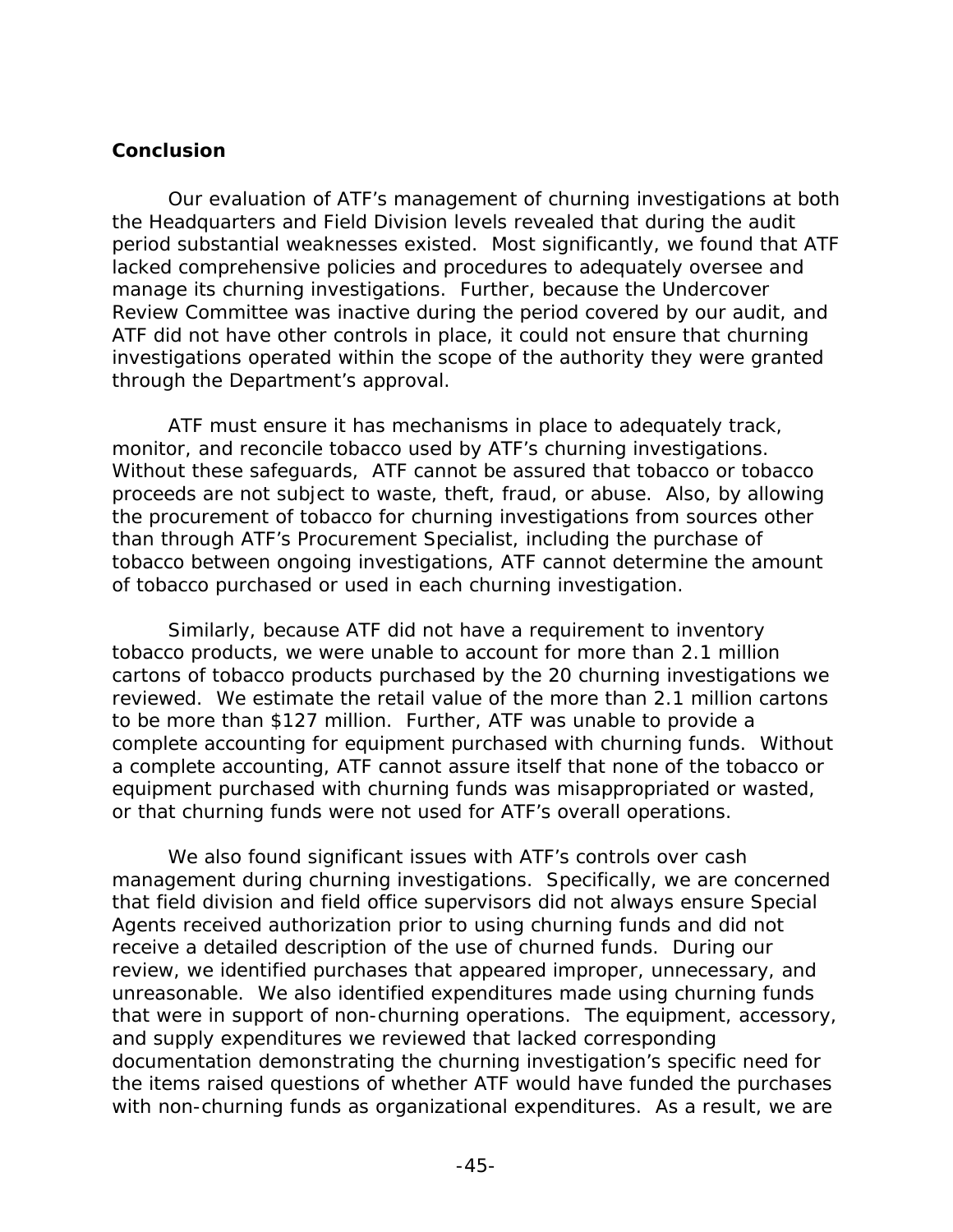concerned that there may have been instances where purchases using churning funds supplemented ATF's non-churning operations, which is prohibited.

Also, because we found that proceeds received as a result of undercover activity were not always deposited in a timely manner, we believe that ATF should establish and implement more stringent controls for the handling, safeguarding, and deposit of all proceeds into undercover bank accounts.

Finally, we identified various practices that we believe could undermine operational security by revealing the true identities of the confidential informants and agents involved in churning investigations.

Money generated through churning investigations belongs to the U.S. Government, and it is ATF's responsibility to ensure that such funds are expended appropriately and as mandated by ATF policy. We believe ATF should develop and implement clear policy regarding the permissible uses of churning funds, implement policies and procedures that minimize the risk of fraud and abuse, and strengthen policies and procedures for protecting the identity of confidential informants and undercover agents.

# **Recommendations**

We recommend that ATF:

- 7. Develop and finalize churning policy guidance and issue it in an ATF Order.
- 8. Ensure that all tobacco procured for investigations is adequately documented, tracked, inventoried, and reconciled, including a system for the independent and periodic review and reconciliation of tobacco inventories by headquarters management staff.
- 9. Develop and implement policies and procedures to ensure that churning investigations do not operate outside the original authority for which they were granted. These policies and procedures could include using the Monitored Case Program to ensure that a churning operation's targeted subject remains the focus of the case throughout the duration of the case.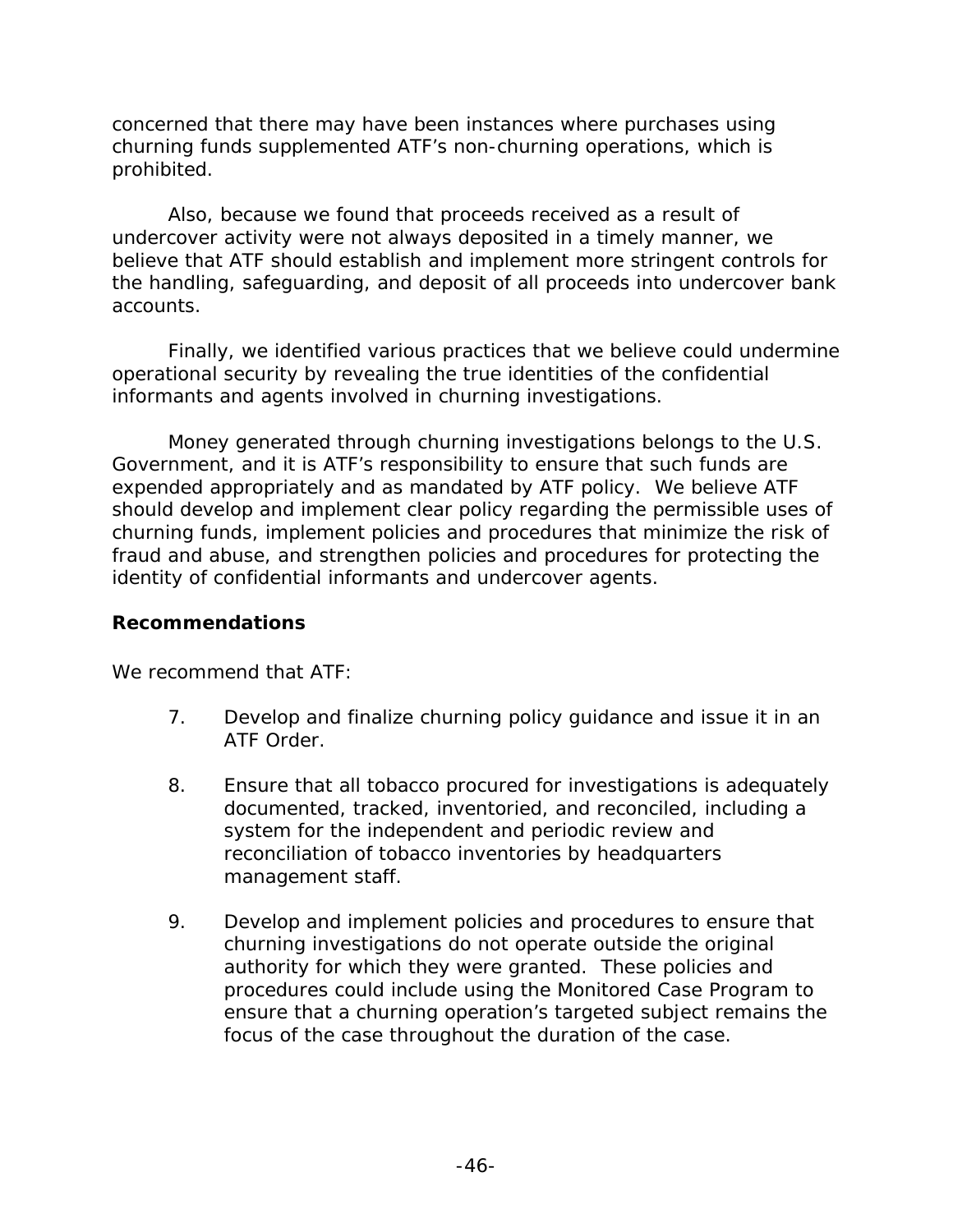- 10. Ensure each churning investigation transaction involving the sale or purchase of tobacco as well as corresponding deposits and expenditures is thoroughly documented in N-Force.
- 11. Update the Monitored Case Program requirements to ensure ATF Headquarters can adequately monitor churning investigations.
- 12. Develop and implement a system to ensure proper inventory, management and disposition of non-tobacco assets.
- 13. Develop and implement policies and procedures to ensure the timely deposit of churning funds.
- 14. Design and implement a more streamlined process for approving expenditures and consider an electronic version of its approval process.
- 15. Develop and implement clear policy regarding the permissible uses of churning funds. Such policies should, among other things, identify categories of expenses that are and are not permissible uses of churning funds.
- 16. Examine and update existing policies and procedures to ensure that churning funds are used only to offset the necessary and reasonable expenses of the same, authorized investigation that generated them, and not used to fund separate investigations or ATF's operations generally.
- 17. Strengthen policies and procedures to ensure the confidentiality of confidential informants and undercover agents.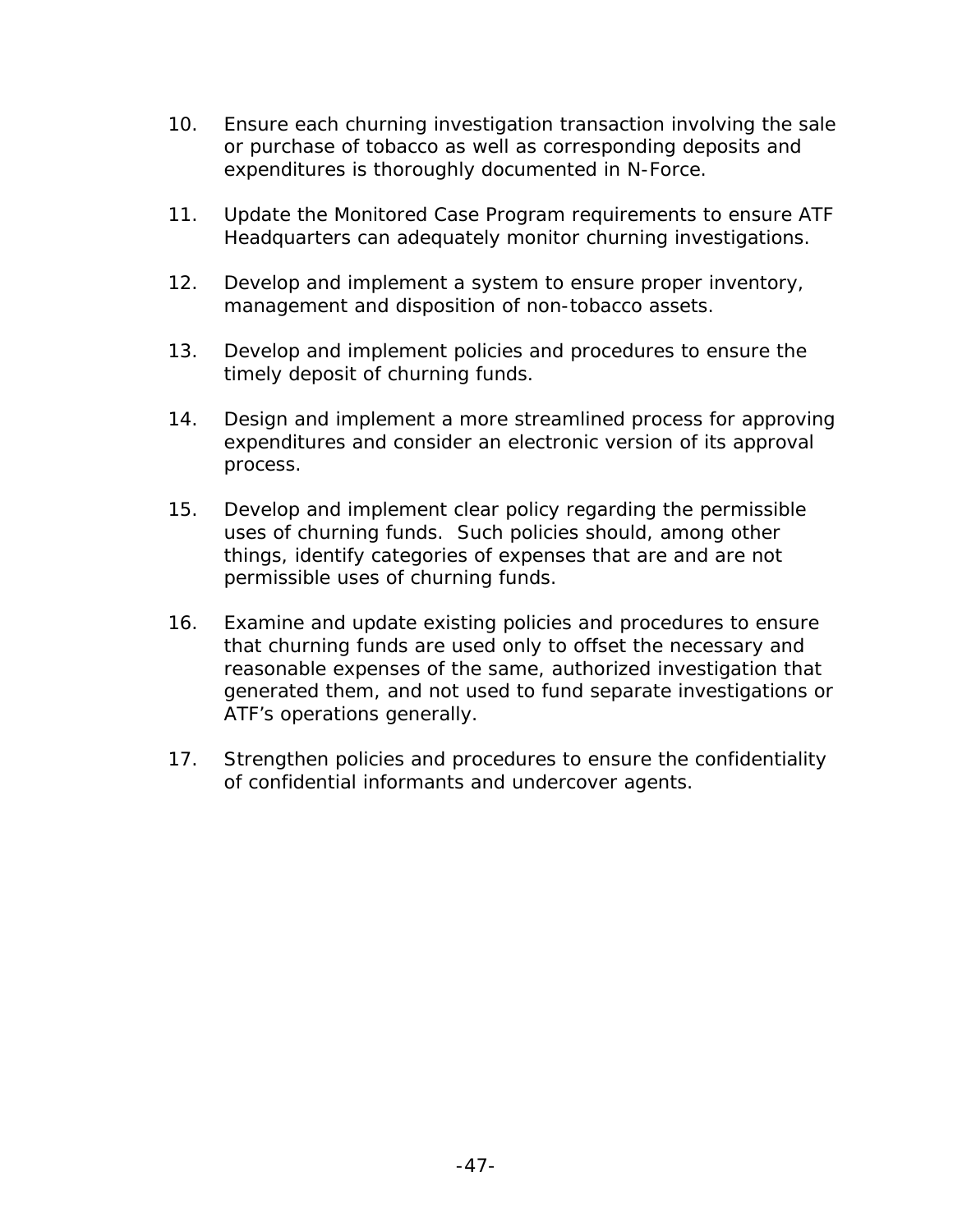# **STATEMENT ON INTERNAL CONTROLS**

As required by the *Government Auditing Standards,* we tested, as appropriate, internal controls significant within the context of our audit objectives. A deficiency in an internal control exists when the design or operation of a control does not allow management or employees, in the normal course of performing their assigned functions, to timely prevent or detect: (1) impairments to the effectiveness and efficiency of operations, (2) misstatements in financial or performance information, or (3) violations of laws and regulations. Our evaluation of ATF's churning authority internal controls was *not* made for the purpose of providing assurance on its internal control structure as a whole. ATF's management is responsible for the establishment and maintenance of internal controls.

As noted in the Findings and Recommendations section of this report, we identified deficiencies in ATF's internal controls that are significant within the context of the audit objectives and that we believe, based upon the audit work performed, adversely affect ATF's ability to provide adequate oversight and management of its churning investigations. The lack of comprehensive policies and procedures has contributed to a lack of consistent oversight and management of ATF's churning investigations.

Because we are not expressing an opinion on ATF's internal control structure as a whole, this statement is intended solely for the information and use of ATF. This restriction is not intended to limit the distribution of this report, which is a matter of public record.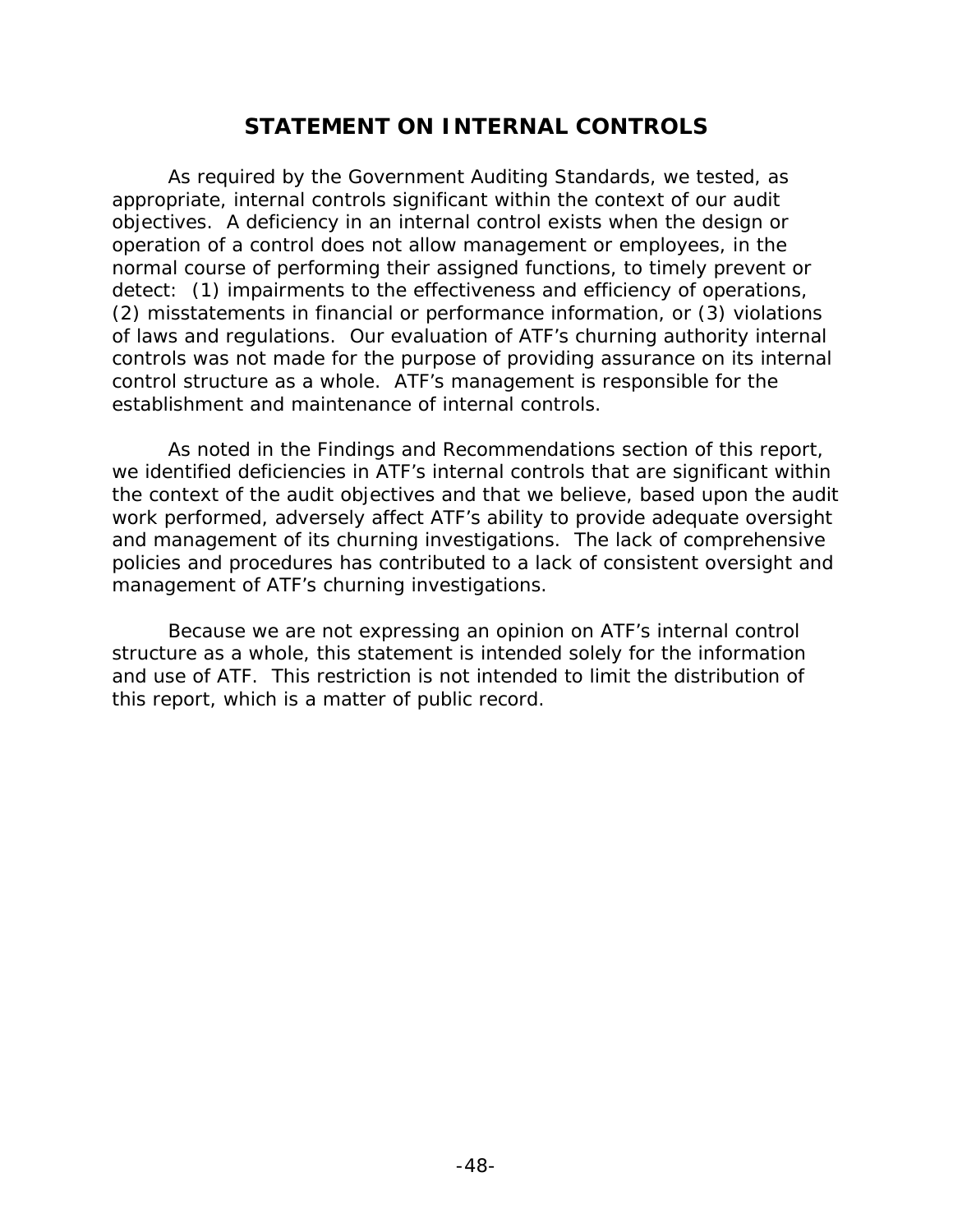# **STATEMENT ON COMPLIANCE WITH LAWS AND REGULATIONS**

As required by the *Government Auditing Standards*, we tested, as appropriate given our audit scope and objectives, selected transactions, records, procedures, and practices to obtain reasonable assurance that ATF's management complied with federal laws and regulations for which noncompliance, in our judgment, could have a material effect on the results of our audit. ATF's management is responsible for ensuring compliance with federal laws and regulations applicable to ATF. In planning our audit, we identified the following laws and regulations that concerned the operations of ATF and that were significant within the context of the audit objectives:

- $\bullet$  28 U.S.C. § 533, as amended.
- 18 U.S.C. Chapter 114 Trafficking in Contraband Cigarettes and Smokeless Tobacco (2010).

Our audit included examining, on a test basis, ATF's compliance with the aforementioned laws and regulations that could have a material effect on ATF's operations through interviewing ATF personnel and obtaining and testing tobacco investigation data.

As noted in the Findings and Recommendations section of this report, in addition to the several instances of non-compliance with ATF policy, we found that ATF did not fully comply with the requirements of 28 U.S.C. § 533, as amended. Specifically, we identified a churning investigation that operated without being properly authorized by the ATF or the Department, which was a violation of ATF's churning authority.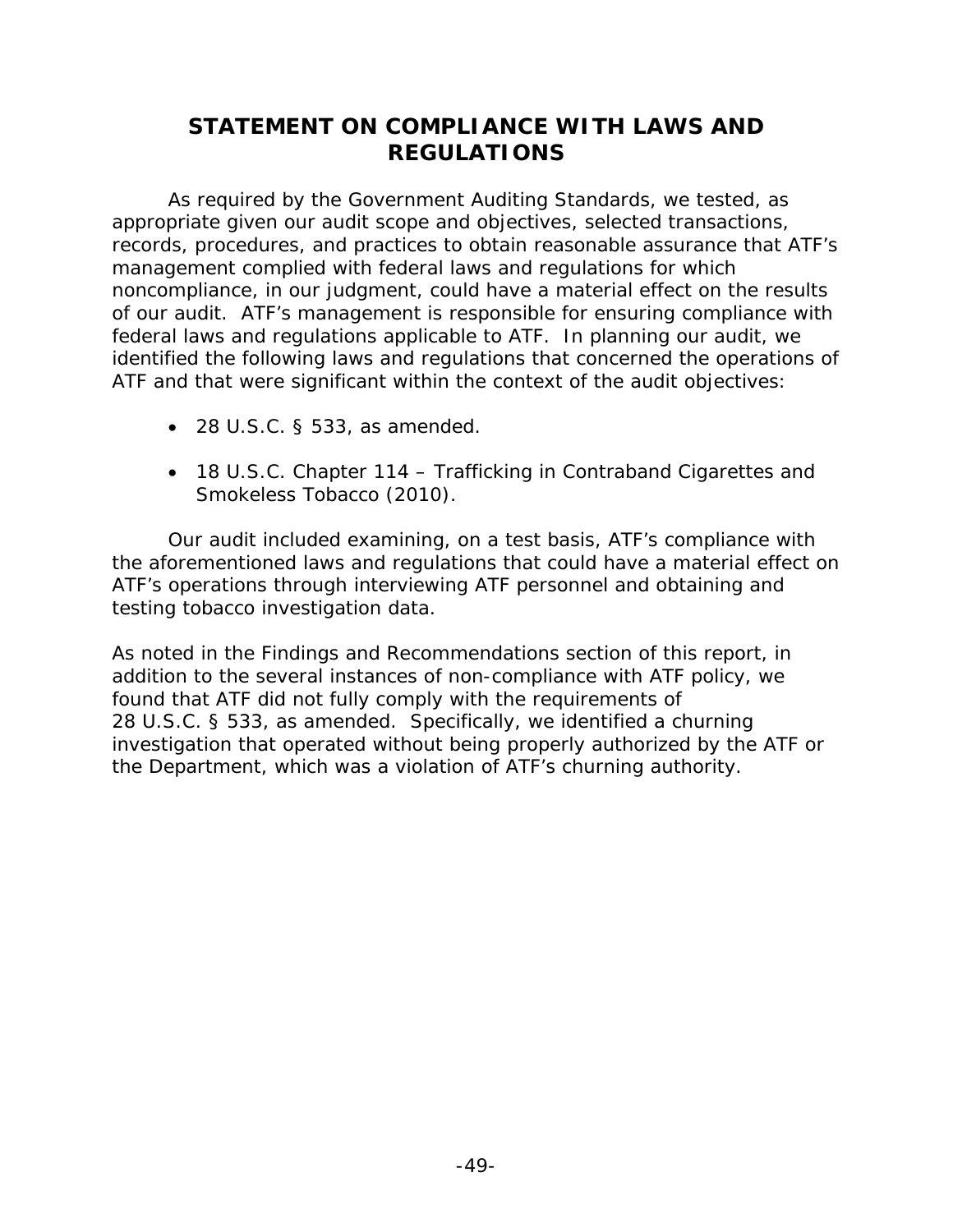# **OBJECTIVES, SCOPE, AND METHODOLOGY**

# **Objectives**

The objectives of this audit were to determine whether: (1) ATF properly authorizes its income-generating, undercover operations; and (2) ATF provides adequate management and oversight of its incomegenerating, undercover operations at the headquarters and field division levels.

## **Scope and Methodology**

We conducted this performance audit in accordance with generally accepted government auditing standards. Those standards require that we plan and perform the audit to obtain sufficient, appropriate evidence to provide a reasonable basis for our findings and conclusions based on our audit objectives. We believe that the evidence obtained provides a reasonable basis for our findings and conclusions based on our audit objectives.

To accomplish our audit objectives, we examined churning investigation case data from February 2006 through June 2011. In order to achieve our audit objectives, we conducted work at the following 8 of ATF's 25 field divisions:

| Atlanta, Georgia           | Baltimore, Maryland |
|----------------------------|---------------------|
| Charlotte, North Carolina  | Detroit, Michigan   |
| Kansas City, Missouri      | Newark, New Jersey  |
| Philadelphia, Pennsylvania | Washington, D.C.    |

We interviewed current and former staff members of the Alcohol Tobacco Diversion Division, staff members of the Case Management Branch, Accounting Division staff, attorneys from ATF's Chief Counsel's Office, as well as ATF executives with oversight responsibilities for ATF churning investigations. We also interviewed Special Agents, Group Supervisors, Assistant Special Agents-in-Charge and Special Agents-in-Charge. In total, we interviewed more than 70 ATF officials, as well as other Department officials discussed below.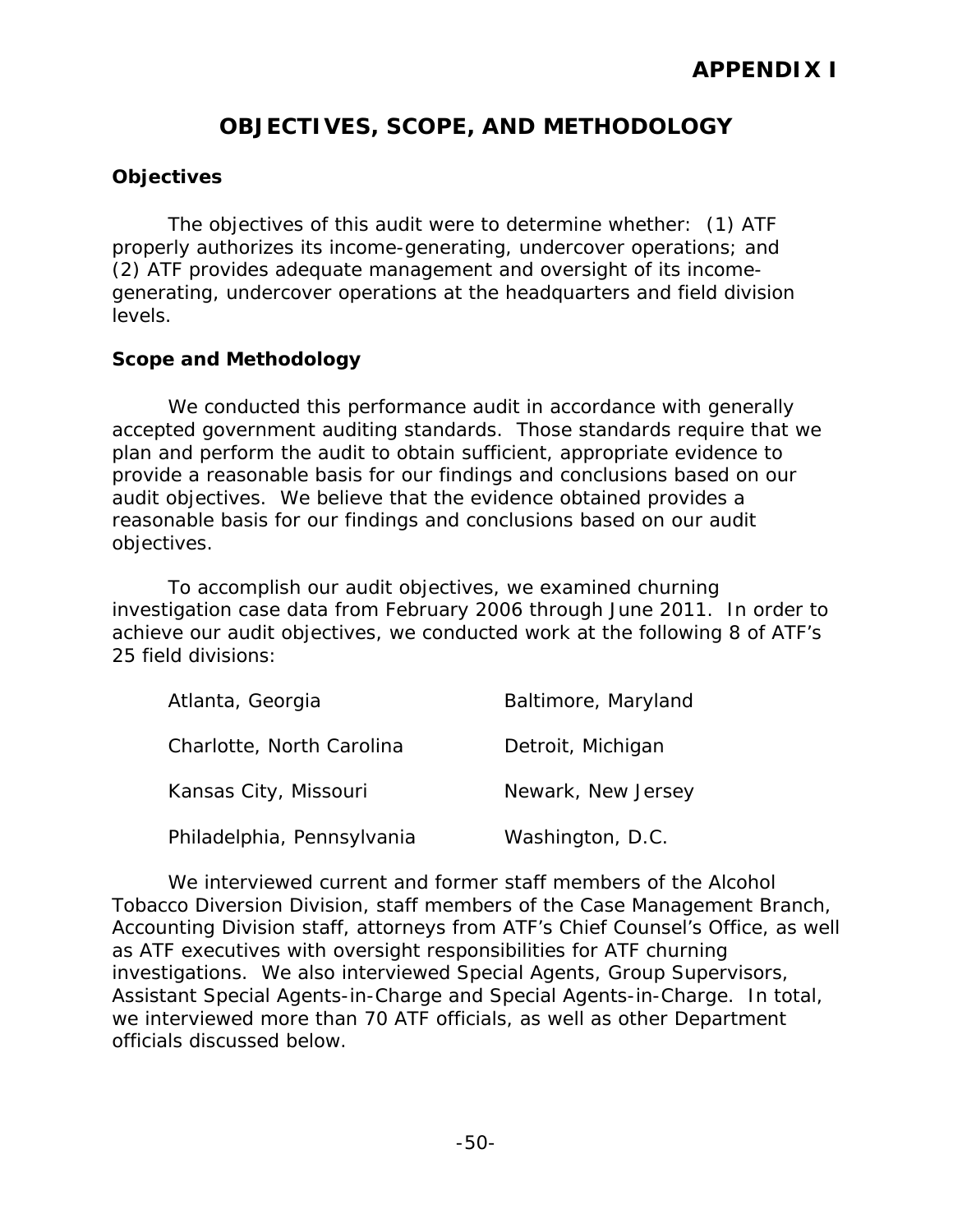## *Investigation Universe and Selection*

To ensure our field work was comprehensive and our conclusions derived from sufficient evidence, we judgmentally selected 20 of 35 churning cases to review. We selected which investigations to audit and corresponding field divisions to visit from documentation provided by ATF. The documentation provided by ATF indicated that the 35 churning investigations were led by 14 ATF field divisions. From the universe of 35 investigations, we judgmentally selected which cases we would review based on the number of open churning investigations at the respective 14 field divisions. We relied on a judgmental sample as our case selection methodology to ensure we were able to review the greatest number of cases and the greatest amount of churning funds given time and resource constraints. We reviewed 100 percent of the selected investigations' churning expenditures as well as 100 percent of the proceed transactions and therefore did not rely on a statistical sample. When we conducted our testing we were reasonably assured the information we reviewed was reliable because expenditures and deposits reported on monthly churning reports were reflected on the bank statement of the churning account.

# *Authorization of Income Generating Operations*

We compared the 35 churning authorization requests to the churning approval process, documented by ATF, to determine if ATF was conforming to its own internal standards for approving churning authorization requests. We obtained and reviewed documentation from ATF and the Department to ensure each churning authorization request was approved by the Chief of Alcohol Tobacco Diversion Division, the corresponding ATF Deputy Assistant Director, and the Department Chief of Organized Crime and Racketeering Section (OCRS) in the Criminal Division. We interviewed Alcohol Tobacco Diversion Division officials and the former Chief of OCRS at the Department of Justice.<sup>37</sup> ATF officials interviewed, held the direct responsibility for reviewing and approving churning authorization requests within ATF and the Department of Justice. We also compared the 35 churning authorization requests to the criteria in the 2005 Churning Memo to determine if criminal targets were identified in the churning authorization request as specifically as possible.

 $\overline{a}$ <sup>37</sup> The Alcohol Tobacco Diversion Division was a branch of the Alcohol and Tobacco Enforcement Branch. In January 2009, it was elevated to the Alcohol and Tobacco Diversion Division. In October 2011, the Alcohol and Tobacco Diversion Division reverted to the Alcohol and Tobacco Diversion Branch. For purposes of consistency the report will refer to the Alcohol Tobacco Diversion Division as a Division.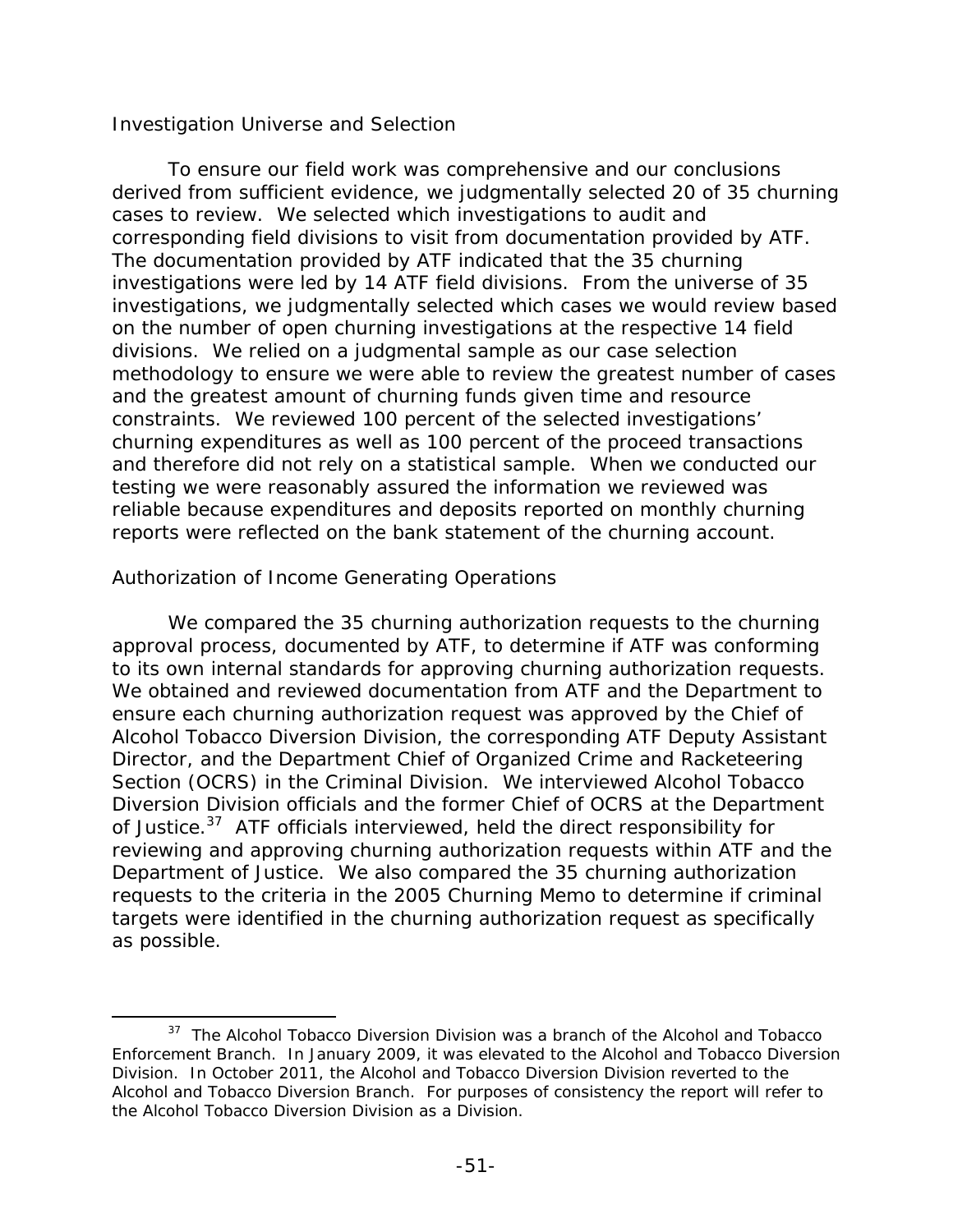## *Headquarters Oversight*

In order to determine the adequacy of oversight at ATF Headquarters, we interviewed Alcohol Tobacco Diversion Division personnel as well as ATF Special Agents and Group Supervisors to determine the amount of guidance that was being provided by the ATDD. Our interviews included the current chief as well as three former chiefs of the ATDD. In order to assess the adequacy oversight of field operations, to determine if the field was given adequate guidance for procurement, inventory, and expenditures, and to determine whether the field was given controls to limit the scope of churning investigations, we reviewed ATF's tobacco procurement policy, the 2005 and 2011 churning policies, ATF's agent cashier orders, and undercover orders.

# *Field Oversight*

1

In order to determine the adequacy of ATF's oversight of revenue generating operations at the field division and field office level, we tested the controls associated with operational security, tobacco inventory and churning expenditures. We interviewed Special Agents, Group Supervisors, and Assistant Special Agents-in-Charge or Special Agents-in-Charge. We reviewed monthly churning reconciliation reports as well as the supporting documentation associated with the monthly churning reconciliation report to determine if expenditures conformed to ATF policy. We reviewed ATF's 2005 Churning Memorandum, Agent Cashier Order and Mission Travel Order to determine if churning expenditures conformed to ATF policy. To determine if churning funds were adequately safeguarded, we reviewed Reports of Investigation and Management Logs to verify that proceeds reported on monthly churning reconciliation reports from undercover tobacco sales were deposited into churning accounts. We verified that proceeds were deposited by comparing the Report of Investigation and Monthly Churning report to the investigation's bank statement. In order to determine how each of the 20 churning investigations spent its churning funds we relied on churning monthly reconciliation reports from 20 churning investigations to classify churning expenditures into eight functional expense categories.<sup>38</sup>

We reviewed ATF Order 3250.1A, *Informant Use and Undercover Operations*, to ensure operational security requirements were implemented by ATF Undercover Revenue Generating Operations specific to confidential informant security and agent security. We compared the financial

<sup>&</sup>lt;sup>38</sup> OMB Circular A-123 advises for each significant account or groups of account for an agency to be able to identify the major classes of transactions that materially affect those accounts. OIG classified the churning transactions for the 20 churning investigations because ATF had not done so for the entire period of the 20 investigations to determine how these investigations spent churning funds.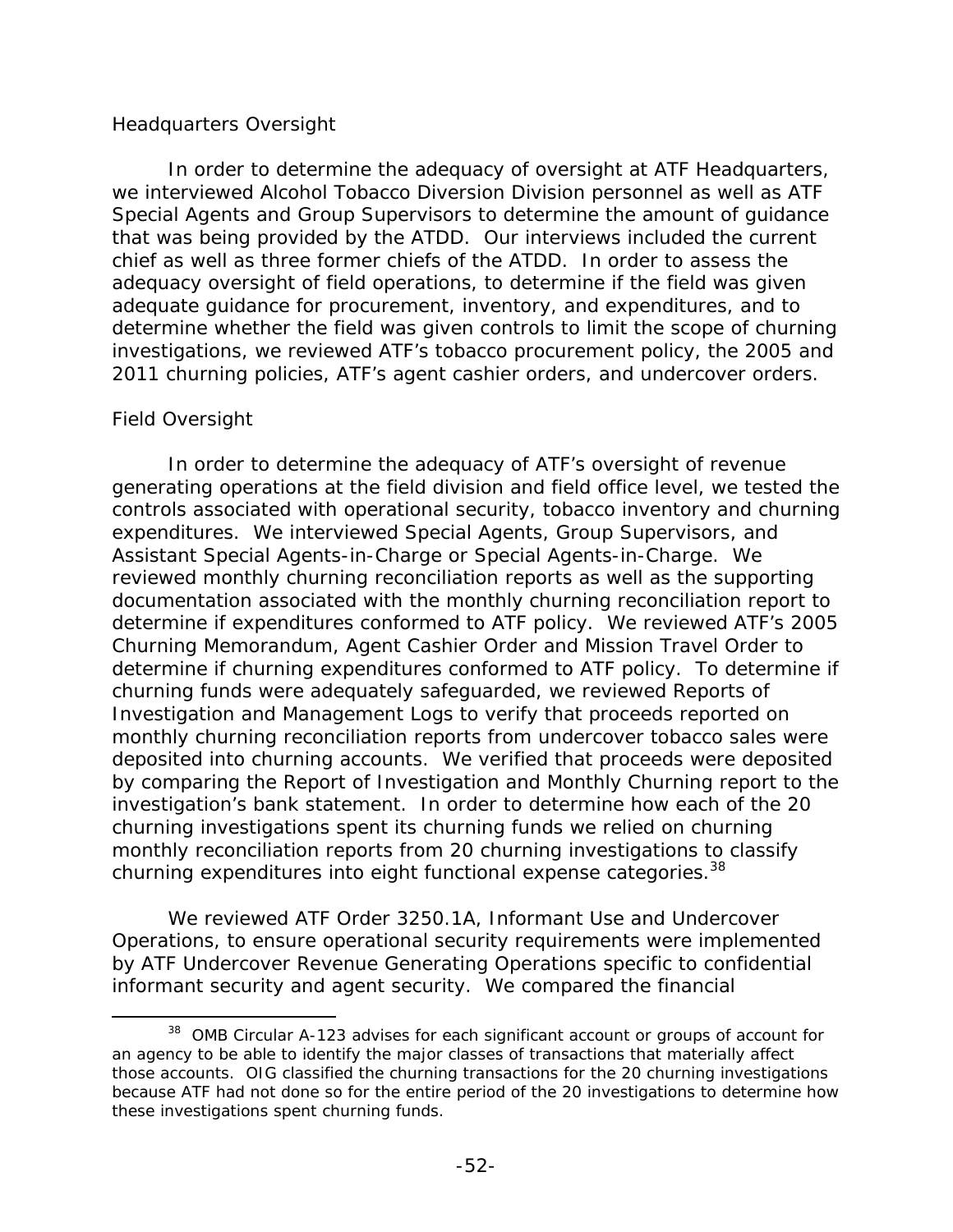supporting documentation within the churning case files to the record retention requirements of 3250.1A.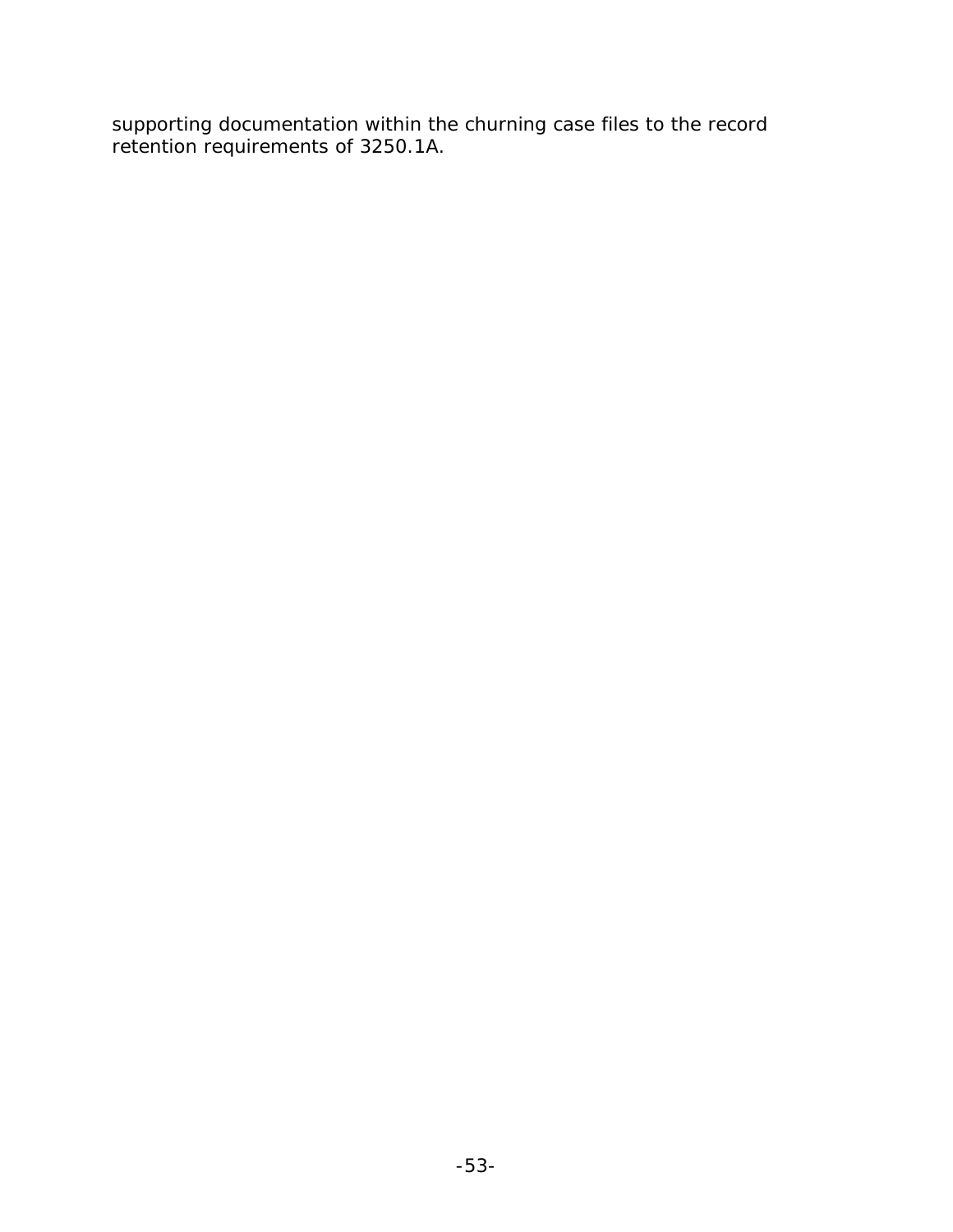# **THE BUREAU OF ALCOHOL, TOBACCO, FIREARMS AND EXPLOSIVES' RESPONSE TO THE DRAFT AUDIT REPORT**

|                       |                          | <b>U.S. Department of Justice</b><br>Bureau of Alcohol, Tobacco,<br>Firearms and Explosives                                                                                       |
|-----------------------|--------------------------|-----------------------------------------------------------------------------------------------------------------------------------------------------------------------------------|
|                       | SEP 1 6 2013             | Washington, DC 20226<br>www.atf.gov                                                                                                                                               |
| <b>MEMORANDUM TO:</b> | <b>Inspector General</b> |                                                                                                                                                                                   |
| FROM:                 |                          | Director, Bure great Alcohol Tobacco, Firearms and Explosives                                                                                                                     |
| <b>SUBJECT:</b>       |                          | Response to the Office of the Inspector General's Audit Report on<br>the Bureau of Alcohol, Tobacco, Firearms and Explosives' Use of<br>Income-Generating, Undercover Operations. |

Thank you for allowing the Bureau of Alcohol, Tobacco, Firearms and Explosives (ATf) the opportunity to review and comment on the report entitled "Audit of the Bureau of Alcohol, Tobacco, Firearms and Explosives' Use of Income-Generating, Undercover Operations." As noted in your report, ATF has exercised its authority to use proceeds generated from undercover operations to offset necessary and reasonable operational expenses (so-called "churning") exclusively for investigations of tobacco diversion, which involve criminal evasion of tobacco taxes.

As early as March 2011, ATF recognized issues with the manner in which income-generating undercover operations were being conducted.<sup>1</sup> ATF subsequently undertook remedial measures to correct operational deficiencies, including the issuance of an April 2011 memorandum and an April 2013 ATF Order (ATF Order 3380.1, Alcohol and Tobacco Enforcement Programs) setting forth more stringent controls and restrictions over the use of funds and procurement in churning operations. The 2013 Order sets out formal policy and instruction for all alcohol and tobacco investigations, including churning investigations. Undcr current policy, income-generating undercover operations are subject to detailed and rigorous application, review, approval, and oversight mechanisms that include the rollowing:

- $\alpha$  ATF personnel must complete churning investigation training prior to requesting authority to initiate and conduct a churning investigation.
- o ATF's Undercover Review Committee must review and approve all requests for churning authority, which must include the appropriate U.S. Attorney's written concurrence with the investigative plan. The plan must also identify the specific targets of the investigation.
- o ATF will only authorize churned fund expenditures for specific items and/or services. Expenditures will no longer be authorized for travel, confidential informant expenses, or to purchase investigative equipment.

<sup>&</sup>lt;sup>1</sup> See Appendix 1, Timeline of Churning Remedial Measures.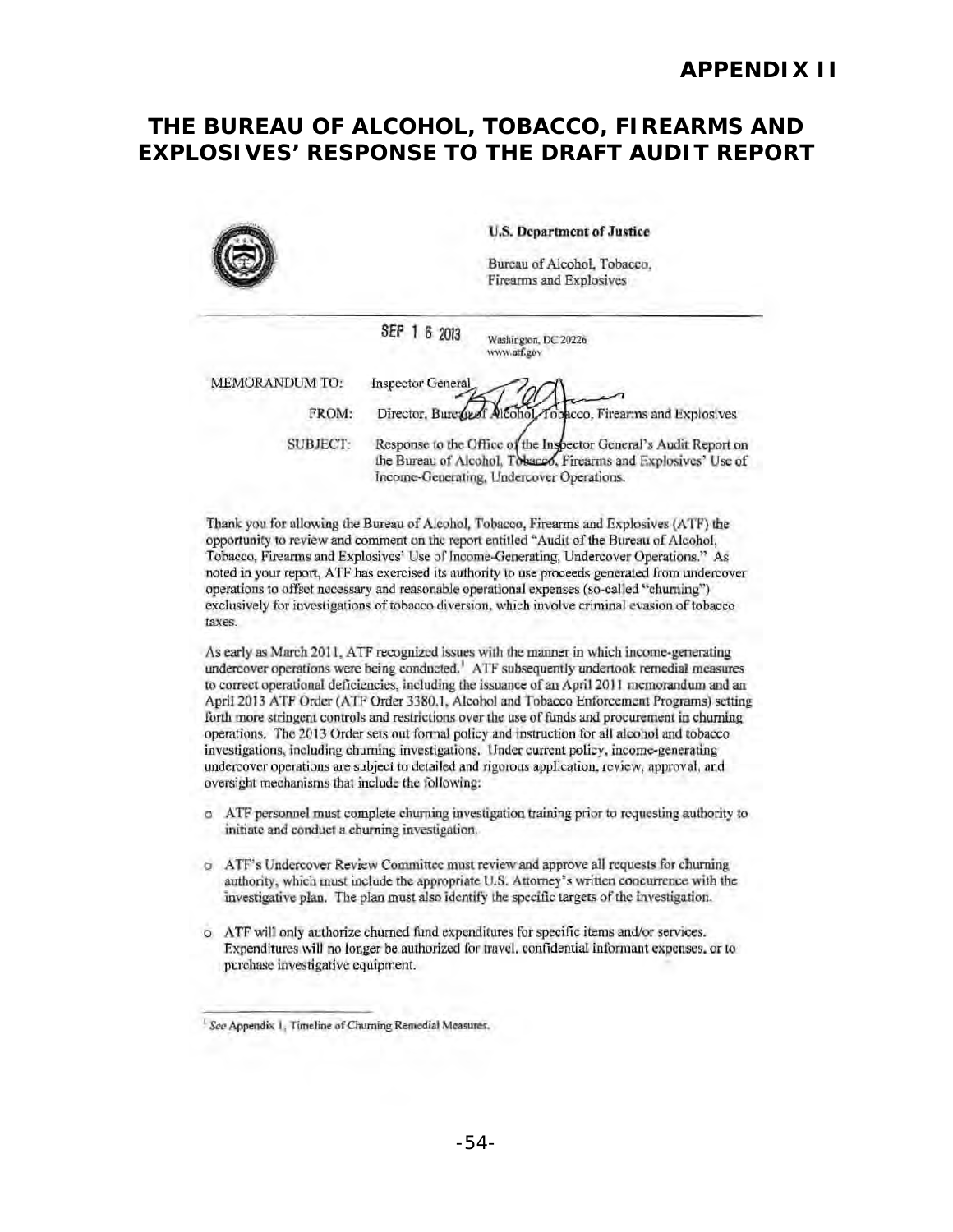Michael E. Horowit2 Inspector General

- $\circ$  All expenditures must be authorized in writing prior to their expenditure. When timesensitive, supervisor approval for churned fund expenditures may be provided via e-mail to ensure pre-expenditure approval.
- o Field offices are required to submit all requests for undercover product via e-mail to an Alcohol and Tobacco Enforcement Branch Outlook mailbox identifying specific information in the request.
- o Field offices are required to note in the Case Management Log all undercover product movement.
- o Field offices arc required to note in the Case Managemem Log all Churning Undercover Bank Account (UCBA-C) deposits.
- o Field offices are required to complete all UCBA-C deposits within 24 hours of the undercover sale.
- $\circ$  On a monthly basis, investigations must submit ATF Monitored Case briefing reports to ATF executives that identify Ihe total amount of product procured and sold via undercover sale to each individual suspect, as well as the total of proceeds deposited to the UCBA-C, total UCBA-C funds expended, and current lJCBA·C balance.
- $\circ$  Field offices must finalize all churned fund expenditures and dispose of churning property to the General Services Administration within 30 days of the conclusion of the operational undercover phase of the investigation.
- o On a monthly basis, the Special Agent Churning Account Manager must conduct a physical inventory check of all undercover products.
- o Special Agent Churning Account Managers must utilize accounting software to track all churning property and inventory.
- o On a monthly basis, ATF forensic auditors must audit all churning financial and property inventory records.
- $\circ$  On an annual basis. ATF forensic auditors must conduct annual and/or case closing audits at the field office level and provide those results to the Special Agent in Charge and Deputy Assistant Director responsible for the investigation.

The report addresses an audit period of February 2006 through June 2011, a time-frame that predates the implementation of most of these policies. ATF agrees with the audit team that the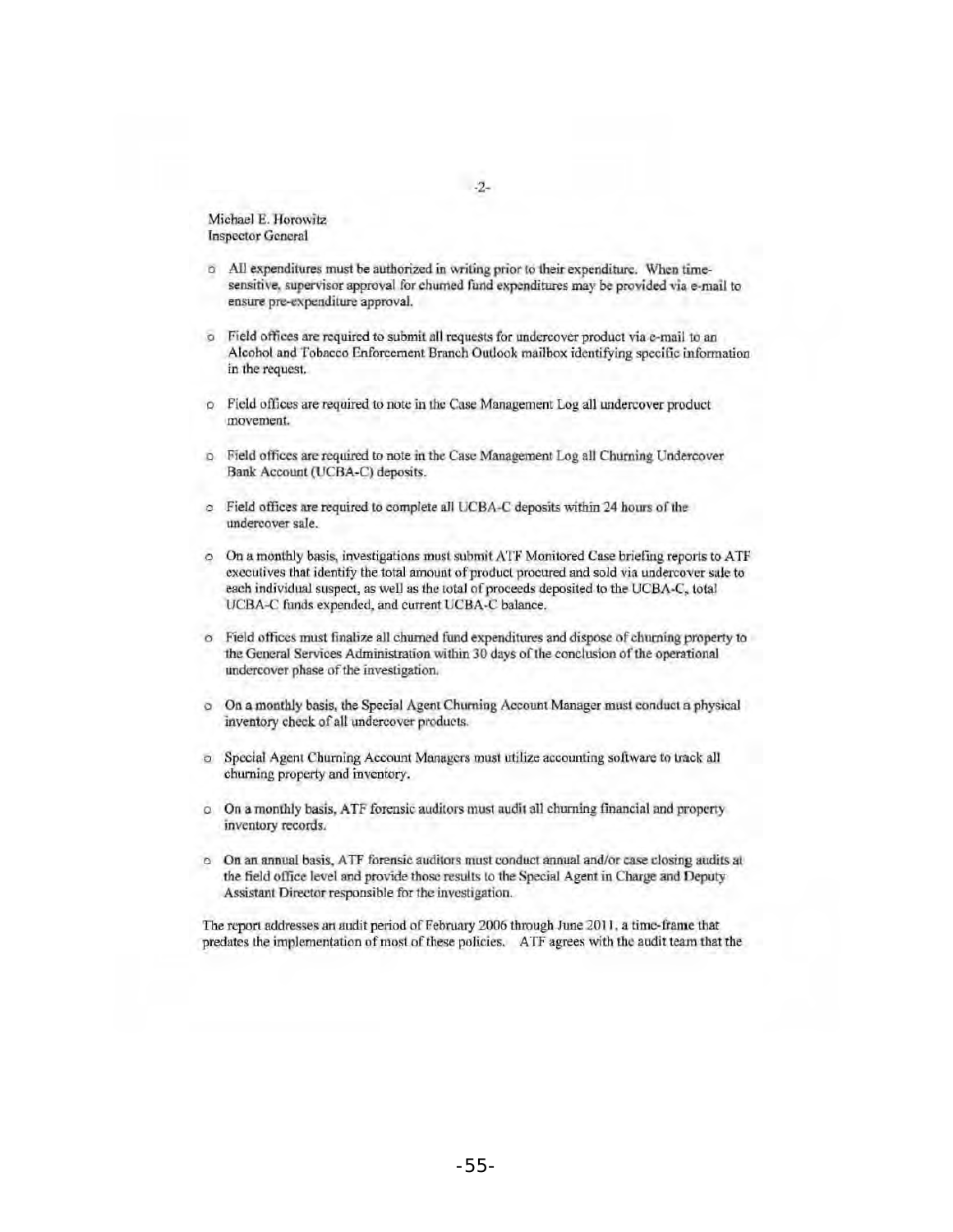Michael E. Horowitz Inspector General

policies and controls governing "churning" investigations during the bulk of the audit period were seriously deficient, and we accept full responsibility for the management and oversight lapses that allowed those deficiencies to develop. ATF believes, however, that readers of the report may inaccurately conclude that these historical problems continue to the current day. They do not. The report's findings do not reflect current ATF policy or practice in this area. As the measures outlined above reflect, current ATF leadership has vigorously addressed the historical deficiencies identified in the report, and we are committed to ensuring that ATF conducts all investigations with the highest standards of accountability to the American public.

#### Reconciliation of Cigarette Inventory

While ATF agrees with the core conclusions set forth in the report with respect to inadequate historical policies, we believe that the report inaccurately implies that ATF cannot account for 2. 1 million cartons of cigarettes, and wrongly concludes that this "un-reconciled" inventory should be valued based upon the retail price of cigarettes sold in legal commerce rather than the actual black market prices at which this merchandise was sold in the 20 investigations selected by OIG.

The report finds that, due to inadequate documentation of cigarette inventories within ATF's case files OIG was unable to reconcile the disposition of 2.1 million cartons of cigarettes. See OIG Report, at iii, 18, 42-44. While ATF agrees that there was inadequate documentation of some tobacco transactions conducted in these investigations, we do not agree that those deficiencies in documentation prevent reconciliation of cigarette inventory to a far greater extent than that reached by the DIG audit team. ATF's forensic auditors conducted a compreilcnsive reconstructive inventory<sup>2</sup> reconciliation of the disposition of cigarettes by reviewing reports of investigation, bank account transactions, expenditure reports, and invoices from the two largest cases among the investigations reviewed by the OIG; these two cases account for nearly 1.8 million of the 2.1 million cigarette cartons that the OIG Auditors were unable to reconcile  $(l.e.,$ more than 85% of the "un-reconciled'" inventory). By expanding its review beyond documentation readily available in case files to the full range of available documentation, the ATF auditors conducted a far more in-depth analysis of the cigarette transactions at issue than did the OIG Audit team.<sup>3</sup>

In contrast to the 2.1 million cartons of cigarettes that the OIG auditors were unable to reconcile, the results of ATF's reconstructive inventory showed that only 447,218 cartons of cigarettes could not be fully reconciled (due to insufficient documentation). While ATF stands accountable for all cigarette inventory acquired in these investigations, ATF believes that the results of the

<sup>&</sup>lt;sup>I</sup> "Reconstructive inventory" is a well-established methodology used by ATF and other law enforcement investigators in financial investigations, and has been recognized as a reliable basis to support expert testimony in criminal prosecutions.

<sup>&</sup>lt;sup>3</sup> The deficiencies cited by the UIG with respect to documentation of cigarette transactions are primarily deficiencies relating to ATF's compliance with its own (then-existing) policies.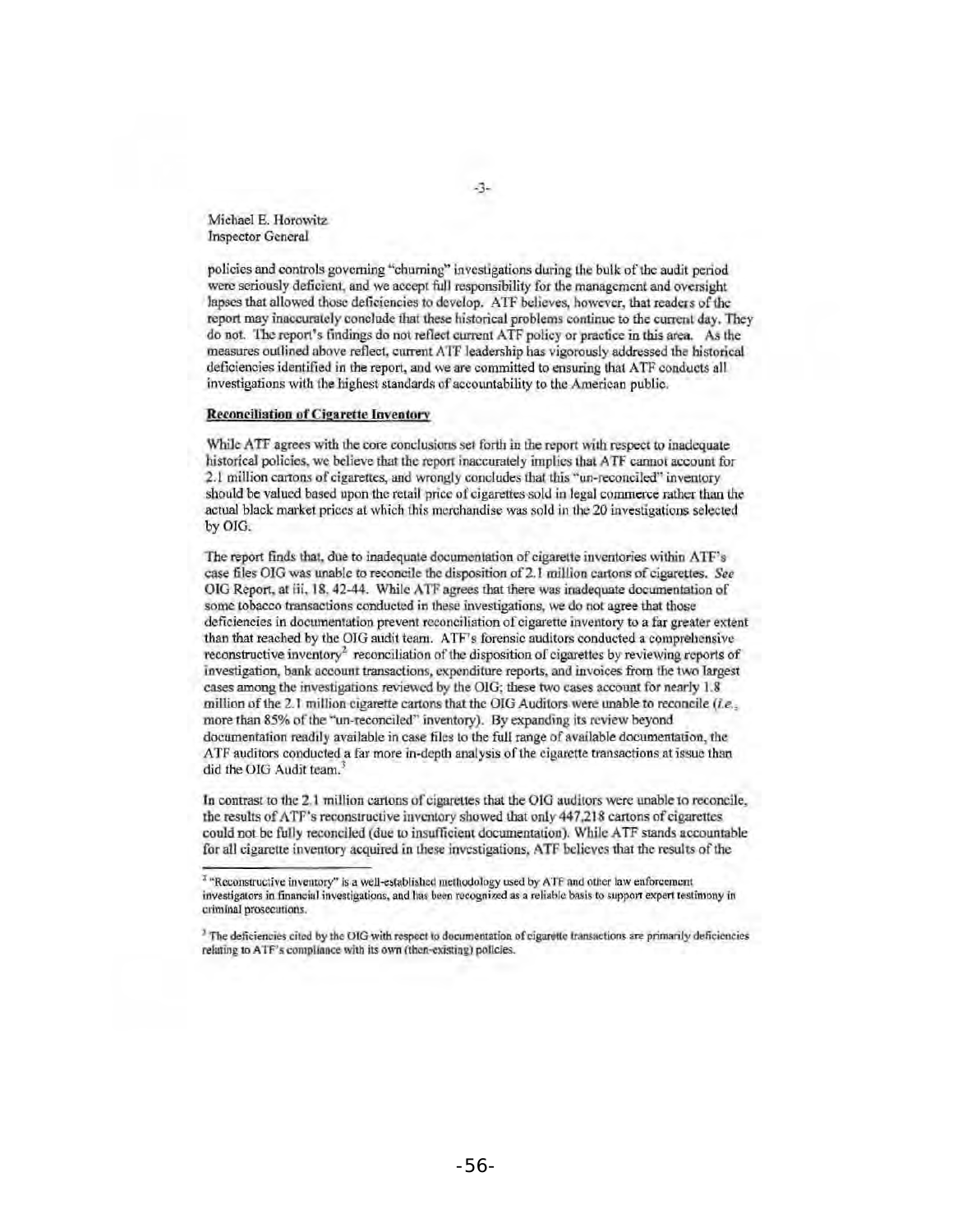Michael E. Horowitz Inspector General

could not be fully reconciled (due to insufficient documentation). While ATF stands accountable for all cigarette inventory acquired in these investigations, ATF believes that the results of the reconstructive inventory reconciliation present a more thorough and accurate accounting of cigarettes than the figure reached by the DIG audit.

ATF provided draft language to the OIG that set forth the ATF forensic auditors' analysis, while at the same time acknowledging that OIG did not conduct a peer review of the forensic auditors work papers and supporting documentation and evidence. The OIG declined to include this language in its report. As a result, the report gives the misleading impression that the 2.1 million cartons of cigarettes arc actually missing as opposed to lacking proper documentation from an accounting perspective.

#### Wholesale Versus Retail Price of Cigarettes

The consequence of failing to include the ATF' forensic auditors' analysis is magnified by OIG's selection of a retail, rather than wholesale, price to calculate the value of the unreconciled cigarettes. The report concludes that, based upon the retail price of cigarettes, the 2.1 million cartons of unreconciled cigarettes equate to a value of \$127 million. *See* OIG Report, at iii, 18, 43. Using a retail price inflates the value of the cigarettes, particularly in the context of undercover trafficking operations. ATF believes that the value at which it actually sold cigarettes in these investigations --wholesale pricing -- is the more accurate and appropriate measure of value. The report's rationale that wholesale pricing should not be used because it fails to account for the "churning funds ATF would have raised had it sold the cigarettes as part of its investigation," the value of the "potential tax revenue lost by state and local governments" or "potential profits lost by legitimate busincsscs" is simply not correct. *See* OlG Report, at 45, n. 36. ATF churning investigations obtain cigarettes primarily from manufacturers at or near their cost, and then sell the cigarettes at wholesale pricing to known black-market traffickers. Black-market traffickers, in turn, realize their profit by evading taxes and selling untaxed product at a discount to legitimate retail pricing. Hence, ATF does not "raise" churning funds from retail sales of cigarettes, and black-market traffickers by definition deprive states of tax revenue and unfairly compete with legitimate retailers by siguificanlly undercutting them on price. Hence, to measure the value of cigarettes utilized in churning investigations using retail pricing simply does not reflect the reality of the market.

Assuming that ATF should be held responsible for 2.1 million cartons of unreconciled cigarettes  $-$  a finding that ATF disagrees with as discussed above  $-$  applying a wholesale price of \$16.36 per carton to Ihat inventory (the actual average price per carton at which ATF actually sold cigarettes in the 20 churning investigations OIG reviewed) would equate to a value of \$34.4 million, not \$127 million. More accurately, applying wholesale pricing to the 447,218 cartons of cigarettcs that ATF's reconstructive inventory was uuable 10 reconcile with sufficient documentation, would equate to a value of \$7.3 million.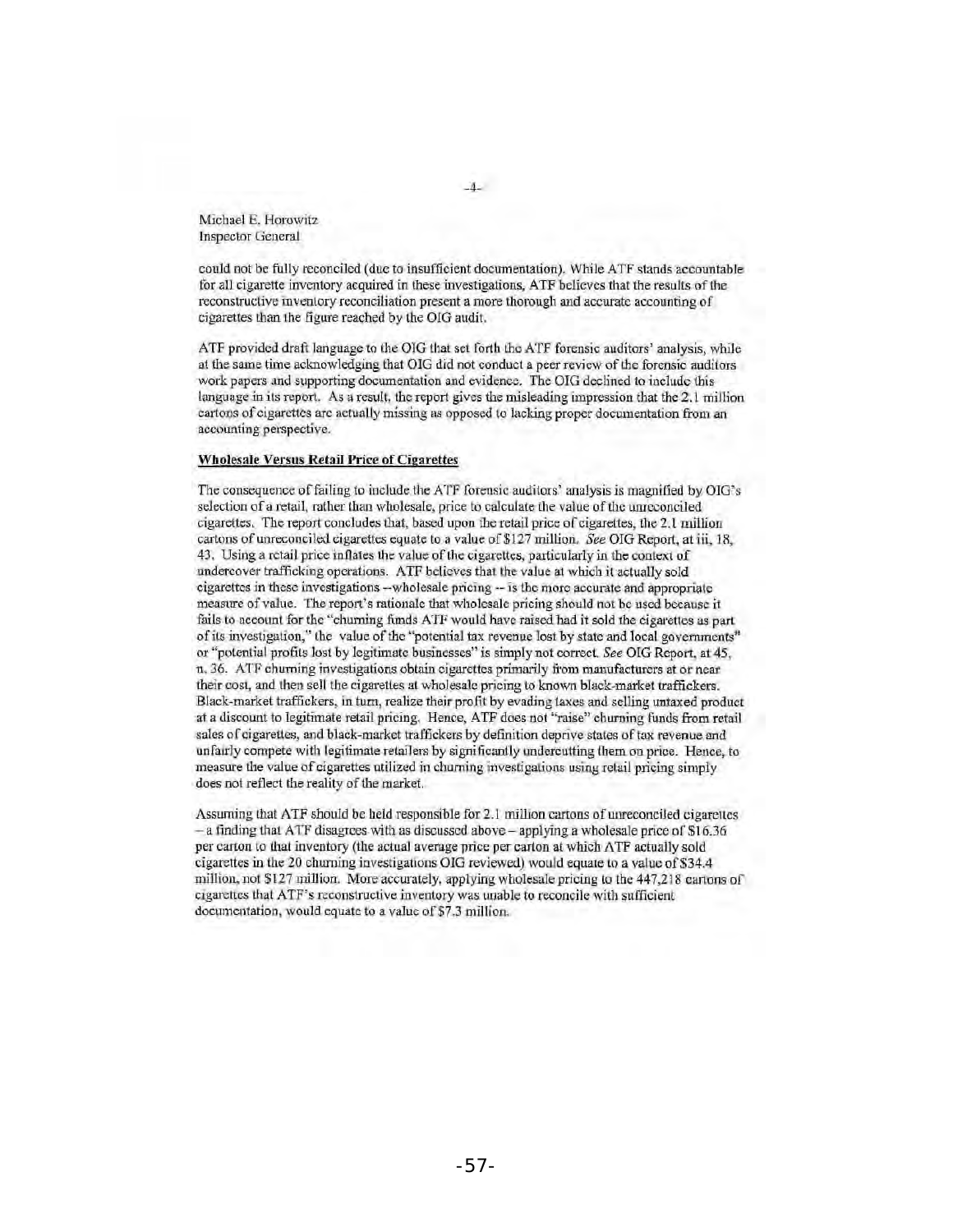Michael E. Horowitz Inspector General

#### **Report Recommendations**

In undertaking the corrective actions outlined above, ATF has already addressed nearly all of the recommendations in your report. Specifically, ATF believes that OIG Recommendation numbers 2 through 15, and 17 have been addressed by ATF O 3380.1, Alcohol and Tobacco Enforcement Programs, implemented in April 2013 and ATF O 3200.1, Monitored Case Program, implemented in May 2013.

In summary, ATF's primary concern is that the serious findings set forth in the OIG report do not accurately present the complete picture of the ATF today - under current policy, churning operations arc conducted in a manner consistent with the OIG recommendations and, more importantly, in a manner that fulfills ATF's core values of safety and accountability.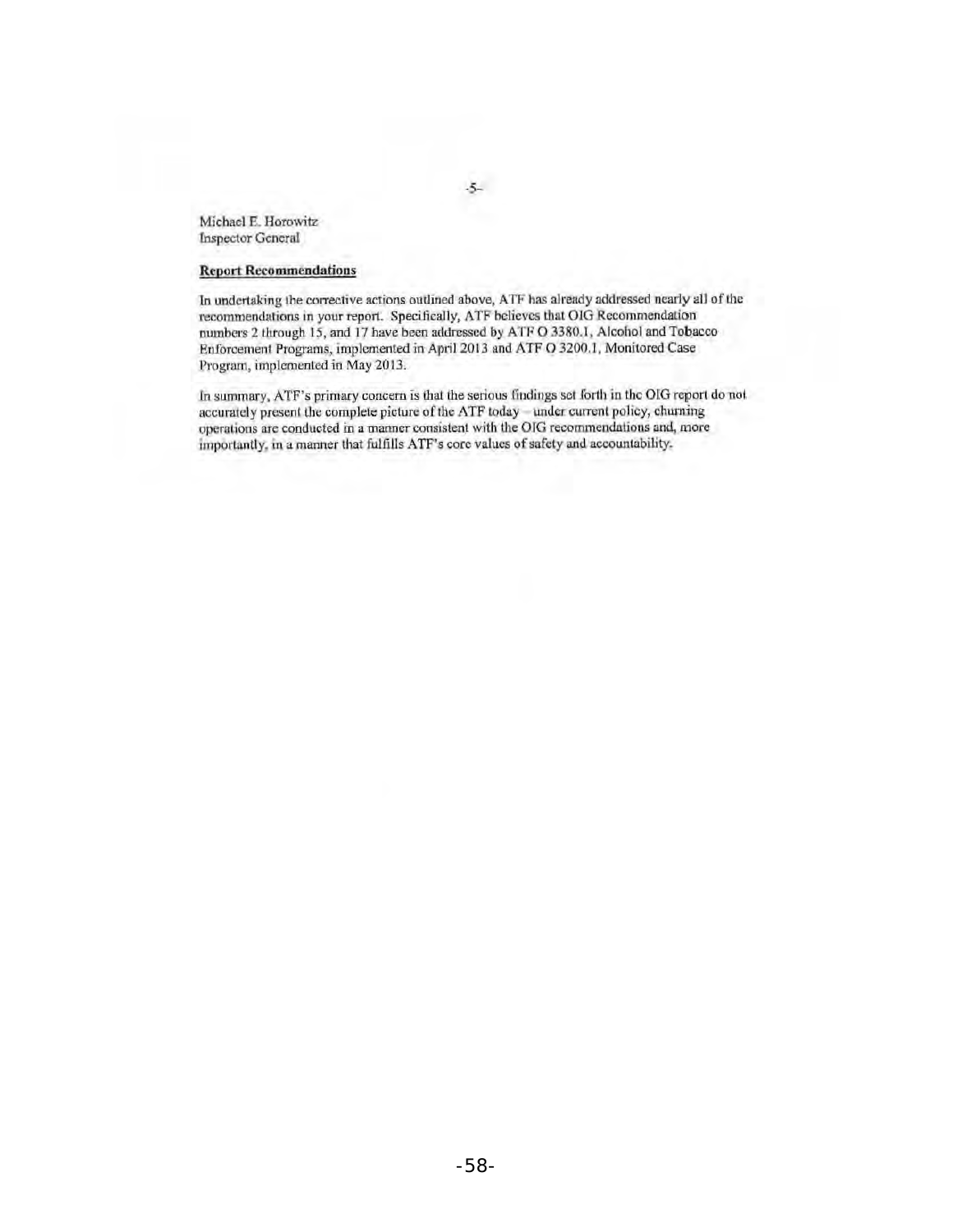Michael E. HorowitZ Inspector General

#### APPENDIX 1: TIMELINE OF CHURNING REMEDIAL MEASURES

- In March 2011, ATF's Office of Professional Responsibility and Security Operations (OPRSO) issued an internal ATF report. Report of Churning Account Review identifying issues with the manner in which churning operations were conducted, and recommended a number of corrective actions.
- In the fall of 2011, ATF initiated a comprehensive review of ATF's overall tobacco ×. enforcement programs, with a particular emphnsis on the use of churning authority.
- In July 2012, the ATF Assistant Director (Field Operations) issued a memorandum regarding the A TF '"Tobacco Enforcement Program," implementing new procedures for approval and oversight of tobacco cases, including requirements for financial Investigative Services Division (F1SD) support to ensure compliance with accounting standards and financial reporting requirements in churning cases.
- In August 2012, the ATF Assistant Director (Field Operations) issued a memorandum regarding "Immediate Corrective Actions for Churning Financial Reporting," implementing corrective actions for the reporting of churning requests and expenditures, including corrections related to the use of financial reporting forms, approval requirements for expending proceeds generated from undercover operations, and reporting requirements for open churning accounts.
- In September 2012, the ATF Assistant Director (Field Operations) convened an Alcohol and Tobacco Enforcement Programs Orders Revision Workshop. This workshop assembled a group of subject matter cxpens tasked with making sure that key recommendations and interim corrective measures for churning cases were incorporated into the revised order governing alcohol and tobacco enforcement programs.
- In February 2013, the ATF Assistant Director (Field Operations) issued a memorandum regarding "Churning Property and Reporting Requirements," requiring designation of a Churning Account Manager in each field division, setting out procedures for the disposition of churning property and for concluding a churning case, and prescribing a series of churning investigation policy requirements.
- In April 2013 the ATF Assistant Director (Field Operations) issued ATF Order 3380.1, Alcohol and Tobacco Enforcement Programs. This Order sets out formal policy and instructions relating to the alcohol and tobacco enforcement programs within ATF. Chapter C of this Order specifically addresses churning investigations, and includes directions for, among other things, requesting and authorizing churning cases, monitoring churning cases, ensuring that financial and property reports are completed accurately and timely at the field division level and reviewed by FlSD prior to being submitted for management approval, managing churning proceeds and undercover bank accounts,

-6-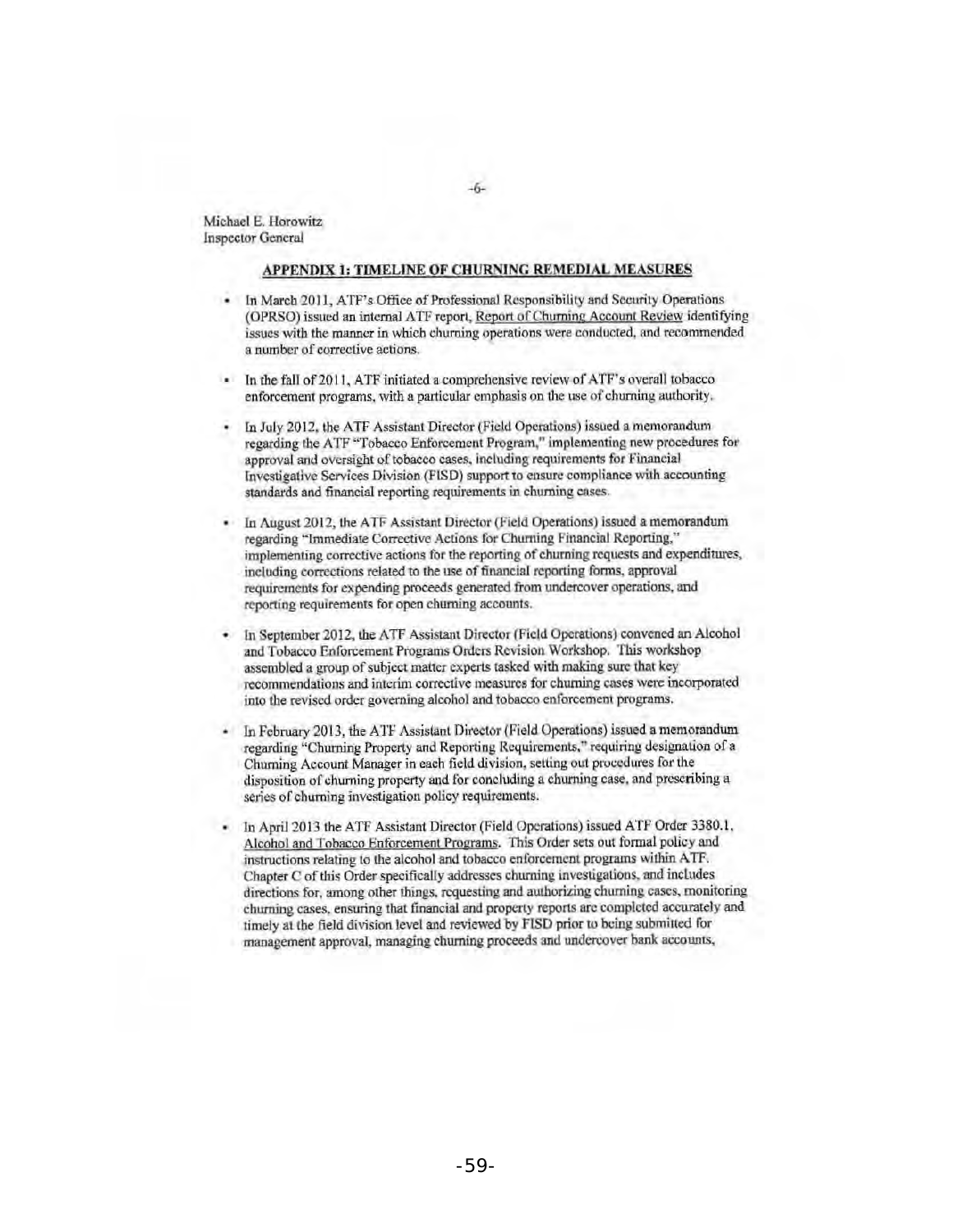Michael E. Horowitz Inspector General

> ensuring that churned fund expenditures are appropriate, and conducting periodic audits of churned funds generated and expended.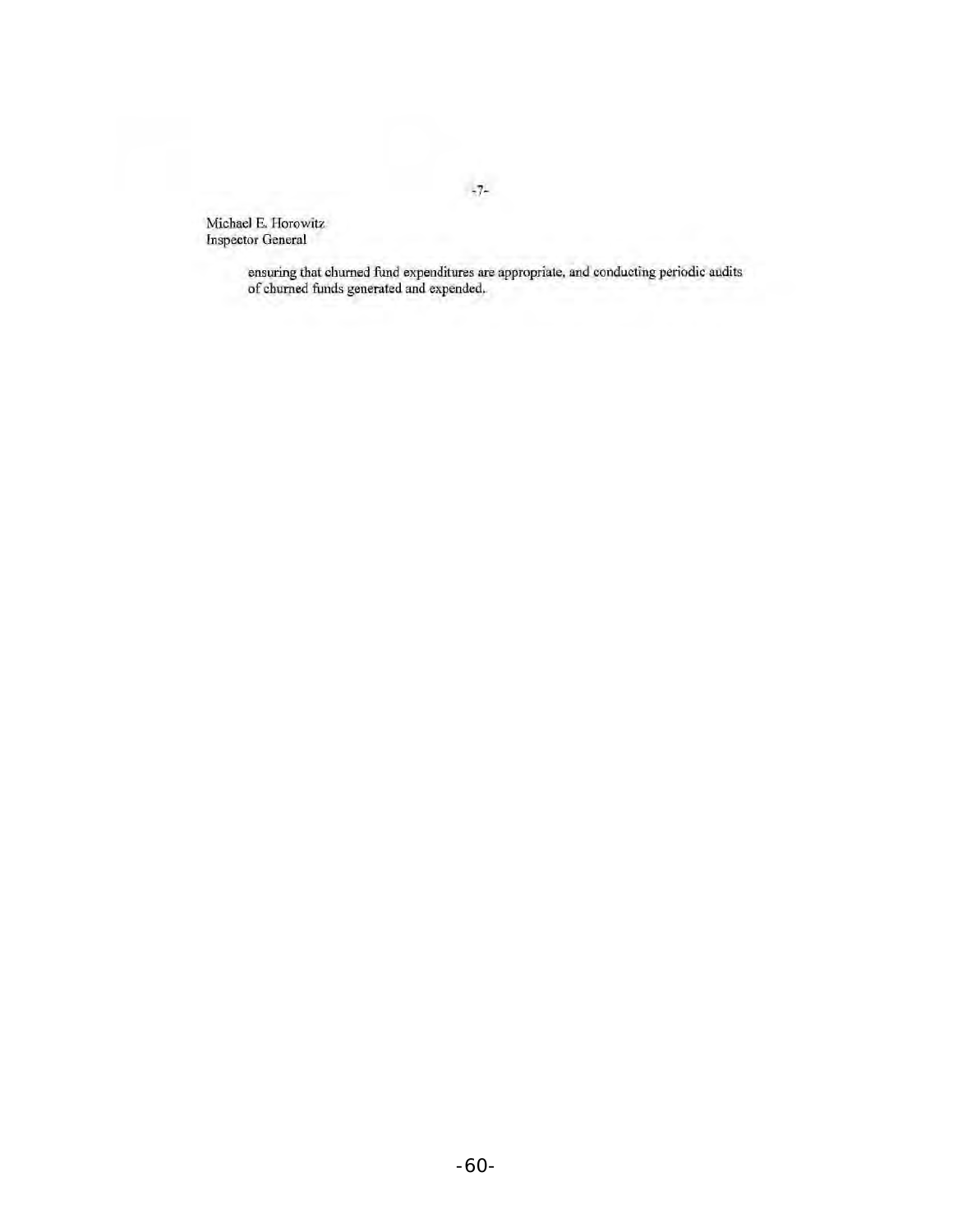# **OFFICE OF THE INSPECTOR GENERAL ANALYSIS AND SUMMARY OF ACTIONS NECESSARY TO CLOSE THE REPORT**

The OIG provided a draft of this audit report to the Bureau of Alcohol, Tobacco, Firearms and Explosions (ATF) and the Office of the Deputy Attorney General. ATF's response is incorporated in Appendix II of this final report. The Office of the Deputy Attorney General did not provide a formal response but informed the OIG that it concurred with our first recommendation. The following provides the OIG analysis of ATF's response and summary of actions necessary to close the report.

## **Analysis of ATF's Response**

In response to our audit report, ATF did not specifically state whether it agreed or disagreed with our recommendations. Instead, ATF's response stated that it agrees with the audit team that the policies and controls governing churning investigations during the bulk of the audit period were seriously deficient. The response further stated that ATF accepts full responsibility for the management and oversight lapses that allowed those deficiencies to develop. ATF's response addressed the audit recommendations collectively by stating that two ATF orders issued in 2013 address 15 of the 16 recommendations directed to ATF. Therefore, we consider those 15 recommendations to be resolved and open. The remaining recommendation is unresolved.

In its response, ATF stated that readers of the report may inaccurately conclude that these historical problems continue to the current day and that the report does not reflect current ATF policy or practice. As mentioned above, ATF stated that two ATF Orders issued in 2013 have corrected the majority of the deficiencies we noted. However, the OIG has not been provided evidence to verify the sufficiency of actions taken. Therefore, we cannot conclude on the current status of ATF's use of income-generating, undercover operations.

ATF's response stated that the audit report inaccurately implies that ATF cannot account for 2.1 million cartons of cigarettes, and incorrectly concludes that this unreconciled inventory should be valued based on the retail price of cigarettes sold in legal commerce rather than the actual black market prices at which this merchandise was sold in the investigations reviewed by the OIG. We provide the following reply to these statements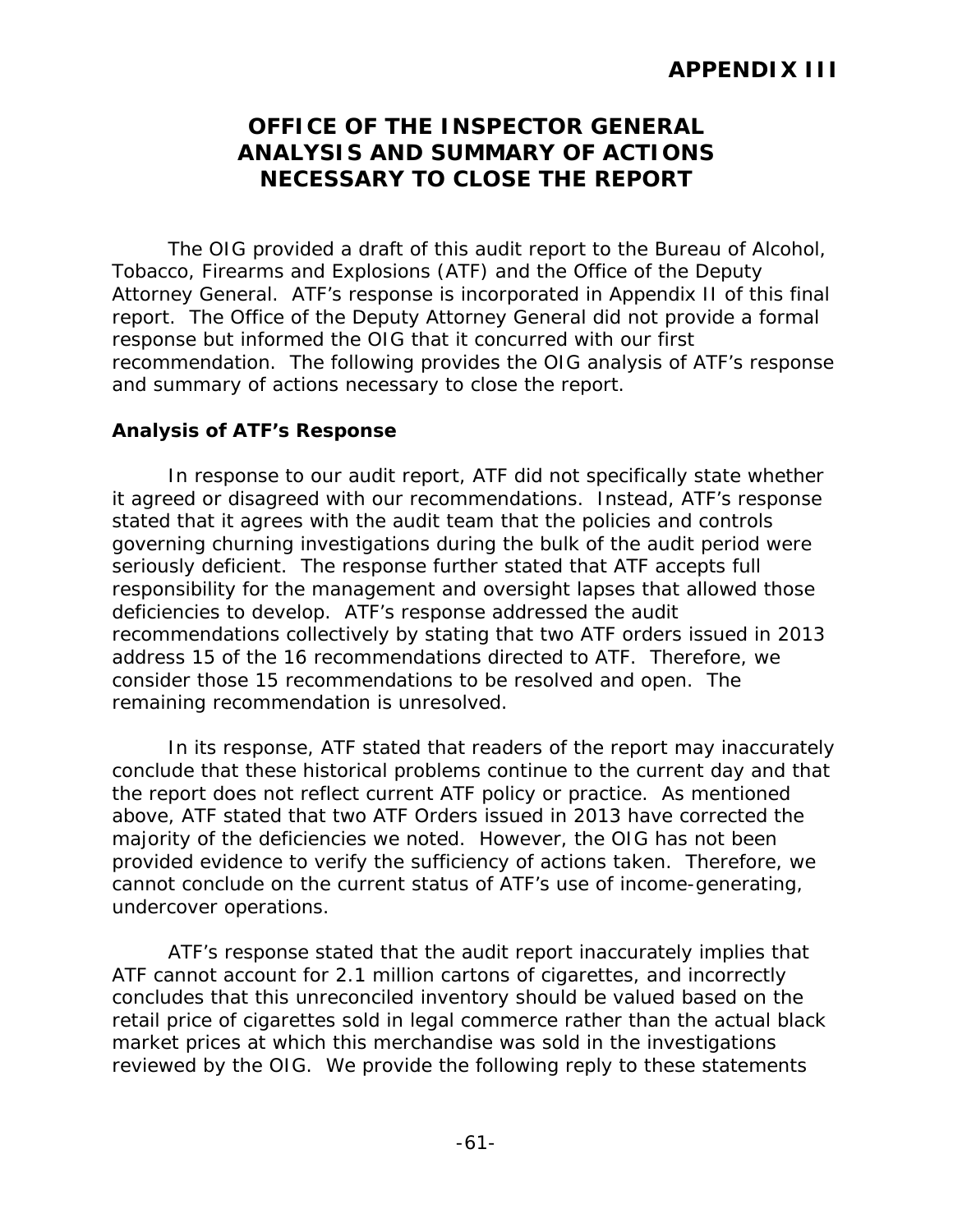before discussing the actions necessary to close this report's recommendations.

## Unreconciled Cigarettes

Contrary to ATF's response, we do not state in our report that ATF cannot account for 2.1 million cartons of cigarettes. Instead, we state in our report that, as a result of the lack of inventory controls, including inadequate documentation, we could not reconcile the amount of cigarettes purchased by ATF with the number of cigarettes sold or otherwise disposed of plus the amount of cigarettes on-hand, resulting in a 2.1 million carton difference. Because cigarettes are easily sold on the black market, ATF should have had strong controls, including ongoing inventories, for the cigarettes it purchased and sold.

ATF's response stated that an ATF forensic audit team conducted a comprehensive reconstructive inventory for the two largest cases among the investigations reviewed by the OIG, and that by expanding its review beyond documentation readily available in case files, ATF's reconstructive inventory showed that only 447,218 cartons of cigarettes could not be fully reconciled. ATF's response also stated that while ATF stands accountable for all cigarette inventory acquired for investigations, ATF believes that the results of the reconstructive inventory present a more thorough and accurate accounting of cigarettes.

Regarding ATF's reconstructive inventory, we found that we could not rely on ATF's reconciliation because it: (1) used estimates, (2) included cigarettes not purchased by ATF, (3) was revised several times based on our inquires and with each revision the number of unreconciled cigarettes increased, and (4) included cigarettes purchased before churning authority was granted.

In October 2012, we met with ATF officials and informed them that we were not able to reconcile approximately 2.1 million cartons of cigarettes. Between January and May 2013, a team of forensic auditors from ATF's Financial Investigative Services Division completed a reconstructive inventory of cigarettes purchased and sold by two of the churning investigations for which the OIG could not reconcile about 1.8 million cartons of cigarettes. According to ATF officials, its reconciliation included an extensive review of records (including documentation not maintained in case files or investigative records), information and documentation obtained from agencies with whom ATF had partnered, and interviews with case agents and staff. Additionally, ATF's review covered a different time period than the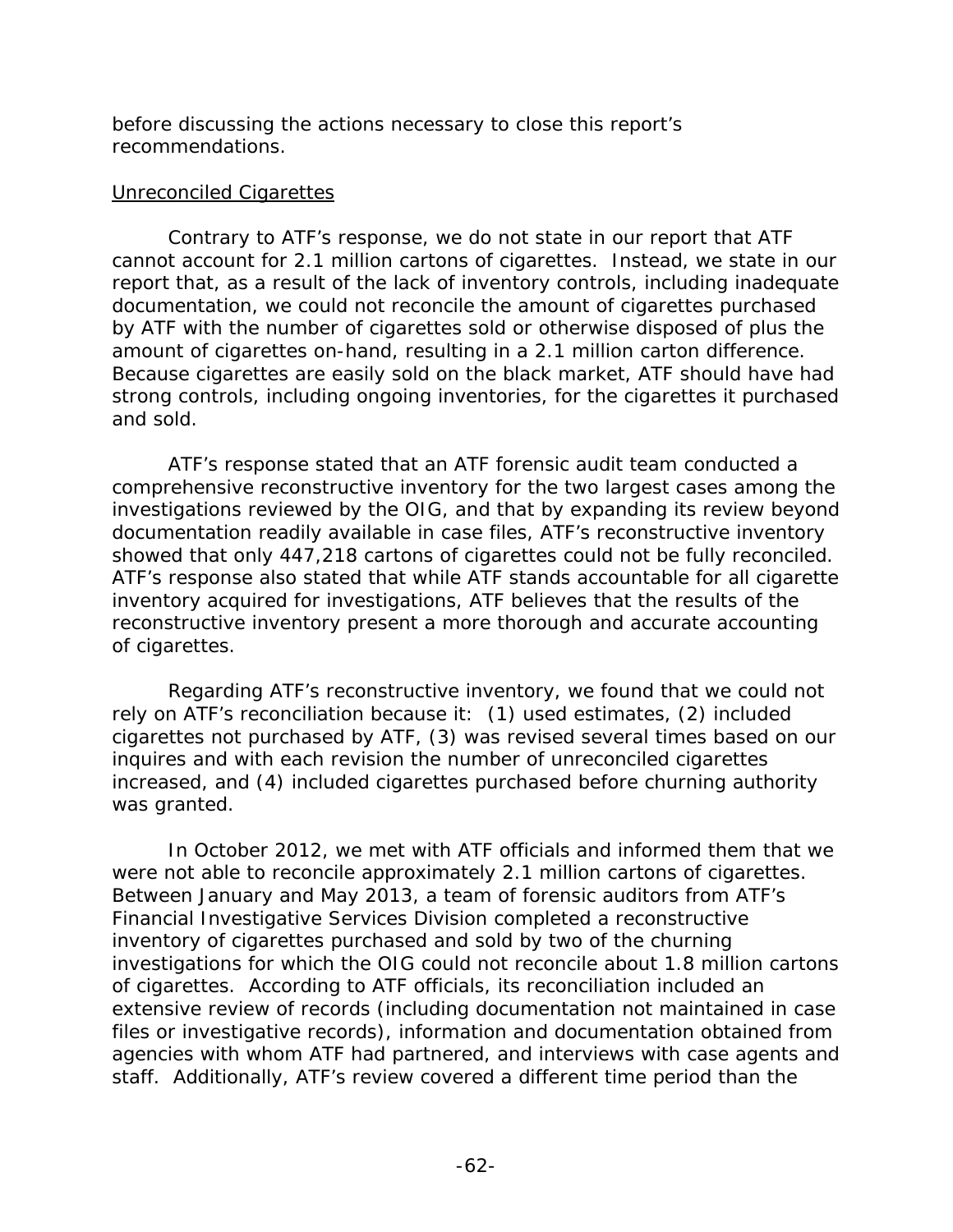OIG's review by including cigarettes that were obtained for the case prior to receiving churning authority.

When ATF first presented its reconciliation to us in May 2013, covering 2 of the 20 investigations we reviewed and 1.8 million of the 2.1 million cartons of cigarettes we could not reconcile, ATF stated that it had reconciled the disposition of all but 305,678 cartons of the cigarettes purchased by the investigations. The number of cartons of cigarettes ATF currently reports as unreconciled has increased to 447,218 following inquiries by the OIG about the methodology ATF used to perform its reconciliation.

In addition, we do not believe that we could rely on ATF's reconciliation because it used estimates. Specifically, when ATF identified a deposit into a churning investigation account that could not be matched to the sale of cigarettes, the ATF review team assumed that the deposits were attributable to the sale of cigarettes and estimated the number of cigarettes represented by the deposit. We believe ATF's assumption that these undocumented deposits were the result of cigarette sales is potentially faulty because the investigations ATF reviewed sold items other than cigarettes, such as cigars and smokeless tobacco. (Our review focused on reconciling the disposition of only cigarettes because cigarettes were the vast majority of the items purchased and sold by churning investigations). Finally, for one investigation, ATF's reconciliation included cigarettes purchased and sold by a local law enforcement agency as part of a joint investigation. In contrast, our audit focused only on the cigarettes purchased and sold by ATF as part of this investigation.

Finally, in a report provided to us by ATF on its internal reconciliation, ATF noted "a clear lack of internal controls, oversight, training and policy to guide ATF agents in these cases which resulted in a lack of uniformity in procedures, required documentation, inventory controls, and accountability". Further, according to its report, "ATF acknowledges that the lack of policy, controls and training certainly made it difficult for an audit to easily, if not fully, identify and/or reconcile all of the business activity in each of these cases, individually, or in totality."

For these reasons, we are unable to substantiate ATF's review of 1.8 million of the 2.1 million cartons of cigarettes we could not reconcile.

# Value of Unreconciled Cigarettes

In its response, ATF stated that it believes that the value of the unreconciled cigarettes discussed in our report should be based on the wholesale price. ATF believes that the value at which it actually sold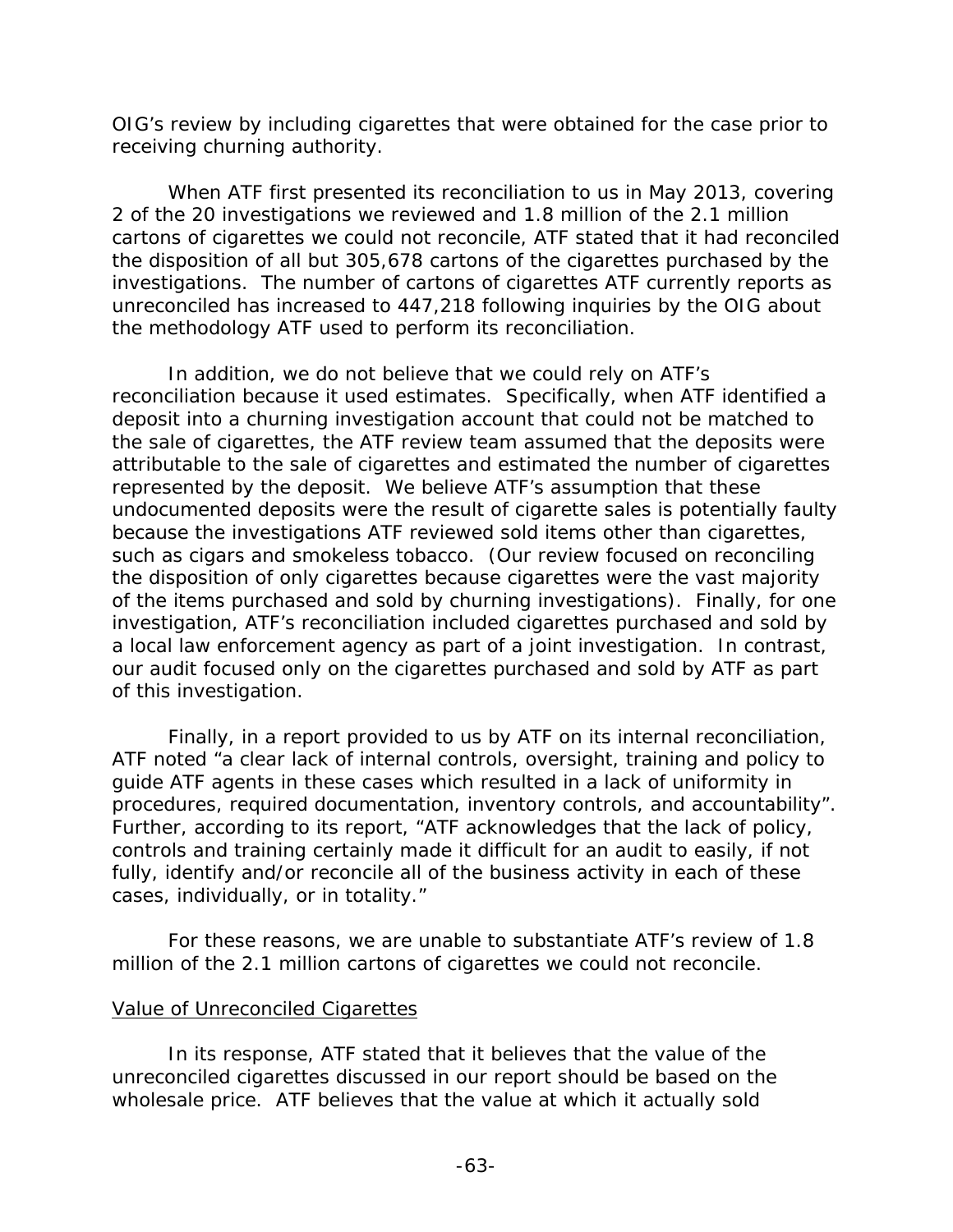cigarettes in these investigations – wholesale pricing – is the more accurate and appropriate measure of value. ATF stated that the OIG report's rationale that wholesale pricing should not be used because it fails to account for the churning funds ATF would have raised had it sold the cigarettes as part of its investigation, the value of the potential tax revenue lost by state and local governments, or potential profits lost by legitimate businesses is simply not correct. The ATF's response further stated that churning investigations obtain cigarettes primarily from manufacturers at or near cost, and then sell the cigarettes at wholesale pricing to known blackmarket traffickers, who in turn realize profit by evading taxes when selling untaxed product at a discount to legitimate retail pricing.

We disagree with this approach and used the average retail price of cigarettes to value the unreconciled cigarettes because the retail price more reasonably accounts for the overall economic impact, including the potential tax revenue lost by state and local governments and the potential profits lost by legitimate cigarette wholesalers and retailers in instances where lost or stolen cigarettes could be purchased as a substitute for retail cigarettes.

# **Summary of Actions Necessary to Close the Report**

1. **Resolved.** The Office of the Deputy Attorney General concurred with our recommendation to consider implementing Department-wide requirements for authorizing churning requests to ensure that such requests are handled consistently across Department components and that best practices are employed by all Department components.

This recommendation can be closed when we receive evidence that the Office of the Deputy Attorney General has implemented Departmentwide requirements for authorizing churning requests to ensure that such requests are handled consistently across Department components and that best practices are employed by all Department components.

2. **Closed.** We recommended that ATF consider amending the 2011 Churning Memorandum to add the requirement of consulting with the relevant U.S. Attorney before employing the investigative tactic.

According to ATF Order 3380.1, in addition to other requirements for the approval of churning investigations, the U.S. Attorney's Office must concur in writing with the investigative plan. Therefore, this recommendation is closed.

3. **Resolved.** We recommended that ATF establish procedures to ensure that requests for churning authority are approved according to existing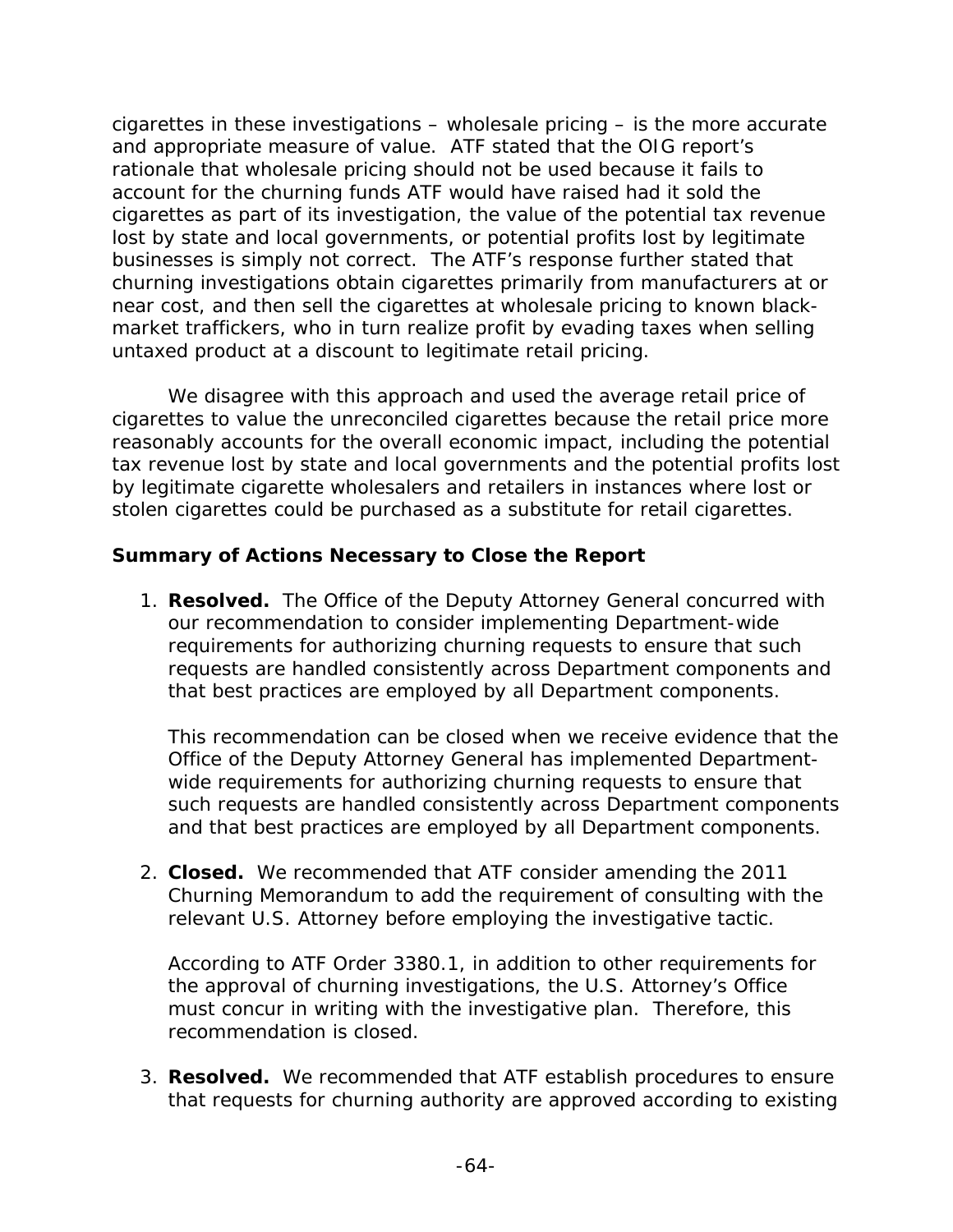ATF polices, including review by ATF's Undercover Review Committee. In its response, ATF stated this recommendation has been addressed in ATF Orders 3380.1 and 3200.1.

This recommendation can be closed when we receive evidence of the procedures that the ATF has put in place to ensure all churning authority requests comply with ATF polices and that the requests are reviewed by ATF's Undercover Review Committee, and that these mechanisms have been implemented.

4. **Resolved.** We recommended that ATF implement effective policies and procedures to ensure targets of income-generating undercover investigations are specifically identified prior to granting the investigation churning authority. In its response, ATF stated this recommendation has been addressed in ATF Orders 3380.1 and 3200.1.

This recommendation can be closed when we receive evidence, such as approved churning authorization requests, showing that approved churning investigation requests specifically identify the targets to be investigated.

5. **Resolved.** We recommended that ATF develop and implement criteria to be used by ATF officials responsible for authorizing churning investigations to determine whether a churning request should be approved. In its response, ATF stated this recommendation has been addressed in ATF Orders 3380.1 and 3200.1.

This recommendation can be closed when we receive evidence to support the specific criteria ATF has implemented to be used by officials responsible for approving churning investigations.

6. **Resolved.** We recommended that ATF develop and implement effective policies and procedures to ensure unauthorized churning investigations do not occur. These policies and procedures could include periodic reviews of all investigations where income is generated to ensure such income is not used unless appropriately authorized. In its response, ATF stated this recommendation has been addressed in ATF Orders 3380.1 and 3200.1.

This recommendation can be closed when we receive evidence to support the specific measures ATF has taken to ensure unauthorized churning investigations do not occur.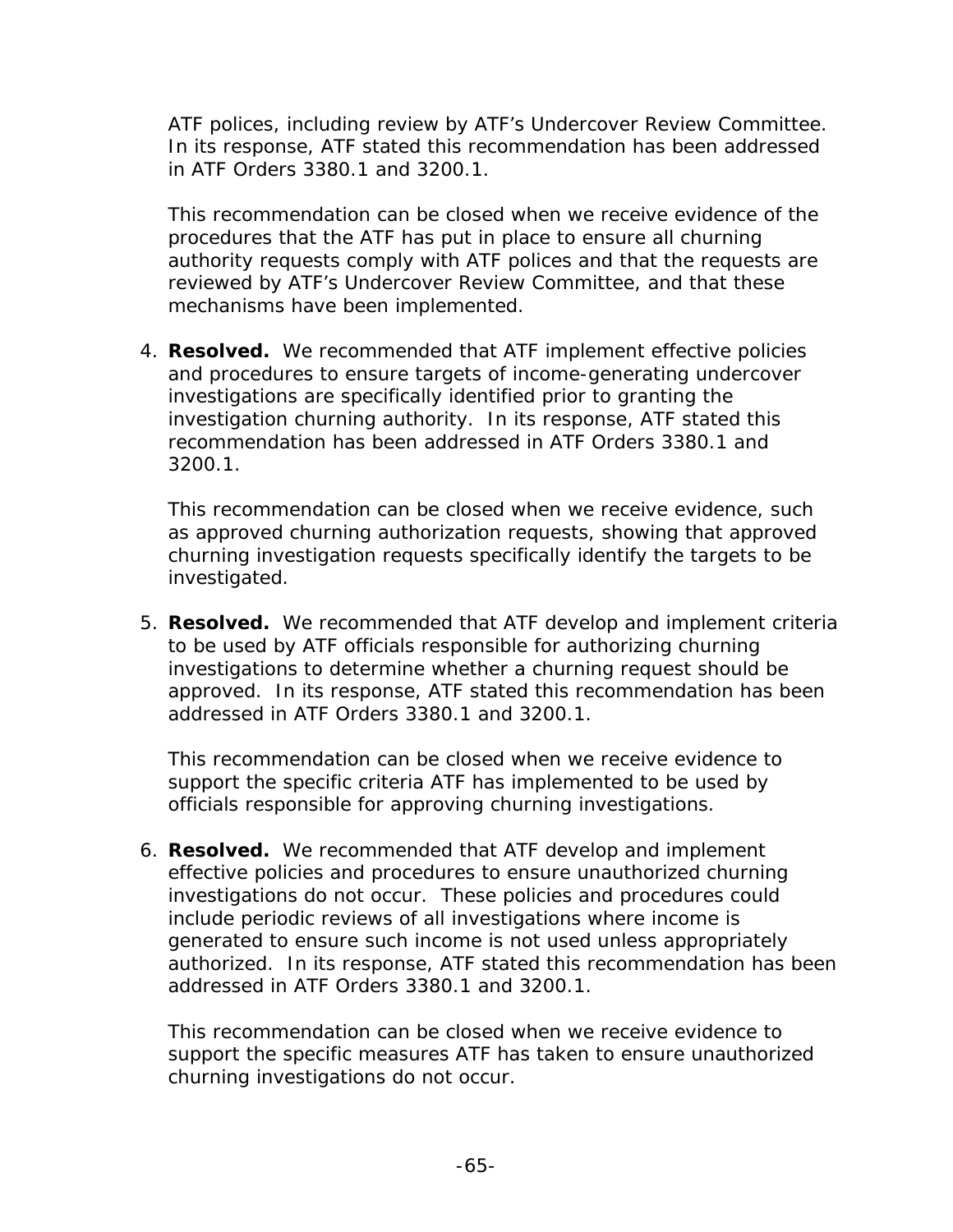- 7. **Closed.** We recommended that ATF develop and finalize churning policy guidance and issue it in an ATF Order. After it received and reviewed the draft audit report, ATF provided us with ATF Order 3380.1, implemented in April 2013. We reviewed ATF Order 3380.1 and found that it adequately addressed our recommendation. Therefore, this recommendation is closed.
- 8. **Resolved.** We recommend that ATF ensure that all tobacco procured for investigations is adequately documented, tracked, inventoried, and reconciled, including a system for the independent and periodic review and reconciliation of tobacco inventories by headquarters management staff. ATF stated this recommendation has been addressed in ATF Orders 3380.1 and 3200.1.

This recommendation can be closed when we receive evidence to support the specific measures ATF has taken to ensure that all tobacco procured for investigations is adequately documented, tracked, inventoried, and reconciled, including a system for the independent and periodic review and reconciliation of tobacco inventories by headquarters management staff.

remains the focus of the case throughout the duration of the case. 9. **Resolved.** We recommended that ATF develop and implement policies and procedures to ensure that churning investigations do not operate outside the original authority for which they were granted. These policies and procedures could include using the Monitored Case Program to ensure that a churning operation's targeted subject ATF stated this recommendation has been addressed in ATF Orders. 3380.1 and 3200.1.

This recommendation can be closed when we receive evidence to support the specific measures ATF has taken to ensure churning investigations do not operate outside the original authority for which they were granted.

10. **Resolved.** We recommended that ATF ensure each churning investigation transaction involving the sale or purchase of tobacco as well as corresponding deposits and expenditures is thoroughly documented in N-Force. In its response, ATF stated this recommendation has been addressed in ATF Orders 3380.1 and 3200.1.

This recommendation can be closed when we receive evidence to support the specific measures ATF has taken to ensure all churning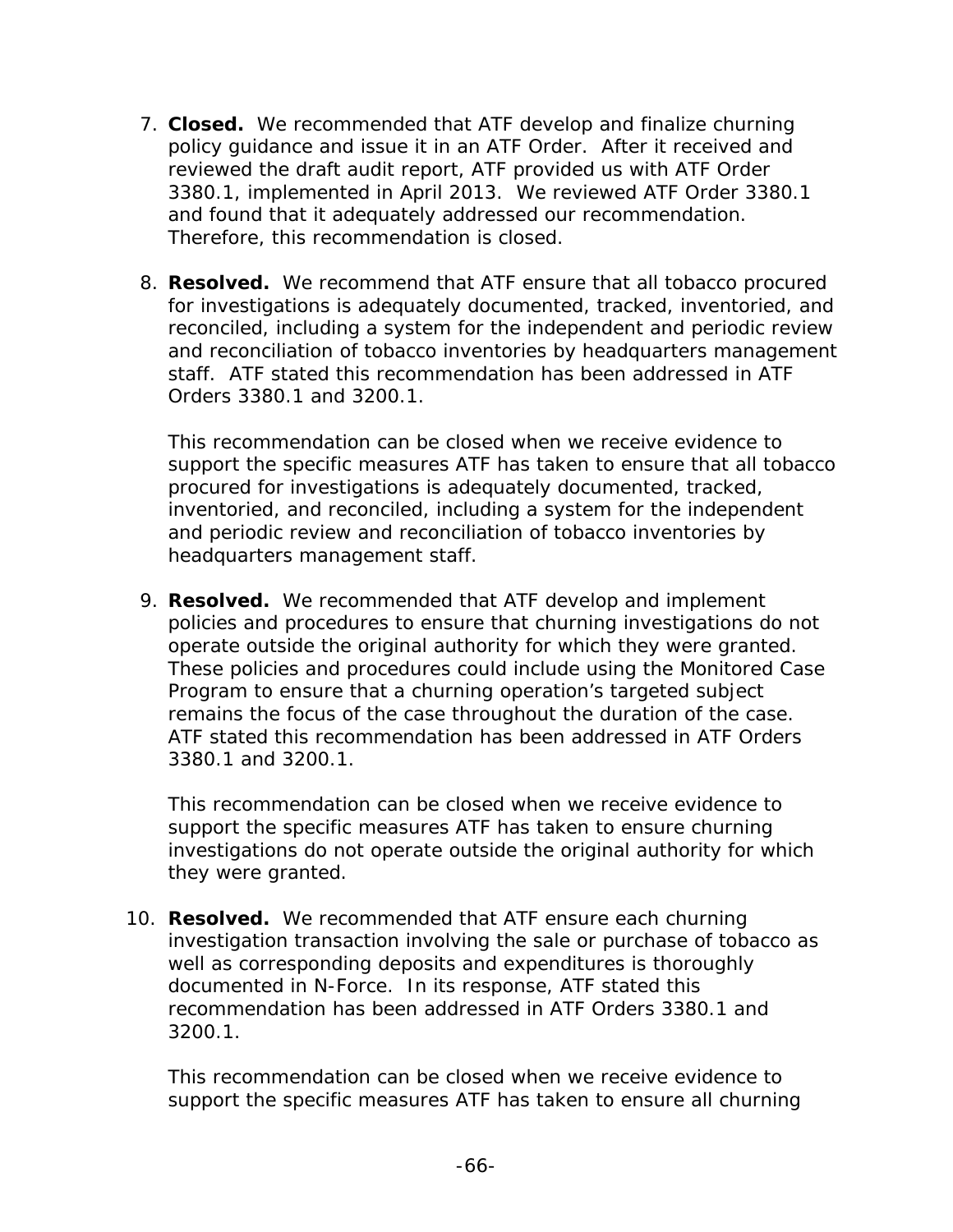investigation transactions are documented in N-Force in accordance with ATF policies and procedures.

11. Resolved. We recommended that ATF update the Monitored Case Program requirements to ensure ATF Headquarters can adequately monitor churning investigations. In its response, ATF stated this recommendation has been addressed in ATF Orders 3380.1 and 3200.1.

This recommendation can be closed when we receive a copy of ATF Order 3200.1, Monitored Case Program, and evidence to support the specific measures ATF has taken to update the Monitored Case Program requirements to ensure ATF Headquarters can adequately monitor churning investigations.

12. Resolved. We recommended that ATF develop and implement a system to ensure proper inventory, management, and disposition of non-tobacco assets. In its response, ATF stated this recommendation has been addressed in ATF Orders 3380.1 and 3200.1.

This recommendation can be closed when we receive evidence to support the specific system ATF has put in place to ensure proper inventory, management, and disposition of non-tobacco assets.

13. Resolved. We recommended that ATF develop and implement policies and procedures to ensure the timely deposit of churning funds. In its response, ATF states this recommendation has been addressed in ATF Orders 3380.1 and 3200.1.

This recommendation can be closed when we receive evidence to support specific procedures implemented to ensure the timely deposit of churning funds.

14. **Resolved.** We recommended that ATF design and implement a more streamlined process for approving expenditures and consider an electronic version of its approval process. In its response, ATF stated this recommendation has been addressed in ATF Orders 3380.1 and 3200.1.

This recommendation can be closed when we receive evidence of the streamlined process for approving expenditures of churning funds.

15. Resolved. We recommended that ATF develop and implement clear policy regarding the permissible uses of churning funds. Such policies